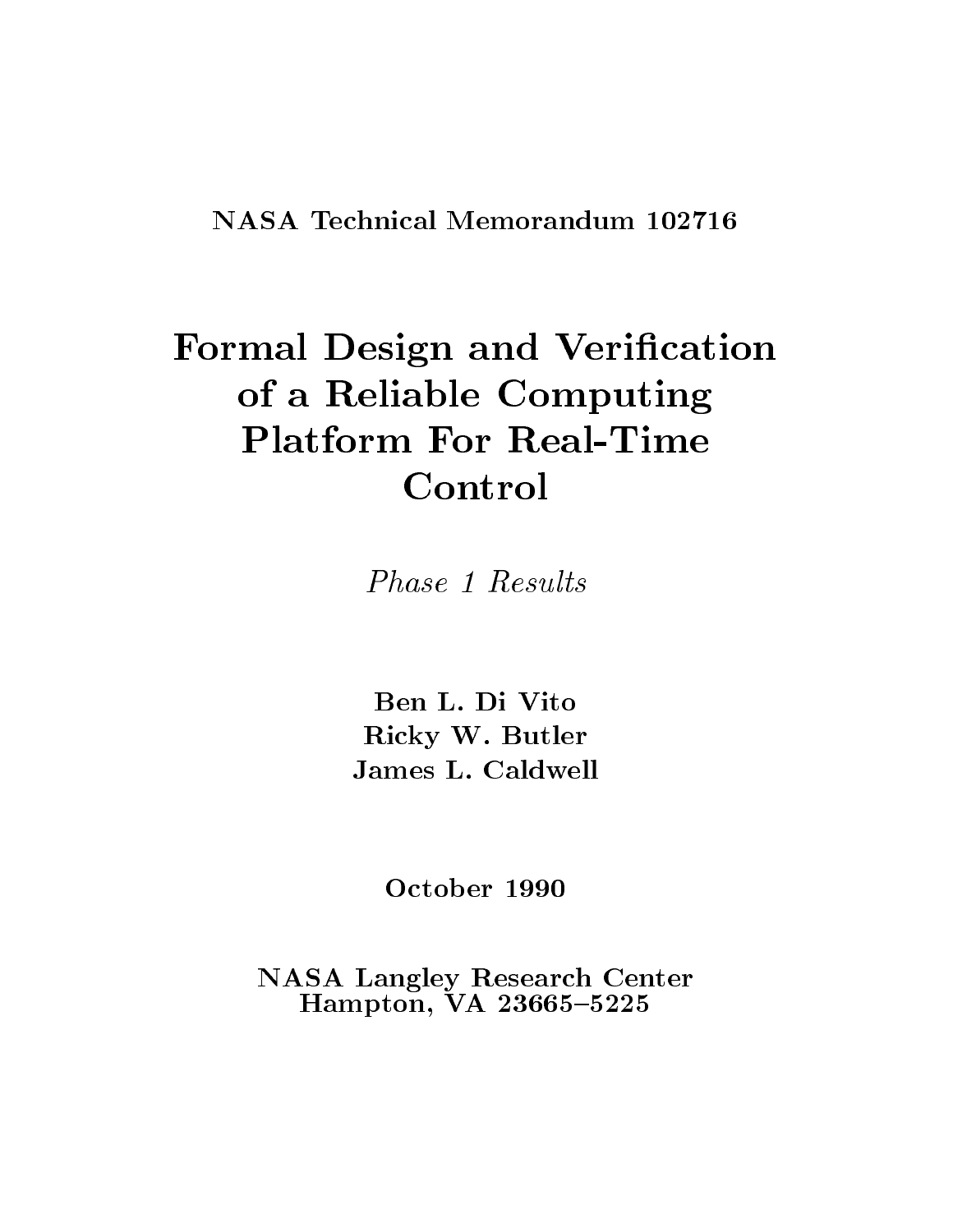## **Contents**

| $\mathbf 1$             | Introduction                                                                                                                                                                                            | 3                                     |
|-------------------------|---------------------------------------------------------------------------------------------------------------------------------------------------------------------------------------------------------|---------------------------------------|
| $\boldsymbol{2}$        | A Science of Reliable Design                                                                                                                                                                            | 4                                     |
| 3                       | The Role of Formal Methods<br>Formal Methods is Applied Logic<br>3.1<br>3.2                                                                                                                             | $\overline{5}$<br>6<br>$\overline{7}$ |
| $\overline{\mathbf{4}}$ | The Digital Flight Control Problem                                                                                                                                                                      | 8                                     |
| $\mathbf{5}$            | Design of the Reliable Computing Platform<br>5.1<br>The Synchronous Replicated Model<br>5.2<br>5.3<br>Asynchronous Replicated System<br>Hardware/Software Implementation<br>5.4                         | 11<br>13<br>14<br>16<br>16            |
| 6                       | The Role of Reliability Modeling                                                                                                                                                                        | 16                                    |
| 7                       | <b>Previous Efforts</b>                                                                                                                                                                                 | 19                                    |
| 8                       | <b>Overview of Results</b>                                                                                                                                                                              | 21                                    |
| 9                       | Specification of the Operating System Workload<br>9.1<br>Schedules<br>9.2<br>9.3                                                                                                                        | 22<br>23<br>23<br>26                  |
|                         | 10 Top-Level Specification (Uniprocessor Model)<br>10.1 Uniprocessor State and I/O Types<br>والمتعاون والمتعاون والمتعاون والمتعاونة والمتعاونة والمتعاونة والمتعاونة والمتعاونة<br>10.3 Actuator Tasks | 27<br>27<br>28<br>29                  |
|                         | 11 Second Level Specification (Replicated Model)                                                                                                                                                        | 30<br>31<br>32<br>32                  |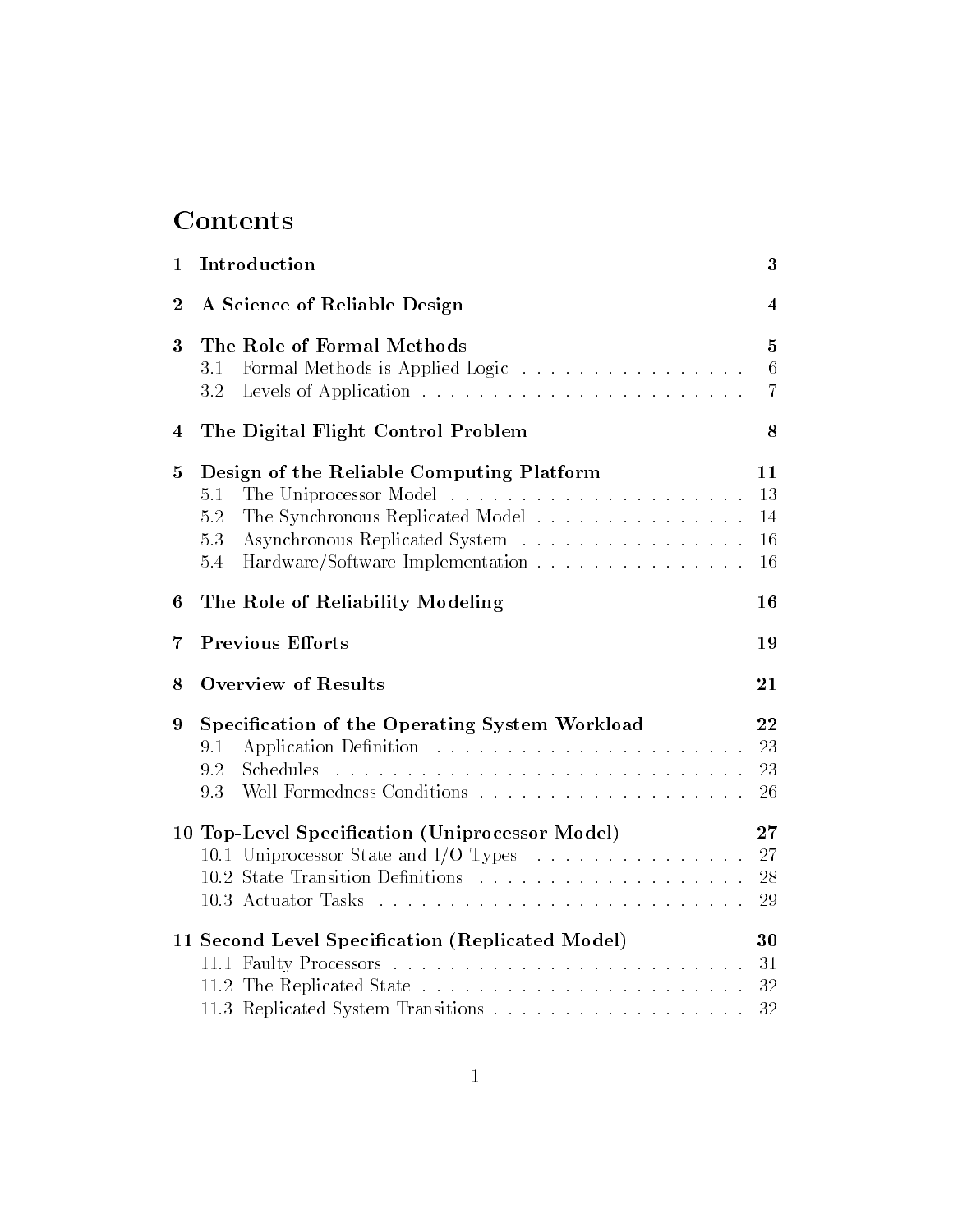| 11.5 Concepts of Voting and Majority 35      |     |
|----------------------------------------------|-----|
| 12 Replicated System Proofs                  | 36  |
|                                              | -36 |
| 12.2 Framework For State Machine Correctness | -37 |
|                                              |     |
| 13 Sufficient Conditions for Correctness     | 45  |
|                                              |     |
|                                              | 49  |
|                                              | .52 |
| 14 Proofs for Specific Voting Patterns       | 57  |
| 14.1 Continuous Voting                       | 57  |
|                                              | 58  |
|                                              | 59  |
| 15 Conclusions and Outlook for the Future    | 64  |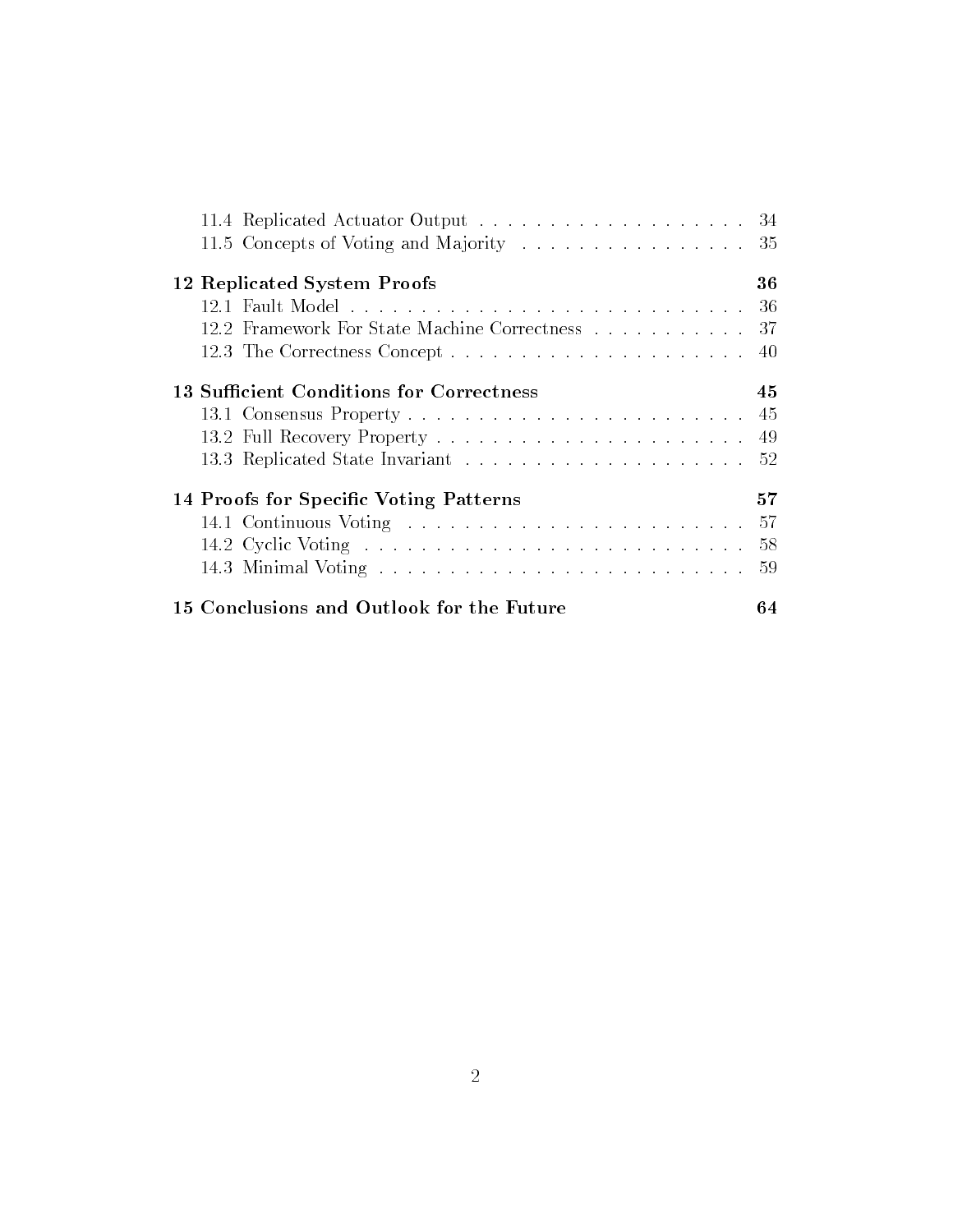## 1 Introduction

NASA has initiated a major research effort towards the development of a practical validation and verification methodology for digital fly-by-wire control systems. The validation process for these systems must demonstrate that these systems meet stringent reliability requirements. An often quoted requirement is that the flight critical components of commercial aircraft should have a probability of failure of at most 109 for a 10 hour mission [3]. Under such a severe reliability requirement, design errors, also referred to in the literature as generic errors, can not be tolerated. Thus, the validation problem for life-critical systems can be decomposed into two major tasks:

- 1. Quantifying the probability of system failure due to physical failure.
- 2. Establishing that *design errors* are not present.

Since current technology cannot support the manufacturing of electronic devices with failure rates low enough to meet the reliability requirements directly, fault-tolerance strategies must be utilized that enable the continued operation of the system in the presence of component failures. The first task must therefore calculate the reliability of the system architecture that is designed to tolerate physical failures. The second task must not only establish the absence of errors in the control laws and their implementation, but also the absence of errors in the underlying architecture that executes the control laws. Researchers at NASA Langley Research Center (LaRC) are exploring formal verification as a candidate technology for the elimination of such errors.

This paper presents the first results of applying formal methods to the verication of a fault-tolerant operating system that schedules and executes the application tasks of a digital flight control system. The major goal of this work is to produce a verified real-time computing platform (both hardware and software), which is useful for a wide variety of control-system applications. Towards this goal, the operating system provides a user interface that "hides" the implementation details of the system such as the redundant processors, voting, clock synchronization, etc.

This paper describes an abstract model of an architecture for digital control, a first level decomposition of the model towards a physical realization. and a mathematical proof that the decomposition is an implementation of the model.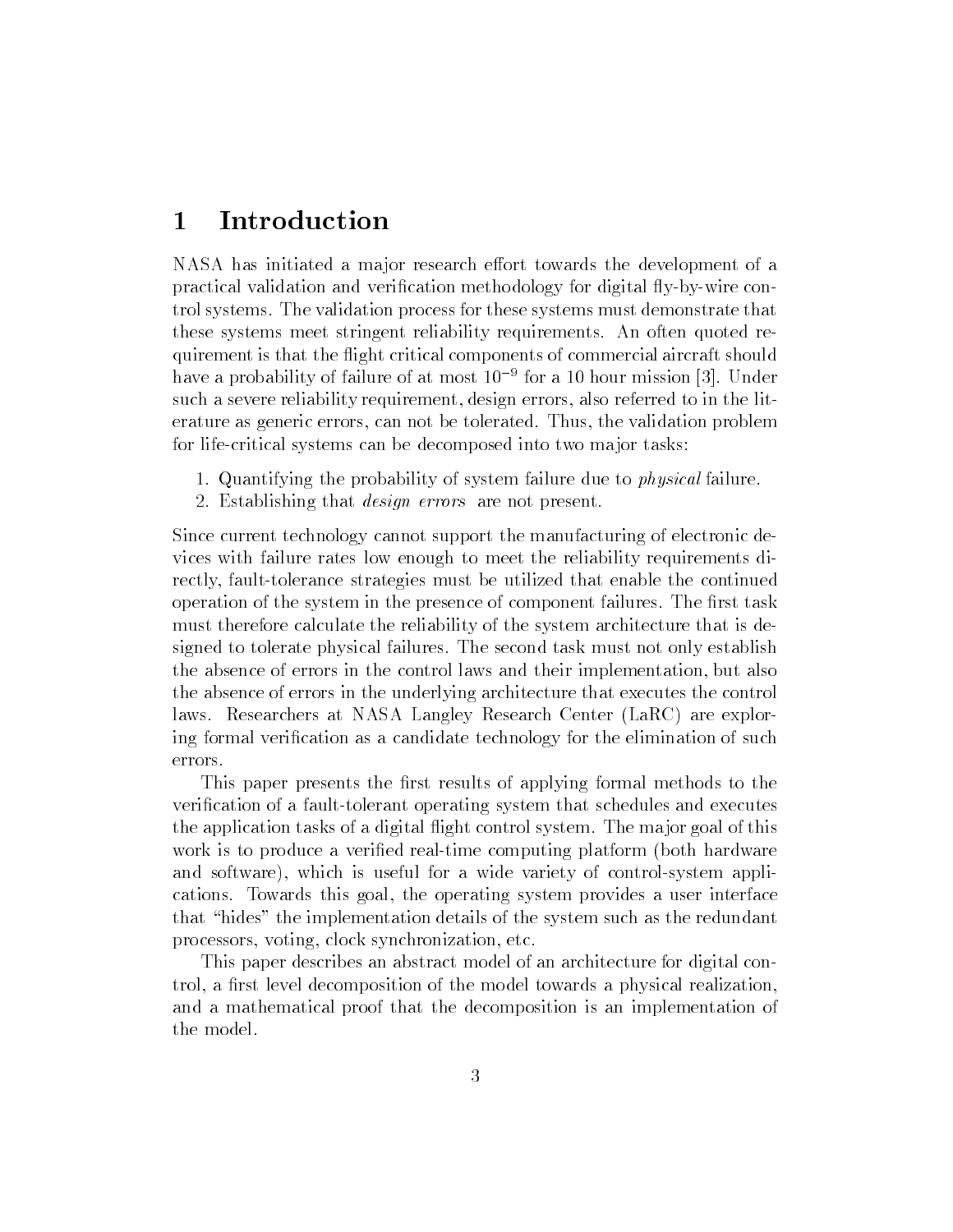## 2 A Science of Reliable Design

Digital control systems are implemented using a combination of hardware and software components. Fault-tolerant architectures use replicated hardware resources and ma jority voting to enable continued operation of the system in the presence of component failures.

Management of the replicated resources that implement the required fault tolerance is a complex systems problem. A fundamental problem is the elimination of all single-point failures. Clearly, a simple hardware voter is not sufficient. The voter itself must be distributed! A second difficulty arises from the fact that a distributed voter can only mask errors if each replicate receives the same inputs; thus, sensor values must also be distributed to each processor in a fault-tolerant manner. This problem has been called the interactive consistency or Byzantine Generals problem. Many algorithms have been developed to perform this function. How these algorithms can be incorporated into the fabric of a distributed operating system is at the heart of fault-tolerant system design.

Mathematical reliability models provide the foundation for a scientific approach to fault-tolerant system design. Using these models, the impact of architectural design decisions on system reliability can be analytically evaluated. A reliability model is constructed that abstractly accounts for possible physical failures and all system recovery processes. The physical failures must be enumerated and their failure rates determined. The fault arrival rates for physical hardware devices are available from field data or empirical models [16]. The fault recovery behavior of a system is strongly dependent upon the particular fault-tolerant system architecture. The recovery behavior must be determined by experimentation or by formal analysis.

The justication for building ultra-reliable systems from replicated resources rests on an assumption of failure independence among redundant units. The alternative approach of modeling and experimentally measuring the degree of dependence is infeasible, see [12]. The unreliability of a system of replicated components with independent probabilities of failure can easily be calculated by multiplying the individual probabilities. Thus, the assumption of independence allows fault-tolerant system designers to obtain ultra-reliable designs using moderately reliable parts. Often complex systems are constructed from several ultra-reliable subsystems. The subsystem interdependencies (e.g. due to shared memories, shared power supplies, etc.), can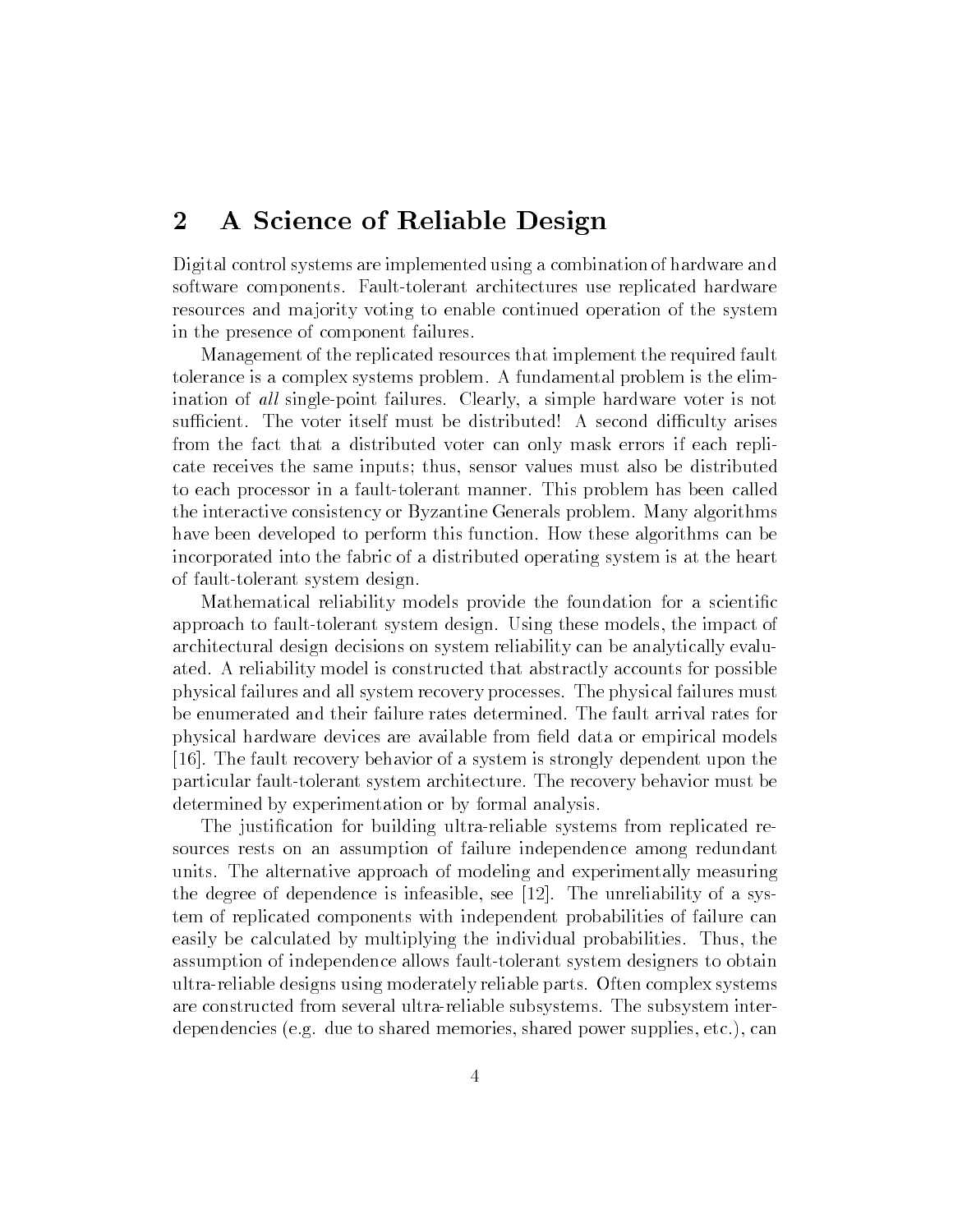still be modeled (assuming perfect knowledge about the failure dependencies) and the system reliability can be computed. Of course, the reliability model can become very complex.

The validity of the reliability analysis depends critically upon the accuracy of the reliability model. If the reliability model omits certain failure  $m$ echaliisms or its representation of the recovery behavior is overly optimistic $\cdot$ , the predicted probability of failure is inaccurate. Thus, the validation methodology must address the \correctness" of the reliability model with respect to the actual implementation. Ultimately, a mathematical mapping between the implementation and the reliability model should be constructed. In this paper, this is not accomplished formally. Nevertheless, the critical assumptions from which the reliability model is constructed are established by mathematical proof. In particular, the formal proof establishes that as long as a ma jority of the processors are working, the system produces "correct" outputs, that is, outputs equal to those produced by a non-failed simplex processor running the same applications as the fault-tolerant system. The key assumption used in the construction of the reliability model is that as long as a ma jority of processors are working, the system does not fail, i.e. such \states" are operational. The "operational" states of the reliability model correspond exactly to the conditions under which the formal proof establishes that the behavior of the system is equivalent to a non-failed simplex processor. Another key concept used in the construction of the reliability model is that there is a recovery transition for transient faults. The formal proof establishes that the errors produced by a transient fault are removed from the system within a bounded amount of time.

Thus, the two validation tasks presented above are largely dominated by "correctness" demonstrations. Although the first task involves reliability models, experimental data and numerical calculation, it is essential that the correctness of the model be demonstrated.

## 3 The Role of Formal Methods

A major difference between the development effort presented in this paper and other efforts is the use of formal methods. This approach is born from

<sup>&</sup>lt;sup>1</sup>This might occur, for example, if there were errors in the logical design or implementation of the fault-recovery strategy.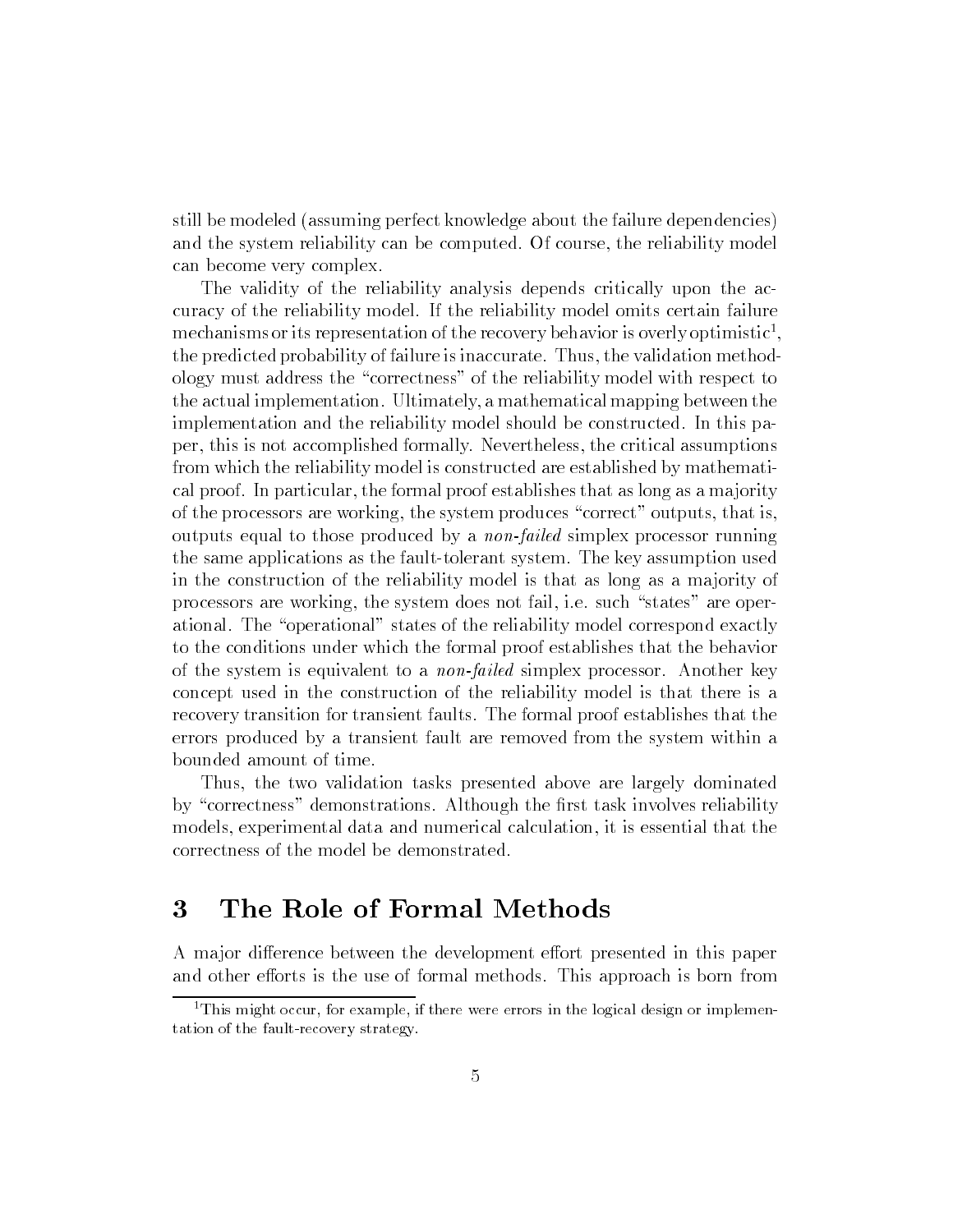the belief that the successful engineering of complex computing systems will require the application of *mathematically based analysis* analogous to the structural analysis performed before a bridge or airplane wing is built. The mathematics for the design of a software system is logic, just as calculus and differential equations are the mathematical tools used in other engineering fields.

### 3.1 Formal Methods is Applied Logic

The application of the tools of mathematical logic and formal proof to the verification of computer systems, is referred to as *formal methods*. The various formal methods techniques are based on *formal theories, formal specification* and *proof*. A development effort based upon formal methods is characterized by the following steps:

- 1. Formalization of the set of assumptions characterizing the intended operating environment in which the system is to operate. This is typically a conjunction of assertions  $\mathcal{A} = \{A_1, A_2, \ldots, A_n\}$  where each  $A_i$  captures some constraint on the intended environment. Typically  $A$  has many models but the author of a specification generally has a particular model in mind.
- 2. The second step is the formal characterization of the system specifi*cation* in the formal theory. This is a statement S characterizing the properties that any implementation must satisfy.
- 3. The third step is formalization in the theory of an *implementation*  $I$ . Typically, an implementation is a decomposition of the specication to a more detailed level of specication. In a hierarchical design process there may be a number of implementations, each more detailed than its specification.
- 4. The final stage is a proof that the implementation  $\mathcal I$  satisfies the specification S under the assumptions A. Formally, this is a proof of the statement  $A \supset (\mathcal{I} \supset \mathcal{S})$ , where  $\supset$  denotes logical implication. That is, under any model of A,  $\mathcal I$  is an implementation of the specification  $\mathcal S$ .

Ultimately the verification activity depends on the "correctness" of the assumptions. This suggests a strategy of minimizing both the number and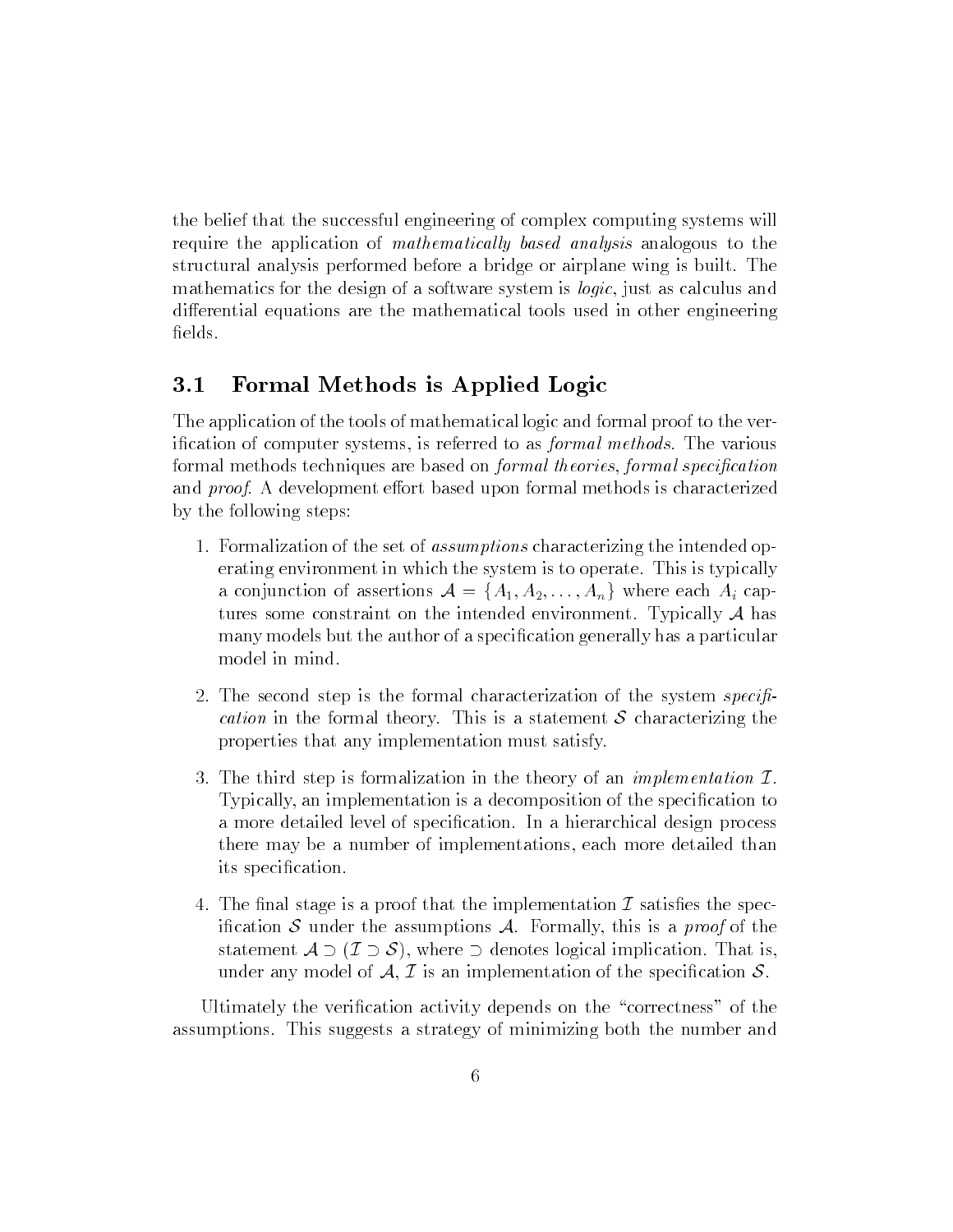complexity of the assumptions. Many of the assumptions are fundamental laws of mathematics but also include constraints on the operating environment in which the system is to be placed. The social process is employed to verify the correctness of the assumptions. For an interesting discussion of this view in the context of circuit level hardware verication see [18].

It should also be noted that the outline provided here is inherently hierarchical. Under the assumptions A, if implementation  $\mathcal{I}_1$  is shown to be an implementation of a specification  $S$  and  $\mathcal{I}_2$  is shown to be an implementation of  $\mathcal{I}_1$  we conclude  $\mathcal{I}_2$  is also an implementation of S. Formally;

$$
\frac{\mathcal{A} \supset (\mathcal{I}_2 \supset \mathcal{I}_1), \ \mathcal{A} \supset (\mathcal{I}_1 \supset \mathcal{S})}{\mathcal{A} \supset (\mathcal{I}_2 \supset \mathcal{S})}
$$

Logically, this is a simple consequence of the transitivity of implication. Its significance for a hierarchical verification strategy is obvious; it provides formal justication for linking together a chain of formal proofs of correctness to show the lowest level decomposition of a series of decompositions is an implementation of the original specification.

### 3.2 Levels of Application

Formal methods are the applied mathematics of computer systems engineering. In other engineering fields, applied mathematics are utilized to the extent that they are required to achieve acceptable levels of assurance for safety, performance or reliability. It is often assumed that the application of formal methods is an "all or nothing" affair. This is not the case. There are different levels of application. The following is a useful taxonomy of the degrees of rigor in formal methods:

- Level-0: No application of formal methods.
- Level 1: Formal specification of all or part of the system.
- Level-2: Paper and pencil proof of correctness.
- Level-3: Formal proof checked by mechanical theorem prover.

Signicant gains in assurance are possible in existing design methodologies by formalizing the assumptions and constraints, the specication and the implementation. Experience shows that application of level 1 alone often reveals inconsistencies and subtle errors that might not be caught until much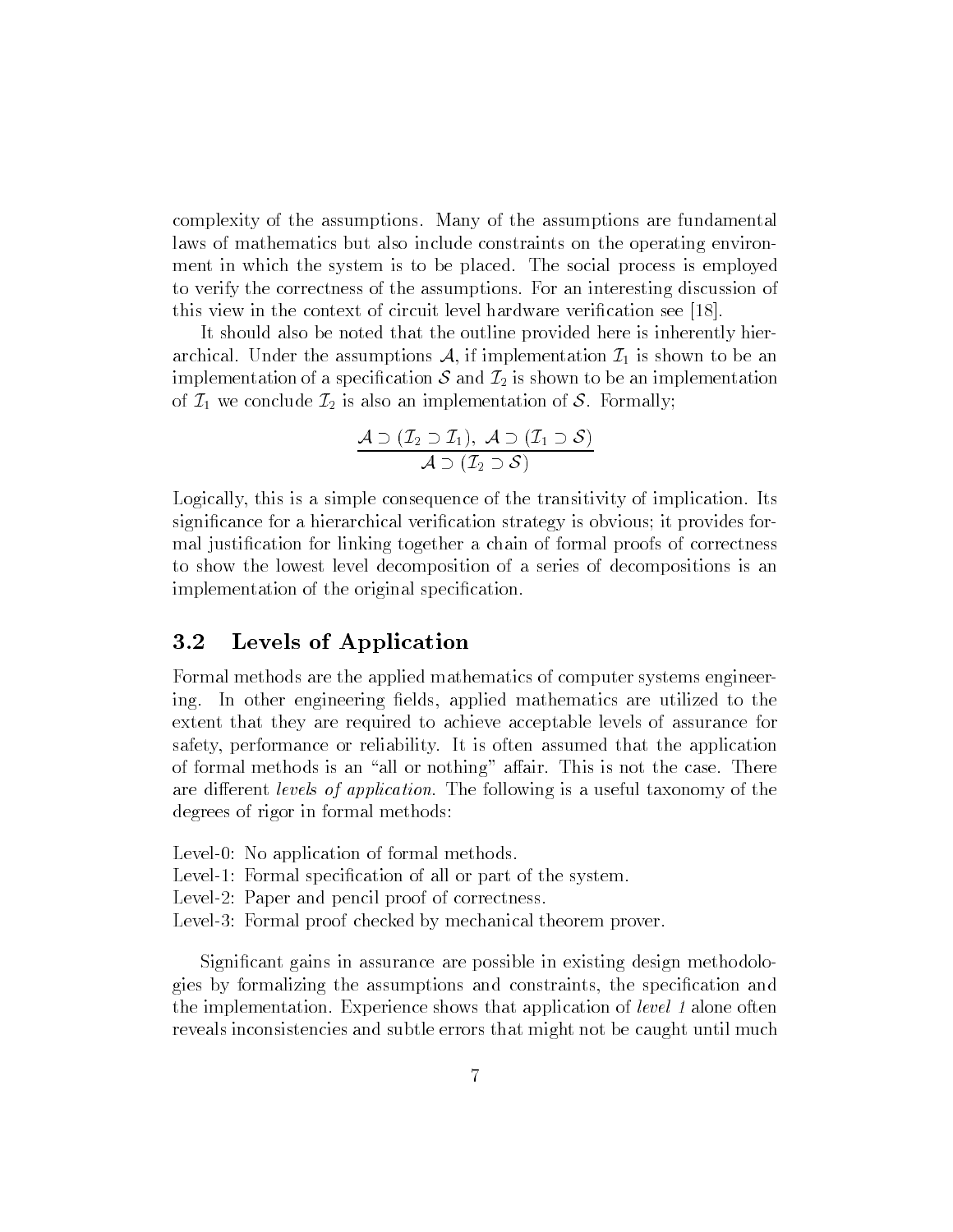later in the development process if at all. It is generally accepted that the later a design error is identified the more costly its repair becomes so this level of application can provide significant benefits.

The use of paper and pencil proof in the design process adds another level of assurance in design correctness. Level 2 application forces explicit consideration of the relationships between the implementation and the specication and often reveals forgotten assumptions or incorrect formalizations. It can be argued that level 2 application requires scrutiny through the social process in order to be more effective than level 1.

A proof of correctness is only as good as the prover. Even stronger evidence for correctness can be established by forcing proofs through a mechanical theorem prover. This is level 3 application of formal methods. It must be noted that there is no guarantee that the implementation of the mechanical prover is correct or that the hardware on which the mechanical verication was performed was not faulty. Thus, there is no absolute guarantee of the correctness of an implementation even after a mechanical proof has been performed. What is gained by the additional effort, is a detailed argument for the correctness of the implementation. The process of convincing a mechanical prover is really a process of developing an argument for an ultimate skeptic who must be shown every detail.

Partial application of any of the levels is possible for different parts of the system. We advocate the application of level 3 formal methods only for the most critical (and hopefully reusable) system components. What is classied here as level 1 and level 2 formal methods are being widely applied in the United Kingdom.

The proofs presented below are level 2, paper and pencil proofs that have been sub jected to peer review.

#### The Digital Flight Control Problem  $\overline{4}$

The control system architecture for aerospace vehicles can be viewed as hierarchical as shown in figure 1. Each level in the hierarchy represents different aspects of the design process and involves different validation and verication issues. The top-level represents the aerodynamic properties of a rigid body controlled by maneuverable surfaces. The second level represents the continuous-time feedback-control functions that operate on the aerody-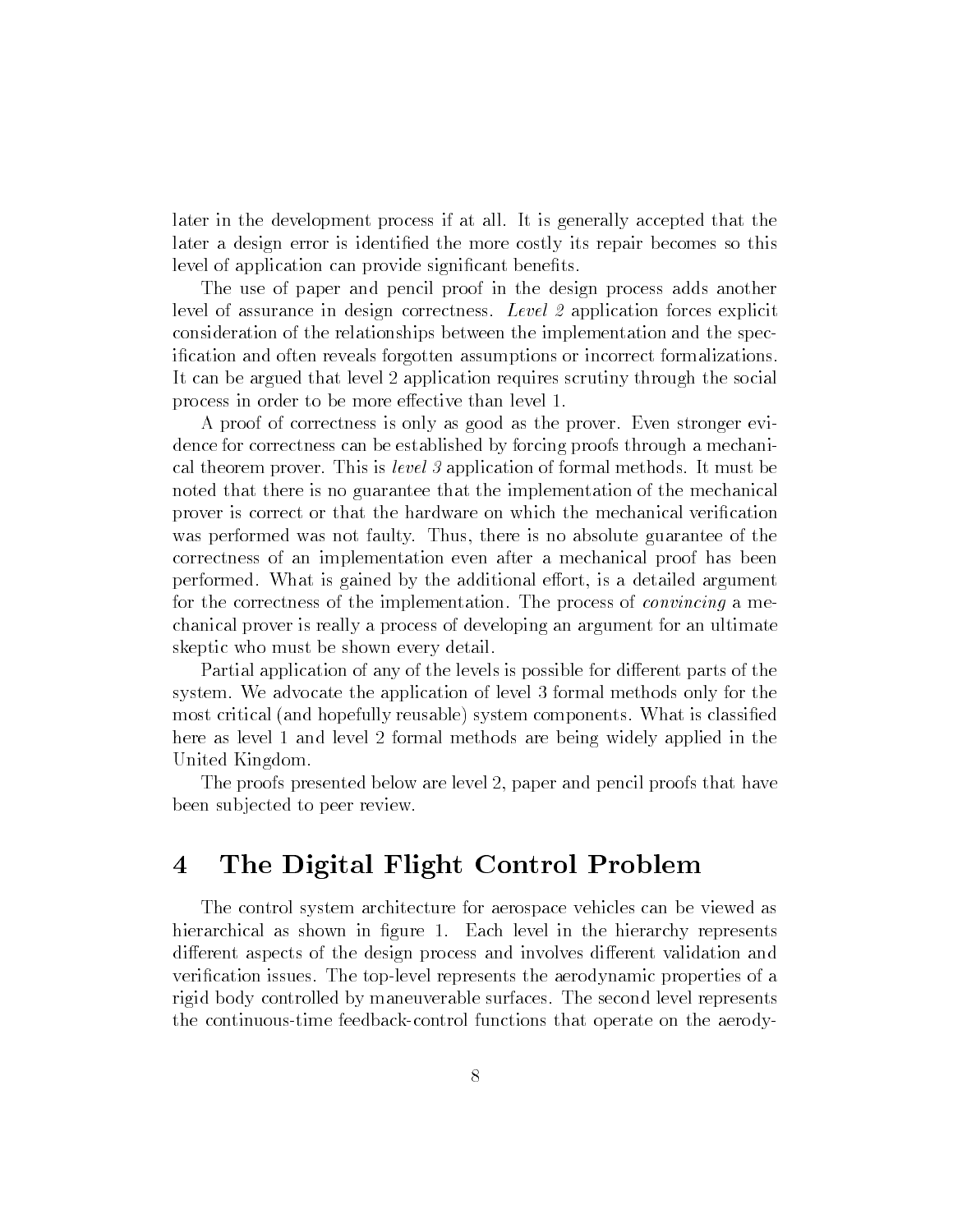

Figure 1: Digital Flight Control System Hierarchy

namic vehicle. The third level represents the block-diagram specication of the control laws. The fourth level represents the implementation of the control laws in a executable programming language. The fth level describes the system that dispatches the control-law code on a set of redundant hardware in a manner that provides fault tolerance. The sixth level represents the hardware components of the system. In this project, the design and verification issues at the bottom two levels of the hierarchy are being explored.

 $\Gamma$  igure  $Z$  inustrates now the hierarchy above can be further refined . Unfortunately, there is no quantitative science of hierarchical design. It is widely accepted that hierarchical design is "good"; however, choosing appropriate abstractions and selecting convenient interfaces is currently more art than science. With this in mind, figure 2 should be seen as one of many possible sub jective decompositions although it can be rationally justied and has

<sup>2</sup> In the graphical convention adopted here, non-overlapping boxes contained within another box denote horizontal hierarchy or system interfaces. The dependence of an interface on a resource is indicated by placing the dependent box above the box denoting the resource. Adjacent boxes at the same level within the horizontal hierarchy indicate independent resources. Thus, in figure 2 the operating system is dependent on the replicated processors for implementation; however, the individual processors are not dependent on one another. Nested blocks denote vertical hierarchy or successive levels of abstraction.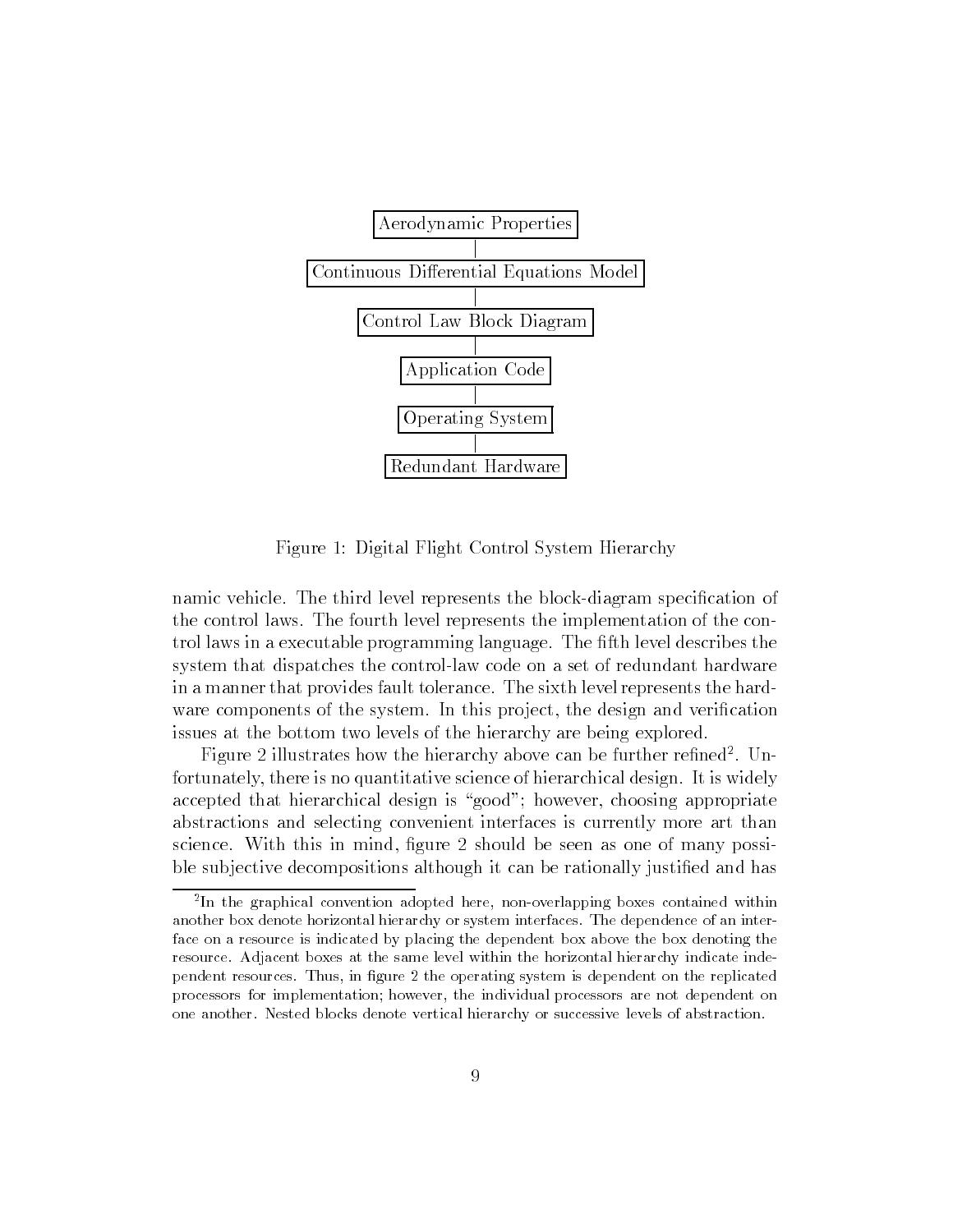

Figure 2: Digital Flight Control System Architecture

advantages over many others.

Traversing the horizontal hierarchy at the coarsest level of abstraction reveals the control application domain, which is built on the reliable computing platform. These in turn view the state of the aircraft through the sensor/actuator network. Each of these abstractions is decomposed into sublevels discussed below. The rationale for choosing the ma jor system interfaces at the points noted in figure 2 is based on notions of reusability, a partitioning of the areas of technical expertise, and the interfaces found in most computing systems in use today.

The control application domain abstraction isolates one of the two main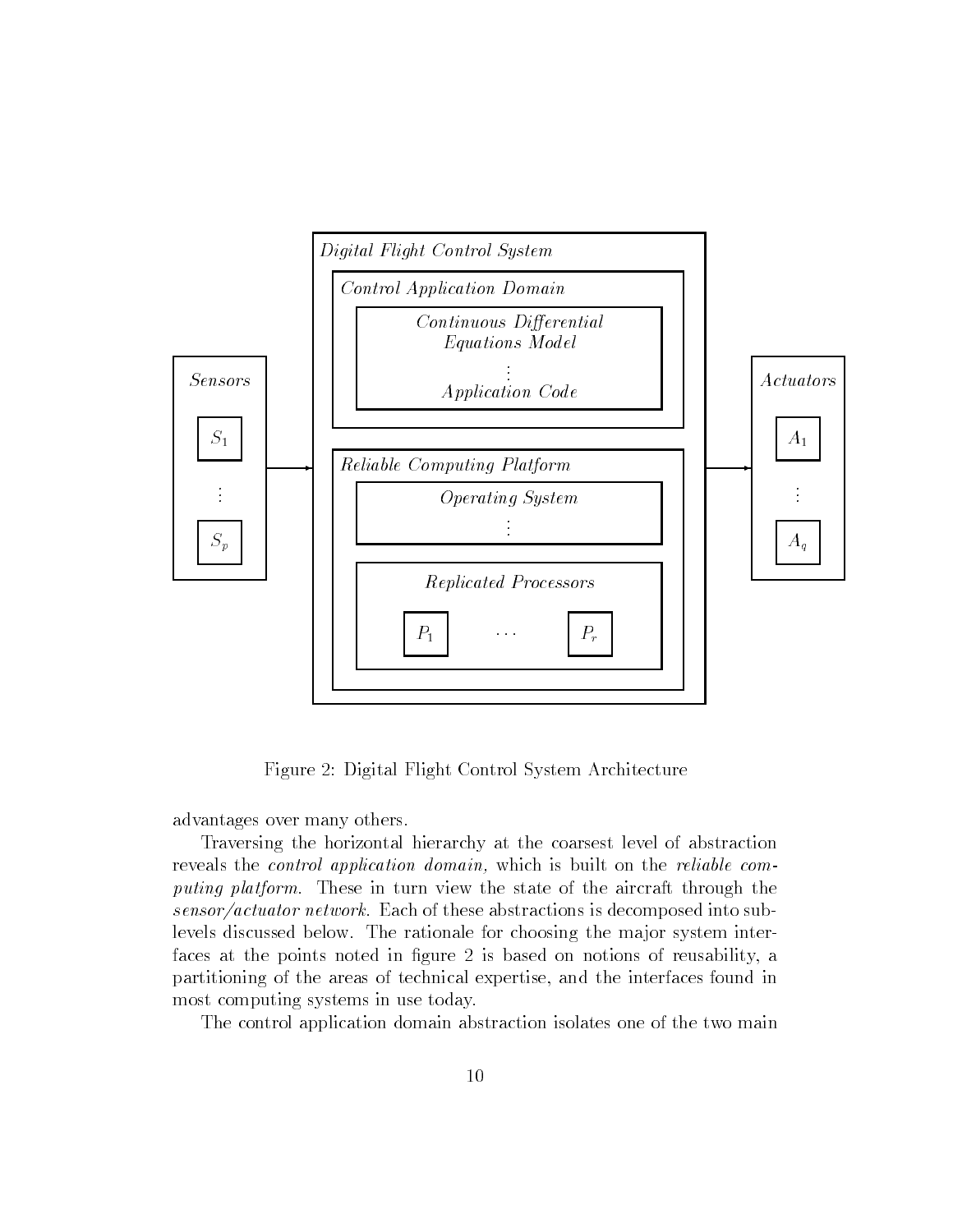application specic aspects of the control system. The most abstract view at this level might be a system of continuous differential equations modeling the control surfaces and aerodynamic properties of the aircraft. Abstractions below this level include the block-diagram specication of the control laws and at the lowest level, implementation of the control laws in an executable programming language on the underlying reliable computing platform. Obviously, correctness at each level is as important as the correctness of the computing platform. Formal methods can have an impact on correctness in areas in the control application domain; however, these issues are not addressed here.

The reliable computing platform dispatches the control-law code and provides the interface to the network of sensors and actuators. Traversing the hierarchy within the reliable computing platform abstraction reveals two boxes, one representing the operating system and the other representing the underlying replicated processors. The operating system provides the interface to the bottom level of the control application domain, the application code.

The third component of the control system is the network of sensors and actuators. Like the control application domain, the sensor actuator network is highly application dependent. Because of the application specic nature of this part of the system, we regard this component as being outside of the reliable computing platform.

The goal of designing and building a truly reusable computing platform for control applications must be tempered by the fact that application reliability and performance requirements determine the architecture of the system. The best we can hope to do is to provide interfaces that are general enough to support a range of applications while still being specific enough to enable the development of engineering methodologies supporting their use.

#### $\overline{5}$ 5 Design of the Reliable Computing Platform

The operating system provides the applications software developer a reliable mechanism for dispatching periodic tasks on a fault-tolerant computing base that appears to him as a single ultra-reliable processor. Traditionally, the operating system has been implemented as an executive (or main program)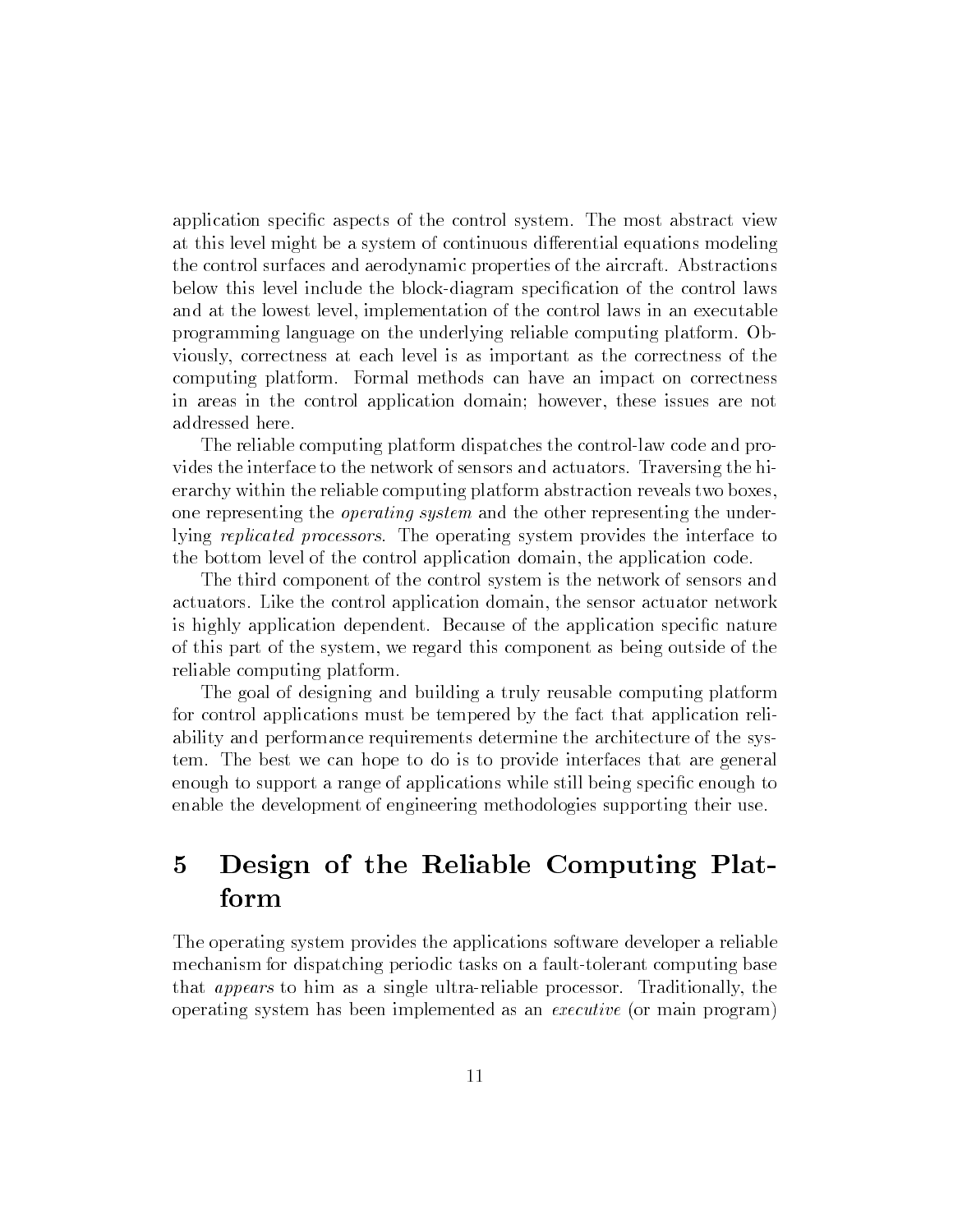

Figure 3: Hierarchical Specication of the Reliable Computing Platform

that invokes subroutines implementing the application tasks. Communication between the tasks has been accomplished by use of *shared memory*. This strategy is effective for systems with nominal reliability requirements where a simplex processor can be used. For ultra-reliable systems, the additional responsibility of providing fault tolerance makes this approach untenable.

For these reasons, the operating system and replicated computer architecture must be designed together so they mutually support the goals of the reliable computing platform. A four-level hierarchical decomposition of the reliable computing platform is shown in figure 3.

The design philosophy advocated in this paper is to design the system in a manner that minimizes the amount of experimental testing required and maximizes the ability to mathematically reason about correctness . The  $\overline{\phantom{a}}$ following design decisions have been made toward that end:

- the system is non-reconfigurable
- the system is frame-synchronous
- the scheduling is static, non-preemptive
- $\bullet$  internal voting is used to recover the state of a processor affected by a

<sup>&</sup>lt;sup>3</sup>Ultimately, the quantification of system reliability must be made on the basis of a mathematical model of the system and the correctness of the model must be demonstrated. The complexity and number of parameters that must be measured should be minimized in order to reduce the cost of the verication and validation process.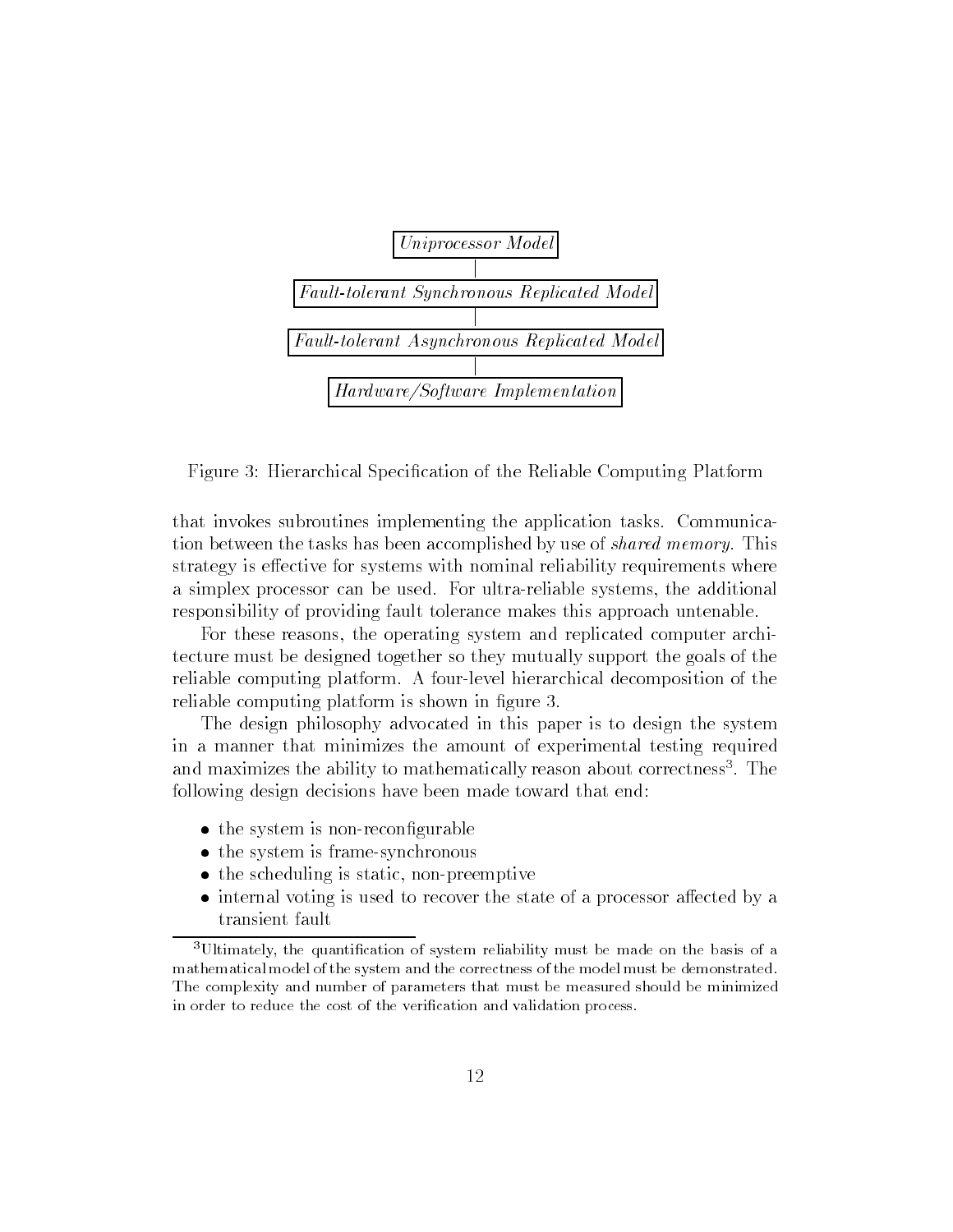### 5.1 The Uniprocessor Model

The top level of the hierarchy describes the operating system as a function that sequentially invokes application tasks. It extends the executive model by supporting a more sophisticated model of inter-task communication. This view of the operating system will be referred to as the uniprocessor model. The uniprocessor model is formalized as a state transition system in section 10 and forms the basis of the specication for the operating system.

It is essential that the uniprocessor model meet the requirements of the application level (i.e. the control laws). The following is a summary of the most important requirements of control-law application tasks:

- Fixed set of tasks
- Hard deadlines
- Multi-rate cyclic scheduling
- Upper bound on task execution time
- Intertask communication

The set of tasks that must be executed is fixed, i.e., there is no arrival of a task from the external world. The hard-deadline requirement means that a task must be dispatched and complete within a strict time boundary. In particular, the time delay between reading a sensor and sending a signal to an actuator, the transport delay, must be strictly less than a predetermined value. The required periods of execution are different for different tasks. Thus, the system must perform multi-rate scheduling. Associated with each task is an upper bound on execution time. If a task receives input from another task that has the same execution period, the receiving task must execute after the source task. Thus, within a "period-class", there is a precedence ordering on the tasks. The relationship between different tasks with different execution periods, is not *constrained*.

There are two major design issues at this level—the choice of the scheduling strategy and the choice of intertask communication strategy. There are many theoretical approaches to scheduling multi-rate periodic tasks. Scheduling can be classified as either  $(1)$  preemptive or non-preemptive or  $(2)$ dynamic or static. Unfortunately, the theoretical results cannot guarantee that the hard deadlines will be met for any of the non-static or preemptive algorithms capable of scheduling the real-time control application tasks [2]. Consequently, all commercial aircraft control systems have been implemented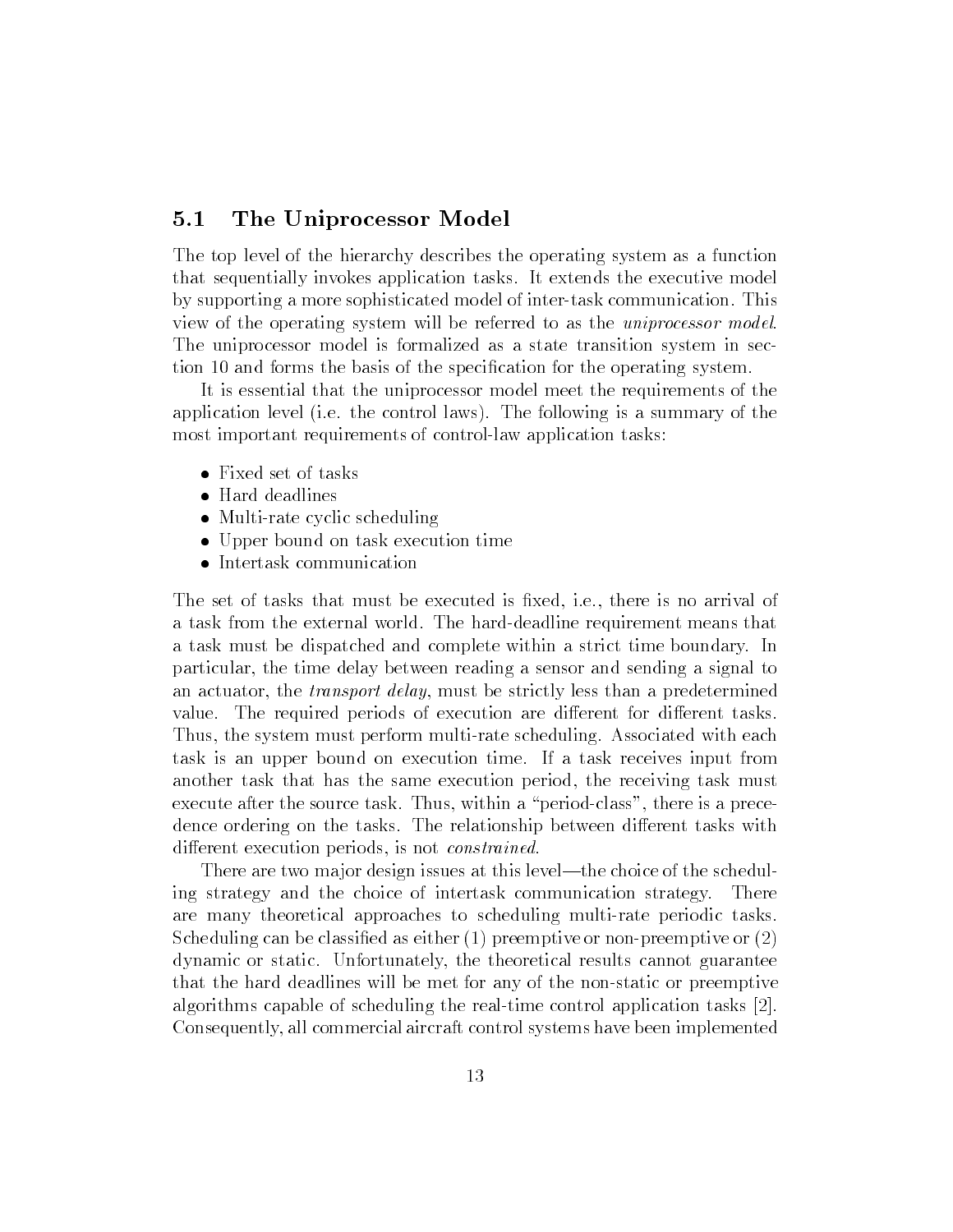using a static, non-preemptive schedule table. The intertask communications problem is simplied by the fact that tasks need only receive data produced by other tasks after they have terminated. This can been implemented by use of data builers .

#### $5.2$ 5.2 The Synchronous Replicated Model

Fault tolerance is achieved by voting results computed by the replicated processors operating on the same inputs. Interactive consistency checks on sensor inputs and voting actuator outputs requires synchronization of the replicated processors. This implies the existence of a global time base. In the absence of technology supporting manufacture of ultra-reliable clocks, electrically isolated processors can not share a single clock. Thus, faulttolerant implementation of the uniprocessor model must ultimately be an asynchronous distributed system.

Reasoning about asynchronous distributed systems is notoriously difficult<sup>5</sup>. Serious validation problems have appeared in previous efforts due to the decision to deal with the asynchrony at the application level<sup>6</sup> . Thus, it is advantageous to deal with the complexities due to asynchrony at the lowest possible level in the system. This isolates the difficulties to a single clock synchronization function. With a fault-tolerant clock synchronization algorithm at the base of the operating system, the rest of the operating system can be designed in a synchronous manner. The advantages of this approach are discussed in [7].

Based on the above considerations, the operating system is being implemented as a synchronous system. Thus, the second level in the hierarchy describes the operating system as a synchronous system where each replicated

<sup>&</sup>lt;sup>4</sup>A fault-tolerant operating system maintains "voted" versions of previous tasks' outputs in buffers.

<sup>5</sup> In fact Lehmann and Shelah [10] claim the analysis of such systems is an order of magnitude more difficult than reasoning about simply sequential systems

<sup>&</sup>lt;sup>6</sup>The AFTI F16 is a good example of the problems that can arise when asynchrony is present at the application level. There was a signicant problem with false alarms caused by design oversights traced to the asynchronous computer operation [11]. Also the ability to set effective thresholds for the redundant sensor selection algorithms was seriously hampered. Thresholds should be tight to filter the effects of failed sensors. Unfortunately, the thresholds had to be set at 15% to eliminate false alarms due to the asynchrony. But, with such a large threshold a single channel failure can cause large aircraft transients.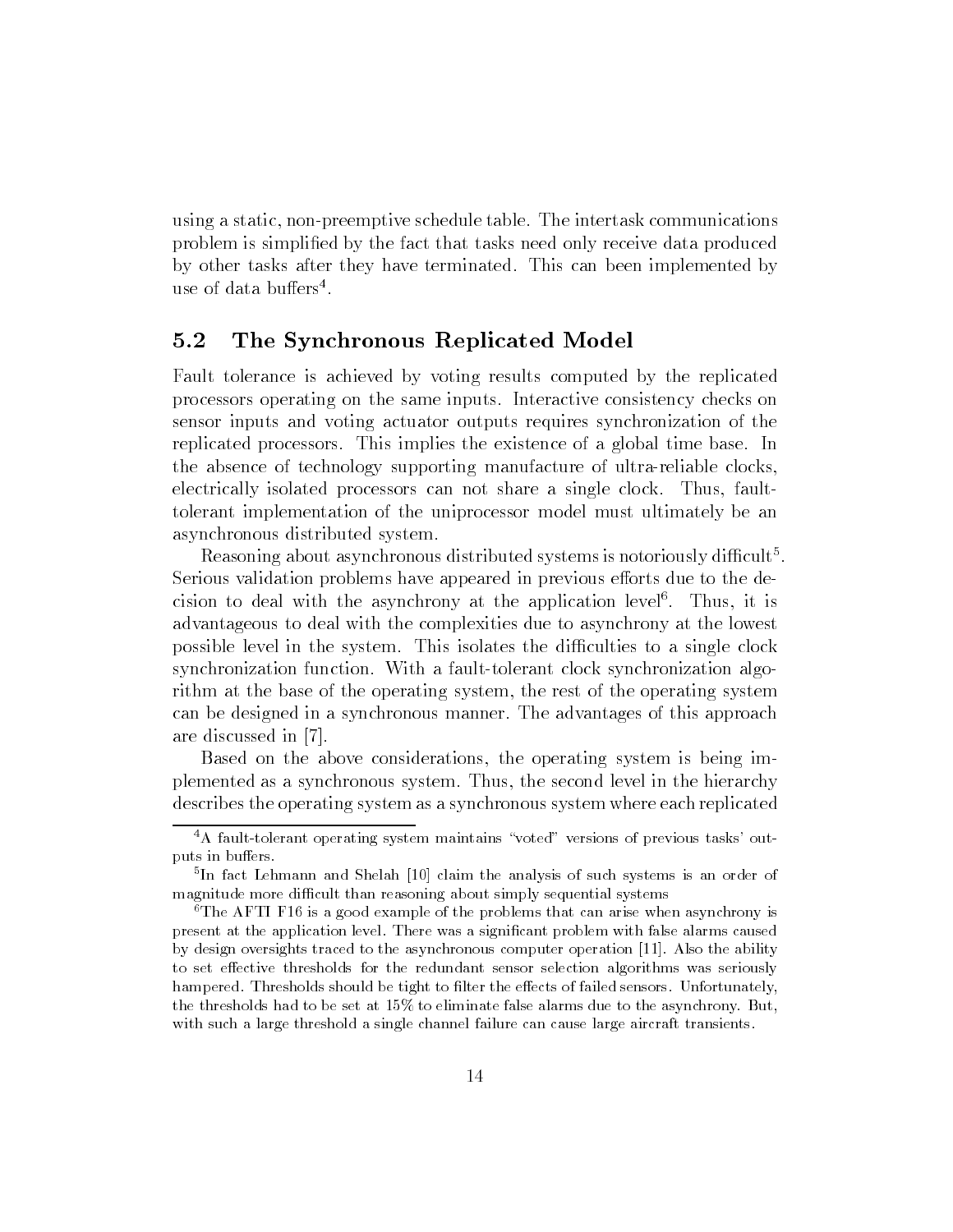processor executes the same application tasks. The existence of a global time base, an interactive consistency mechanism and a reliable voting mechanism are assumed at this level. The formal details of the model, specied as a state transition system, are described in section 11.

The replicated synchronous model implements the uniprocessor model by voting the synchronized replicates. Voting can take place at a number of locations in the system and associated with each choice are various tradeoffs. If voting occurs only at the actuators and the internal state of the system (contained in volatile memory) is never sub jected to a vote, a single transient fault can permanently corrupt the state of a good processor. This is an unacceptable approach since field data indicates that transient faults are signicantly more likely than permanent faults [15]. An alternative voting strategy is to vote the entire system state. This approach purges the effects of transient faults from the system; however, the computational overhead for this approach may be prohibitive. We observe that voting need only occur for system state that is not recoverable from sensor inputs. This approach accomplishes recovery from the effects of transient faults at greatly reduced overhead, but involves increased design complexity. The formal models presented here provide a precise characterization of the minimum voting requirements for a fault-tolerant system that purges the effects of transient faults. There is a trade-off between the rate of recovery from transient faults and the frequency of voting. The more frequent the voting, the faster the recovery from transients, but at the price of increased computational overhead.

Voting is dependent upon two additional system activities: (1) the redundant processing sites must synchronize for the vote and (2) single source input data must be sent to the redundant sites using interactive consistency algorithms to ensure that each processor uses the same inputs for performing the same computations.

Voting can take place at different places in the system with a corresponding impact on the level of clock synchronization required. If voting takes place at the instruction level, synchronization must be very tight. If outputs are voted only after task execution is complete, loose synchronization is possible lessening the computational burden required for clock synchronization.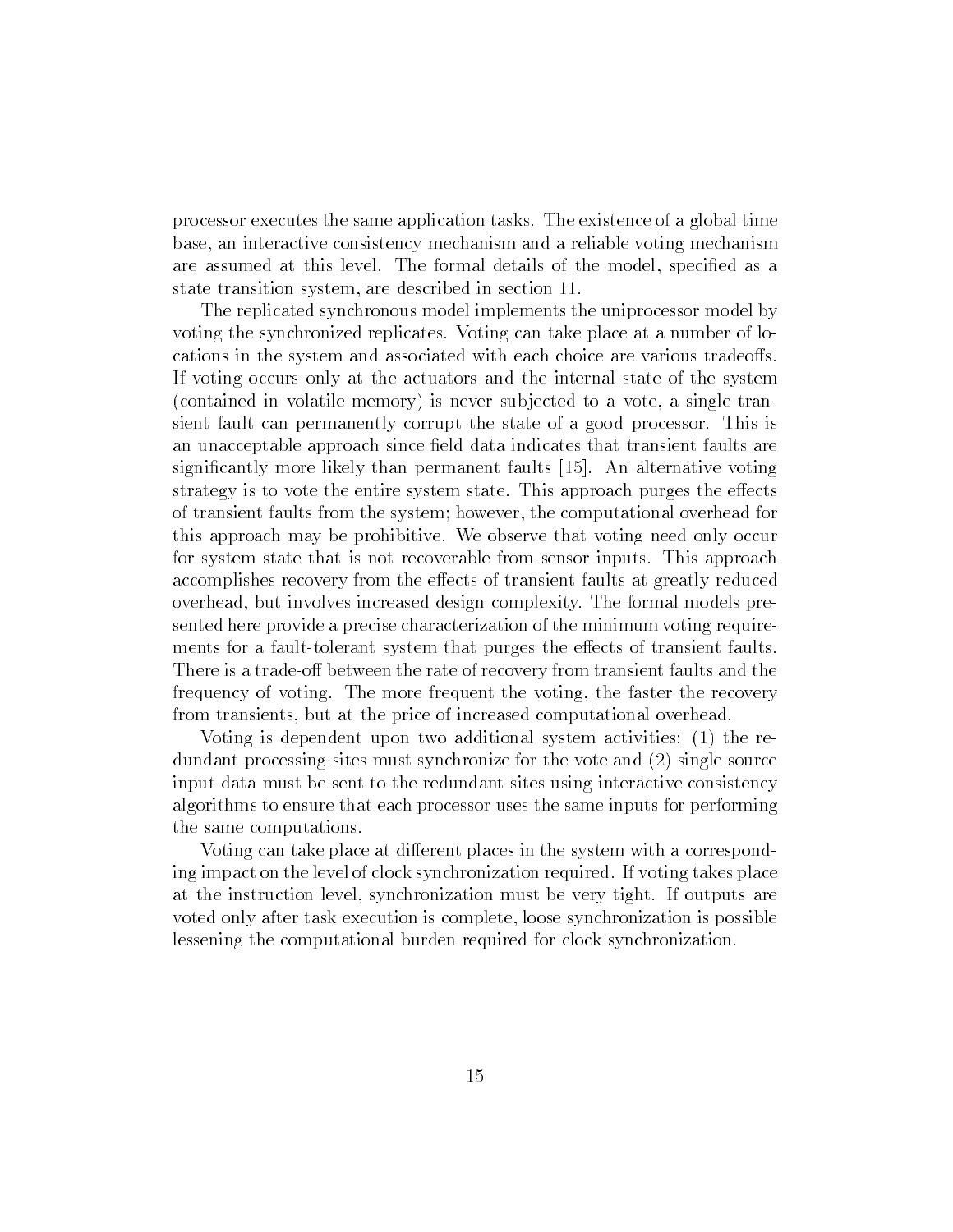### 5.3 Asynchronous Replicated System

At this level, the assumptions of the synchronous model must be discharged. In [14] Rushby and von Henke report on the formal verification of Lamport and Melliar-Smith's [8] interactive-convergence clock synchronization algorithm. Consequently, this algorithm can serve as a foundation for the implementation of the replicated system as a collection of asynchronously operating processors. Elaboration of the asynchronous layer design will be carried out in Phase 2 of the research effort.

### 5.4 Hardware/Software Implementation

Final realization of the reliable computing platform is the sub ject of the Phase 3 effort. The research activity will culminate in a detailed design and prototype implementation. Figure 4 depicts the generic hardware architecture assumed for implementing the replicated system. Single-source sensor inputs are distributed by special purpose hardware executing a Byzantine agreement algorithm. Replicated actuator outputs are all delivered in parallel to the actuators, where force-sum voting occurs. Interprocessor communication links allow replicated processors to exchange and vote on the results of task computations.

#### The Role of Reliability Modeling 6

Since reliability is a driving influence on the system design it is essential that the design be faithfully captured in a reliability model. The reliability analysis must be sound and the parameters of the reliability model must be measurable. Although the architecture presented here is parameterized for an arbitrary number of replicated processors, interactive consistency requires at least four processors. Thus, a quadruplex is the minimum system conguration. A reliability model for a quadruplex version of the system architecture is shown in figure 5. The horizontal transitions represent transient fault arrivals. The vertical transitions represent permanent fault arrivals. These arrive at rate  $\lambda_T$  and  $\lambda_p$  respectively. The backwards arc represents the disappearance of the transient fault and all errors produced by it. This is accomplished by voting the internal state. This is sometimes referred to as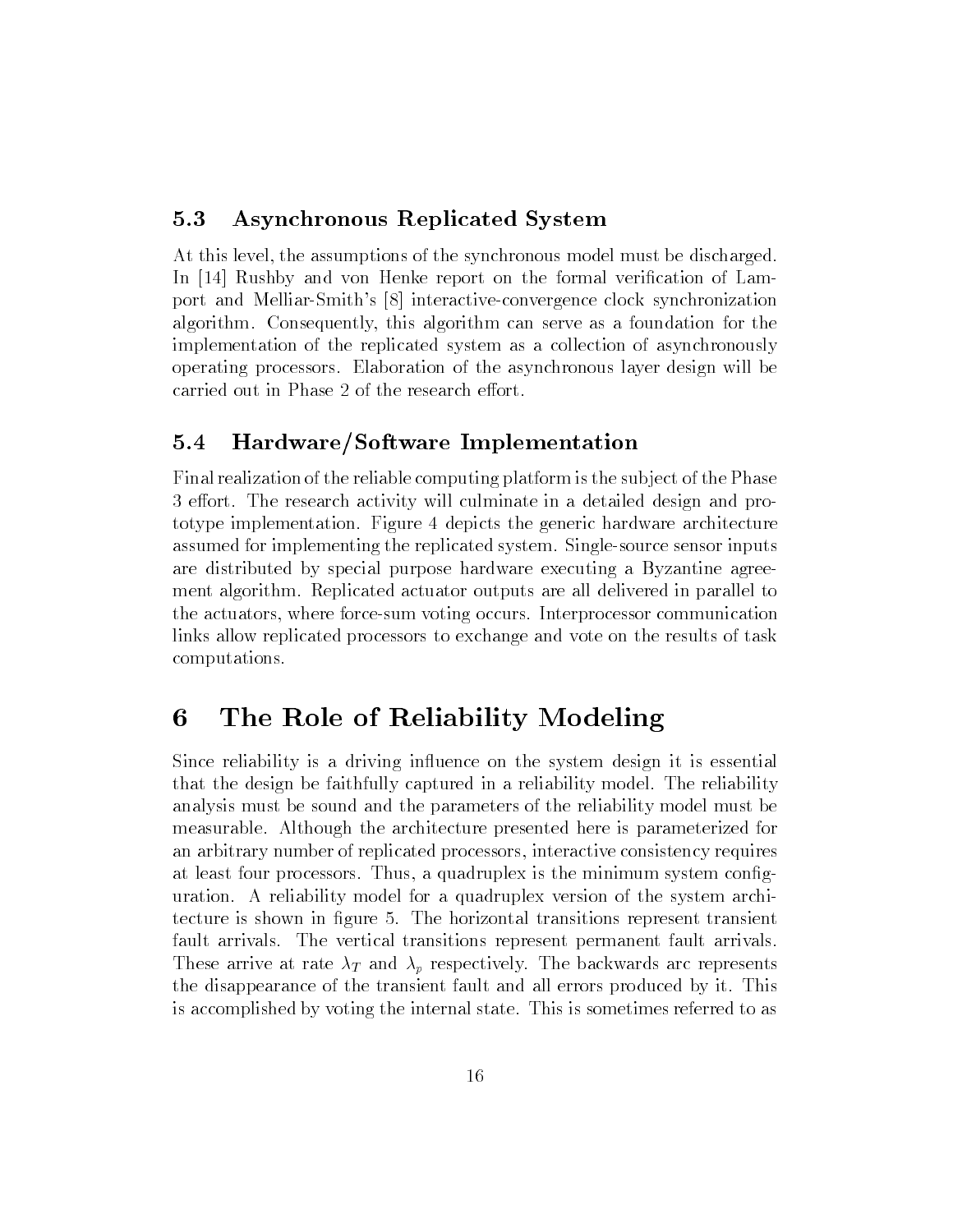

Figure 4: Generic Hardware Architecture

transient fault "scrubbing". In our system, this scrubbing takes place continuously and does not rely upon the system detecting the transient fault. The presence of the transition from state 2 to state 1 depends upon the proper design of the operating system so that it can recover the state of a processor that has been allected by a transient. The model has 6 states of which  $3$ are operational. State 1 represents the initial fault free state of the system. There are only two transitions from state 1 due to the arrival of either a tran-

 $7$ To simplify this discussion, the arrival of a second transient before the disappearance of the first transient has not been included in the model. The complete reliability analysis will include such events.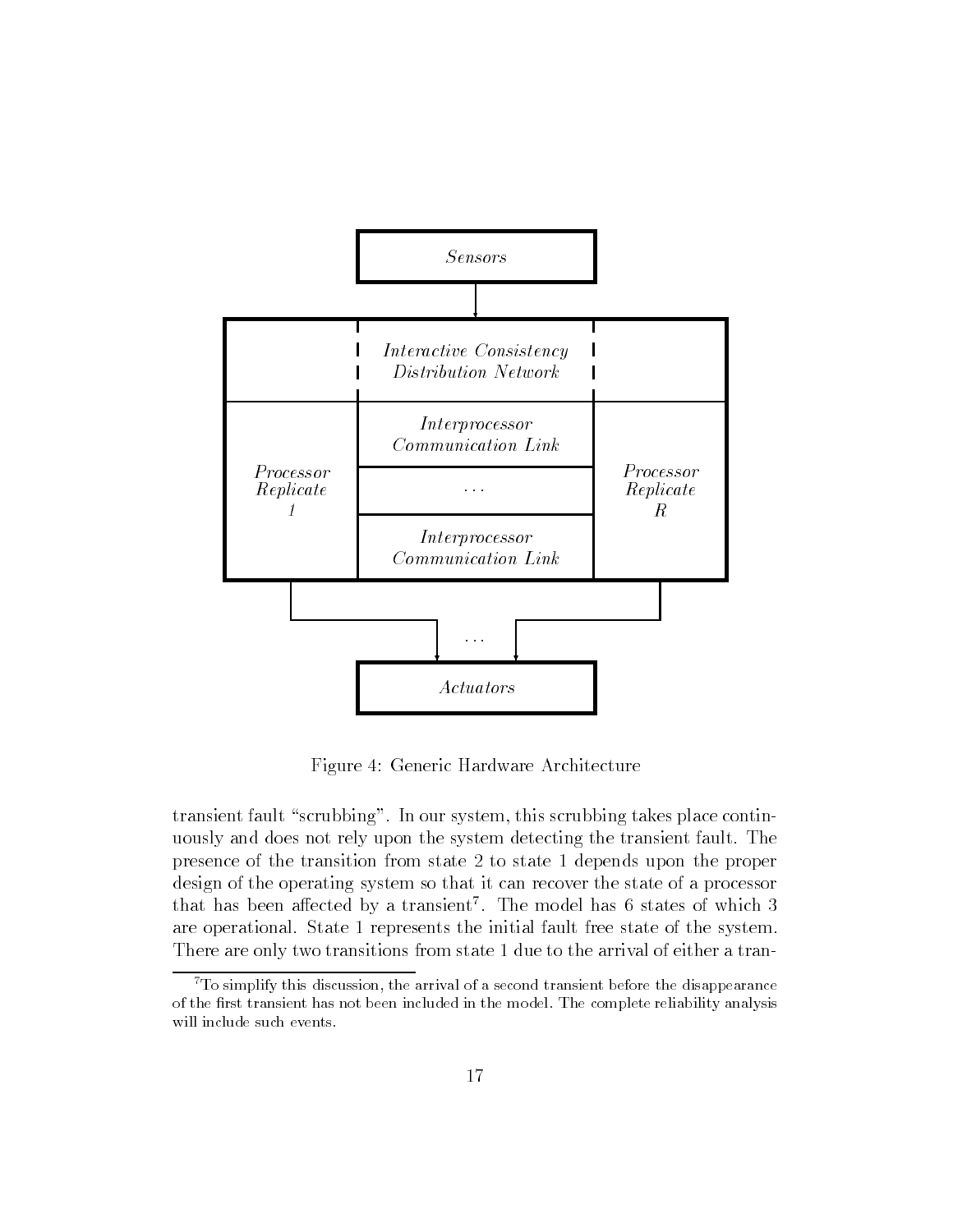

Figure 5: Reliability Model of a Quadruplex

sient or permanent fault. These transitions carry the system into states 2 and 4, both of which are not system failure states. This is justied by the main formal proof presented in the paper which establishes that for a quadraplex, no single fault can cause the system to produce an erroneous output. All of the transitions except one from these states are due to second failures. These lead to system failure states. The other transition from state 2 back to state 1 models the transient fault scrubbing process. The main formal proof also establishes that the system removes the effects of a transient fault within a bounded amount of time, justifying the inclusion of this transition.

The probability of system failure as a function of  $1/\rho$ , the rate of recovering the state, is shown in figure 6. The model was solved using the STEM reliability analysis program [1] for the following parameter values:  $\lambda_p = 10^{-4}/hour$ ,  $\lambda_T = 10^{-3}/hour$  and mission time  $T = 10$  hours.

It is worth noting the validation tasks that have been eliminated by not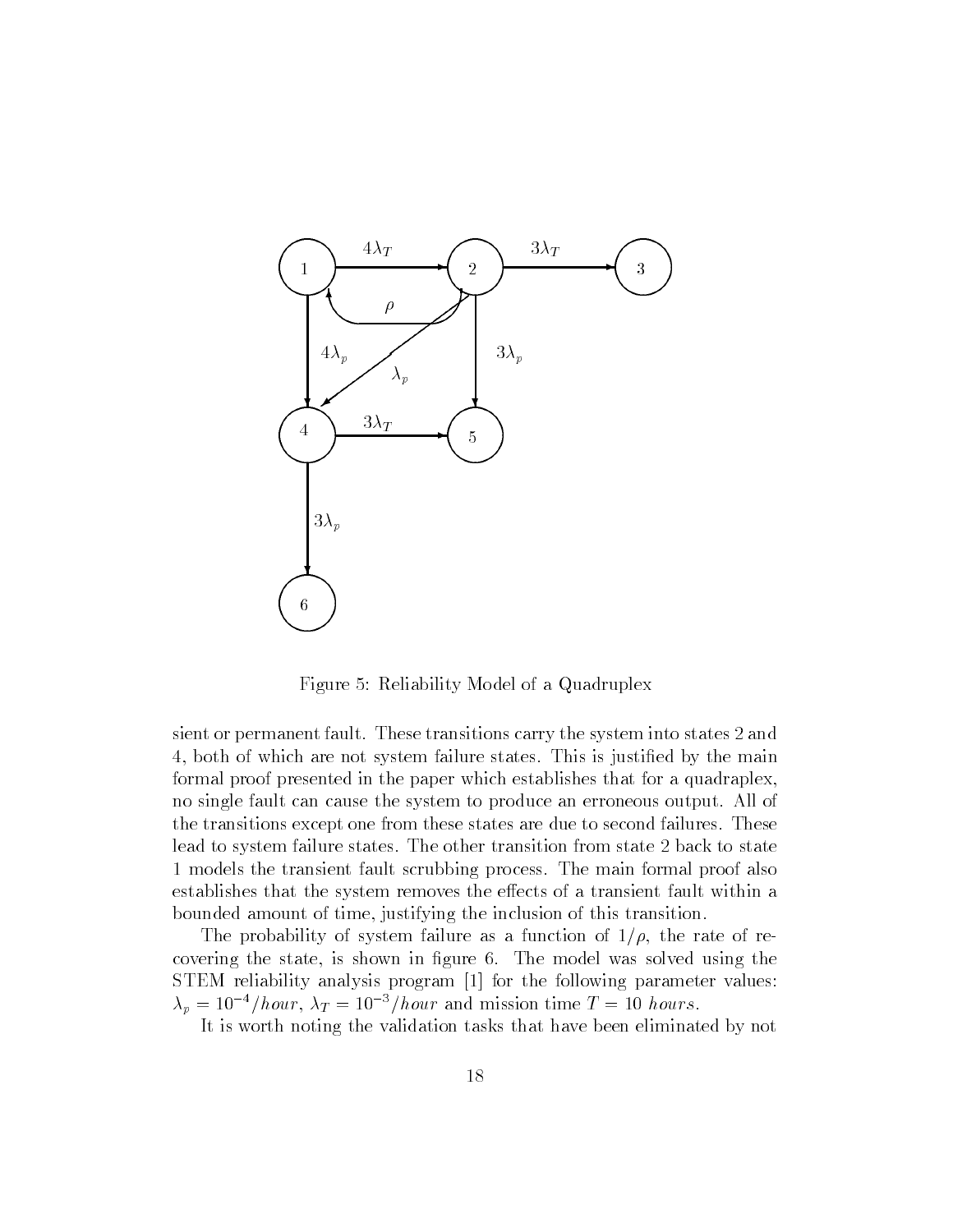

Figure 6: Probability of failure as a function of  $1/\rho$ 

using reconfiguration. First, it is not necessary to perform fault-injection experiments to measure the recovery time distributions. Second, fault-latency is of no concern. Fault latency is only a concern when one is trying to detect and remove a faulty component, because latency merely defers error production and thus detection. Third, the logical complexity of the system is greatly reduced—e.g., no reconfiguration process, the interface to the sensors and actuators is static as opposed to dynamic. Hence, there are fewer design errors to be corrected during the validation process.

#### $\overline{7}$ Previous Efforts

Many techniques for implementing fault-tolerance through redundancy have been developed over the past decade, e.g. SIFT [4], FTMP [5], FTP [6],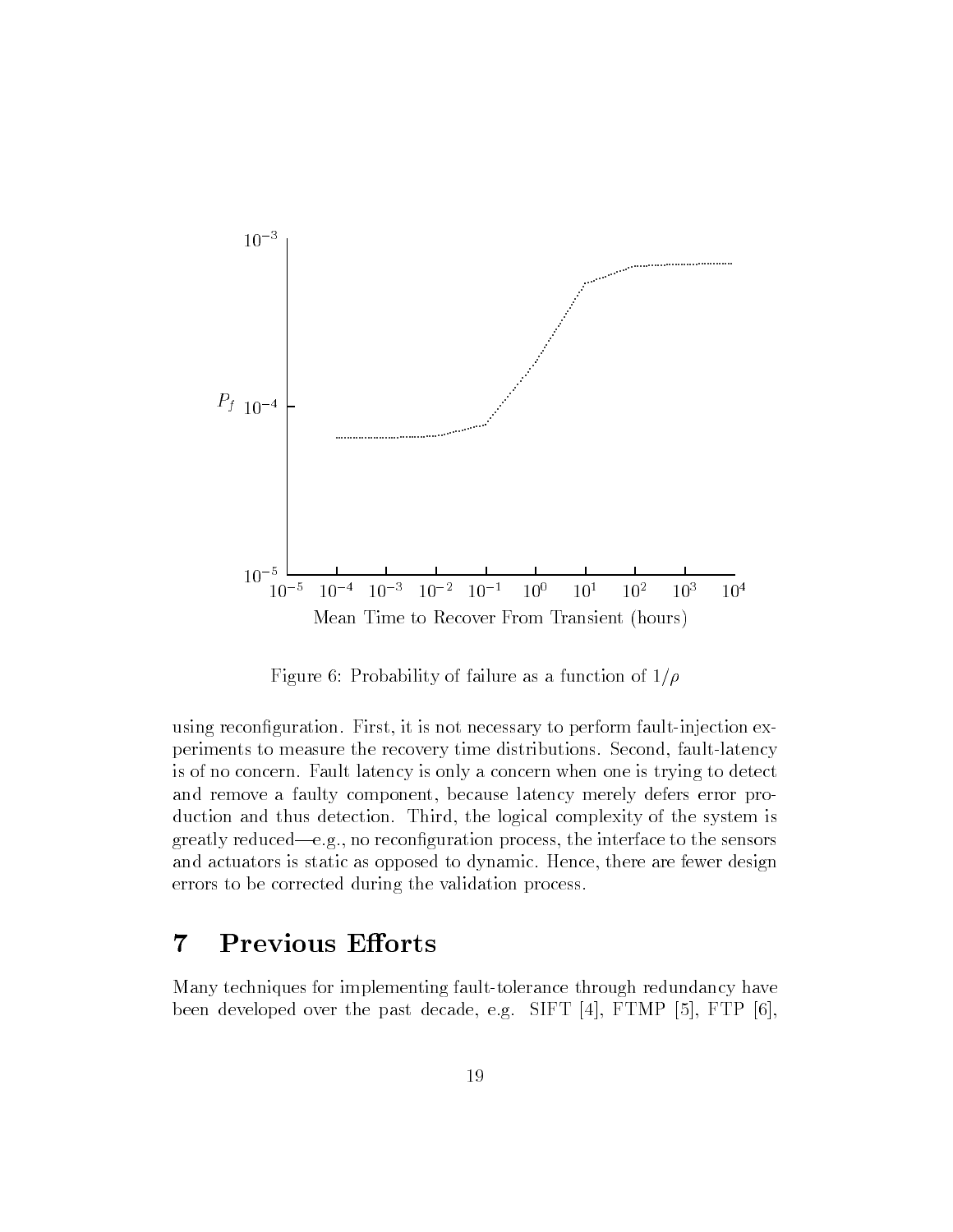MAFT  $[17]$ . The techniques differ with respect to:

- the unit of fault-isolation and reconfiguration
- the voting strategy
- the level of synchronization
- the verification concept

In FTMP, for example, the unit of reconfiguration is a memory module or a CPU module. In SIFT, FTP and MAFT, the unit of reconguration is an entire processor. In a recongurable system, voting can be used to detect faults. In the architecture considered here it is assumed that faulty processors are not removed until after the mission is over. The operating system does not utilize error reports from the voter. However, it may be desirable to store these reports in memory for later use by ground maintenance personnel.

Differences between previously developed systems naturally arose from different design decisions. However, an often overlooked but significant factor in the development process is the approach to system verification. In SIFT and MAFT, serious consideration was given to the need to mathematically reason about the system. In FTMP and FTP, the verification concept was almost exclusively testing. Obviously, the approach advocated here is one of formal rigor in specification and verification of the system.

Although several fault-tolerant real-time computing bases have been designed for control applications  $[4, 5, 6, 17]$ , only the SIFT project attempted to use formal methods. Although many positive theoretical advances were made, the SIFT operating system was never completely verified [13]. On the positive side, the concept of Byzantine Generals algorithms was developed [9]. Also the first fault-tolerant clock synchronization with a mathematical performance proof was developed [8]. On the negative side, the veried operating system was not the system running on the hardware. Furthermore, the verification did not cover key features of the system—clock-interrupt handler, interactive consistency implementation, the synchronization implementation, etc.

Unlike the SIFT models, which did not present an operational view of the scheduling function of the system, the models described here deal with this functionality in some detail. The SIFT specication was given from the perspective of an individual task. The specification defined the behavior of a task given inputs from other tasks. However, it did not describe the required behavior of the scheduling system. It roughly stated that if a task were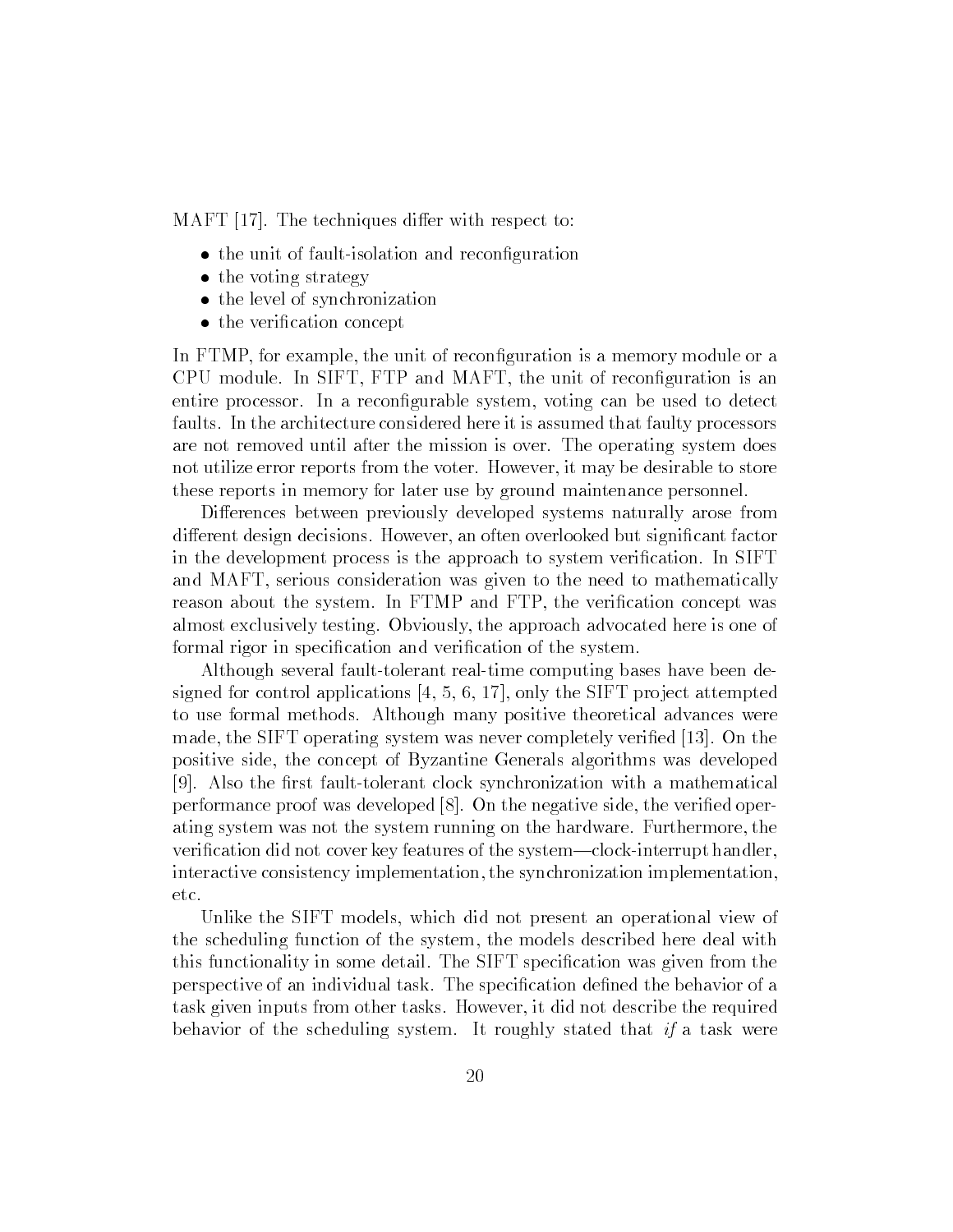executed and given stable inputs, the output would be correct as long as the system had enough non-faulty hardware. Although there was an abstract notion of execution windows for the tasks, there was no specication of the requirement that the operating system must dispatch tasks according to this schedule. Thus, the specification was incomplete in many important ways.

#### 8 **Overview of Results**

Before presenting the complete details, we provide an overview of the ma jor formalizations and results for the reliable computing platform. The Phase 1 work focuses on the first two layers depicted in figure 3. A set of definitions is introduced to model the scheduling of application tasks. Formal specications exist to describe the behavior of the uniprocessor system abstraction and the synchronous replicated system design. State transition systems are used as the underlying model of computation. A framework is then established to define what it means for one state machine to correctly implement another. Various sufficient conditions are provided to characterize when the synchronous replicated system correctly implements the uniprocessor abstraction. Finally, these sufficient conditions are shown to hold for three methods of voting the internal state information within the replicated system.

In accordance with accepted terminology, we consider a *fault* to be a condition in which a piece of hardware is not operating within its specifications, and an error to be an incorrect computation result or system output. When a fault occurs, errors may or may not be produced. Although fault-tolerant architectures offer a high degree of immunity from hardware faults, there is a limit to how many simultaneous faults can be tolerated. During system execution, if this limit is not exceeded, the system will mask the occurrence of errors so that the system as a whole produces no computation errors. If the limit is exceeded, however, the system might produce erroneous results.

Consequently, the proofs we construct are expressed in a conditional form to account for this situation of limited fault tolerance. The main results we establish can be abstracted by the following formula:

$$
W \supset u = V([r_1, \ldots, r_n])
$$

where  $W$  is a predicate to define a minimal working hardware subset over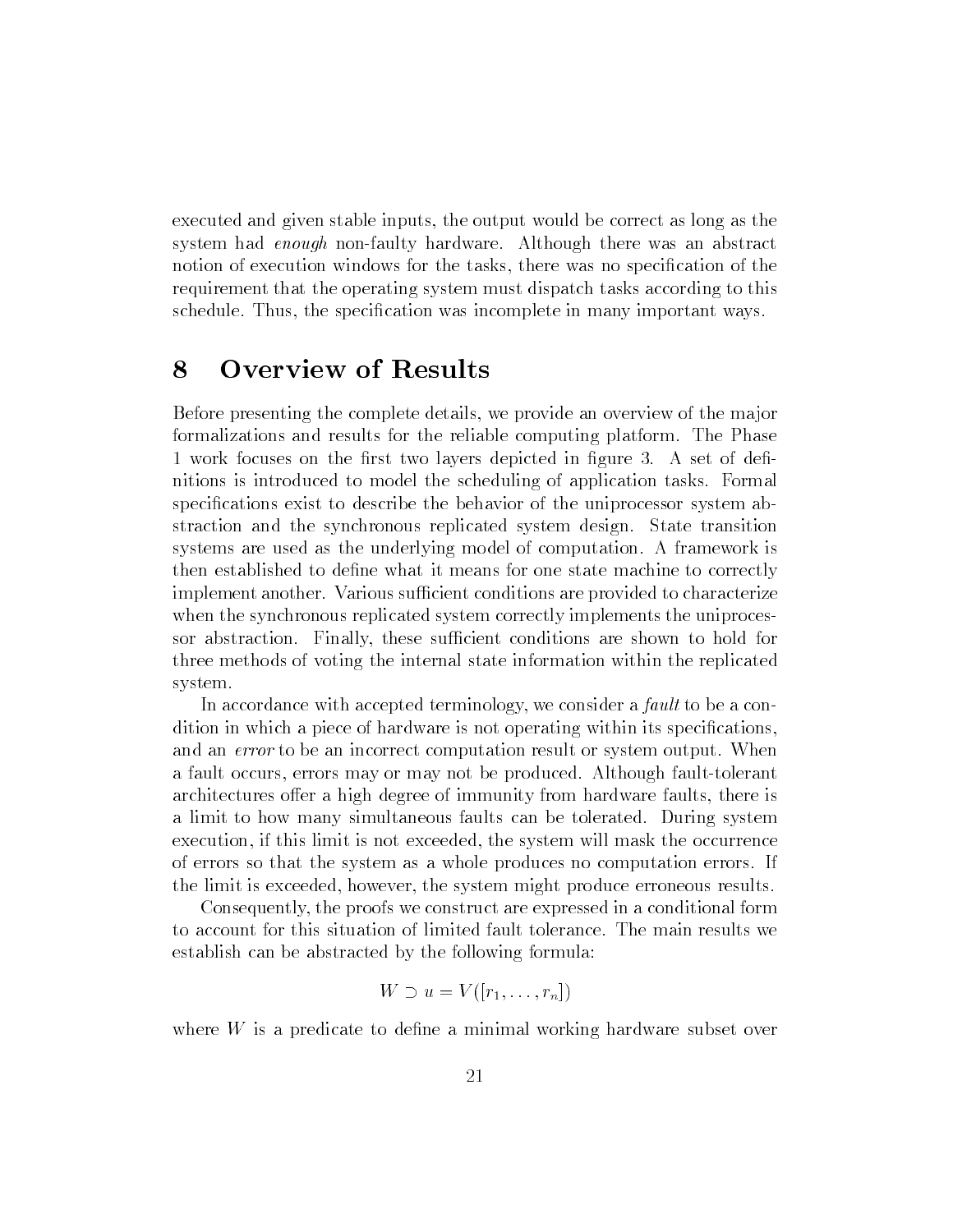time, u is the uniprocessor model's system results,  $r_1, \ldots, r_n$  are the results of the replicated processors, and  $V$  is a function that selects the properly voted values at each step. Thus, as long as the system hardware does not experience an unusually heavy burst of component faults, the proof establishes that no erroneous operation will occur at the system level. Individual replicates may produce errors, but they will be out-voted by replicates producing correct results.

If the condition W were true  $100\%$  of the time, the system would never fail. Unfortunately, real devices are imperfect and this can not be achieved in practice. The design of the fault-tolerant architecture must ensure that the condition w noids with high probability; typically,  $P(W) \geq 1 - 10$  for a 10 hour mission is the goal. This provides a vital connection between the reliability model and the formal correctness proofs. The proofs conditionally establish that system output is not erroneous as long as  $W$  holds, and the reliability model predicts that W will hold with adequately high probability.

In the formal development to follow, we model the possible occurrence of component hardware faults and the unknown nature of computation results produced under such conditions. It is important to note that this modeling is for specification purposes *only* and reflects no cognizance on the part of the running system. We assume a nonrecongurable architecture that is capable of masking the effects of faults, but makes no attempt to detect or diagnose those faults. Each replicate is computing independently and continues to operate the best it can under faulty conditions; it has no knowledge of its own faultiness or that of its peers. Thus, wherever the formal specications consider the two cases of whether a processor is faulty or not, it is important to remember that this case analysis is not performed by the running system.

## 9 Specification of the Operating System Workload

Having introduced a sketch of the reliable computing platform design, we now proceed to its formalization. In this section, the method for specifying an operating system workload will be presented. It characterizes the interface between the application software and the operating system. The specication consists of a generic set of mathematical denitions used in the OS specica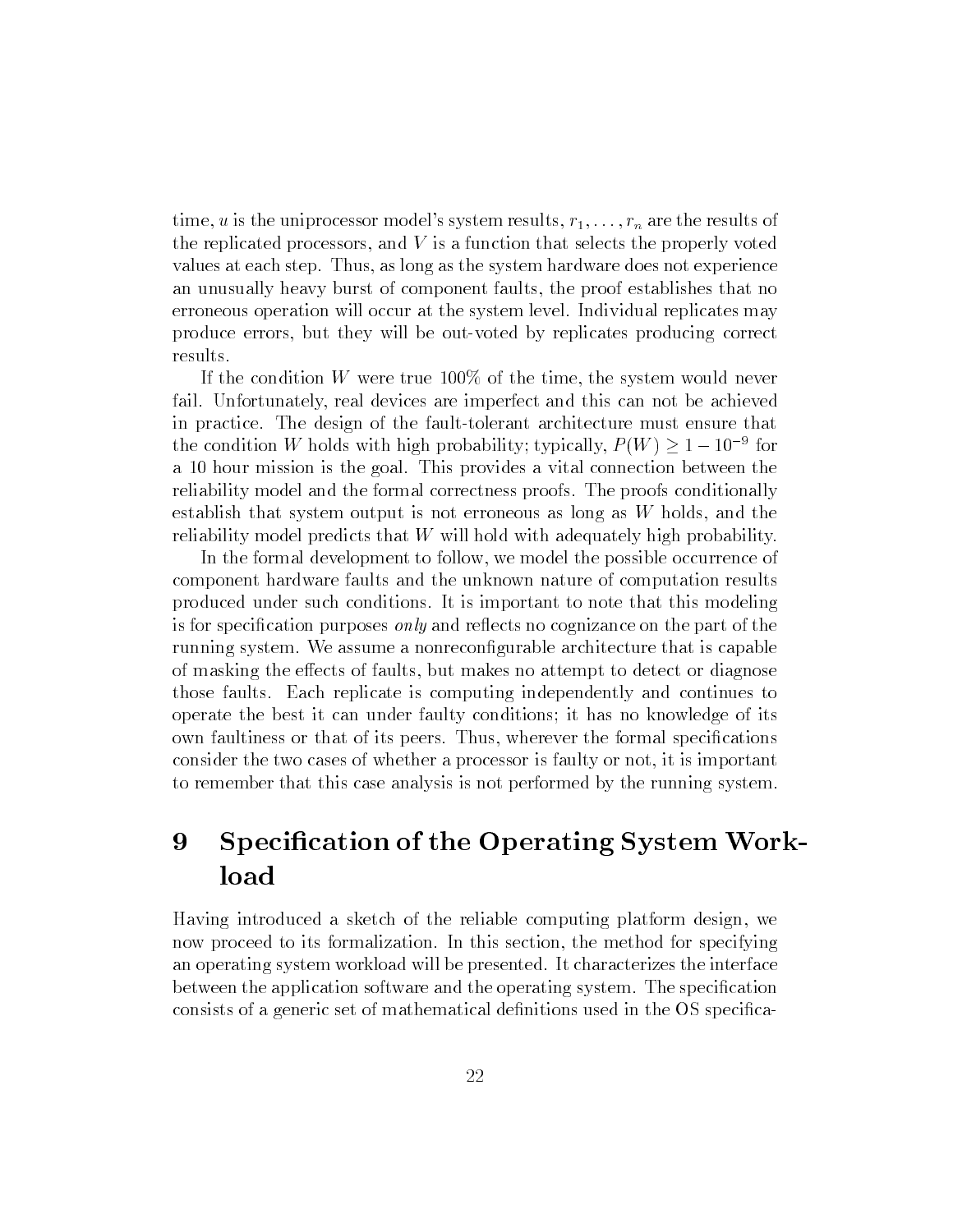tions. For an actual application, these denitions would be instantiated with appropriate values.

### 9.1 Application Definition

Let  $T_1, \ldots, T_K$  be the application tasks. Assume each task produces either actuator output or data values drawn from some domain. These data values may be provided as inputs to other tasks or serve as state variables. Tasks have no persistent state variables; the effect of persistent state is achieved by recirculating task outputs.

Let  $S_1, \ldots, S_p$  be the sensors and  $A_1, \ldots, A_q$  be the actuators. Let these symbols also stand for the sets of values received from the sensors and sent to the actuators. Also let  $D_i$  be the set of data values produced as output by task  $T_i$ . These values may be structured objects such as arrays, records, etc. Thus, if  $T_i$  is an actuator task,  $D_i = A_j$  for some j. Note that this precludes an actuator task from producing non-actuator data in addition to actuator data. Let  $D = \bigcup_i D_i$ .

Task  $T_i$  computes a function  $f_i$  on a set of input values. Inputs may be taken from sensor data or the outputs of other tasks. Tasks are prohibited from having side effects; their only effects are their explicit outputs.

#### 9.2 Schedules

Application tasks are scheduled via a fixed, deterministic sequence of task executions. A complete, repeating task schedule comprises a cycle.

| $\cdots$ | - L'Oucle: A L'Oucle: L'Oucle: A |  | $\ldots$ |
|----------|----------------------------------|--|----------|
|          |                                  |  |          |

Cycles are repeated indefinitely and the task execution sequence of one cycle is identical to the others. A cycle is divided into M frames of equal duration.

| $F$ rame <sub>0</sub> | $\cdots$ | $Frame_{M-1}$ |
|-----------------------|----------|---------------|
|                       |          |               |
|                       | Cycle    |               |

The frame length is a *fundamental unit of time* for the application. The sensors are read at most once per frame and actuators are written at most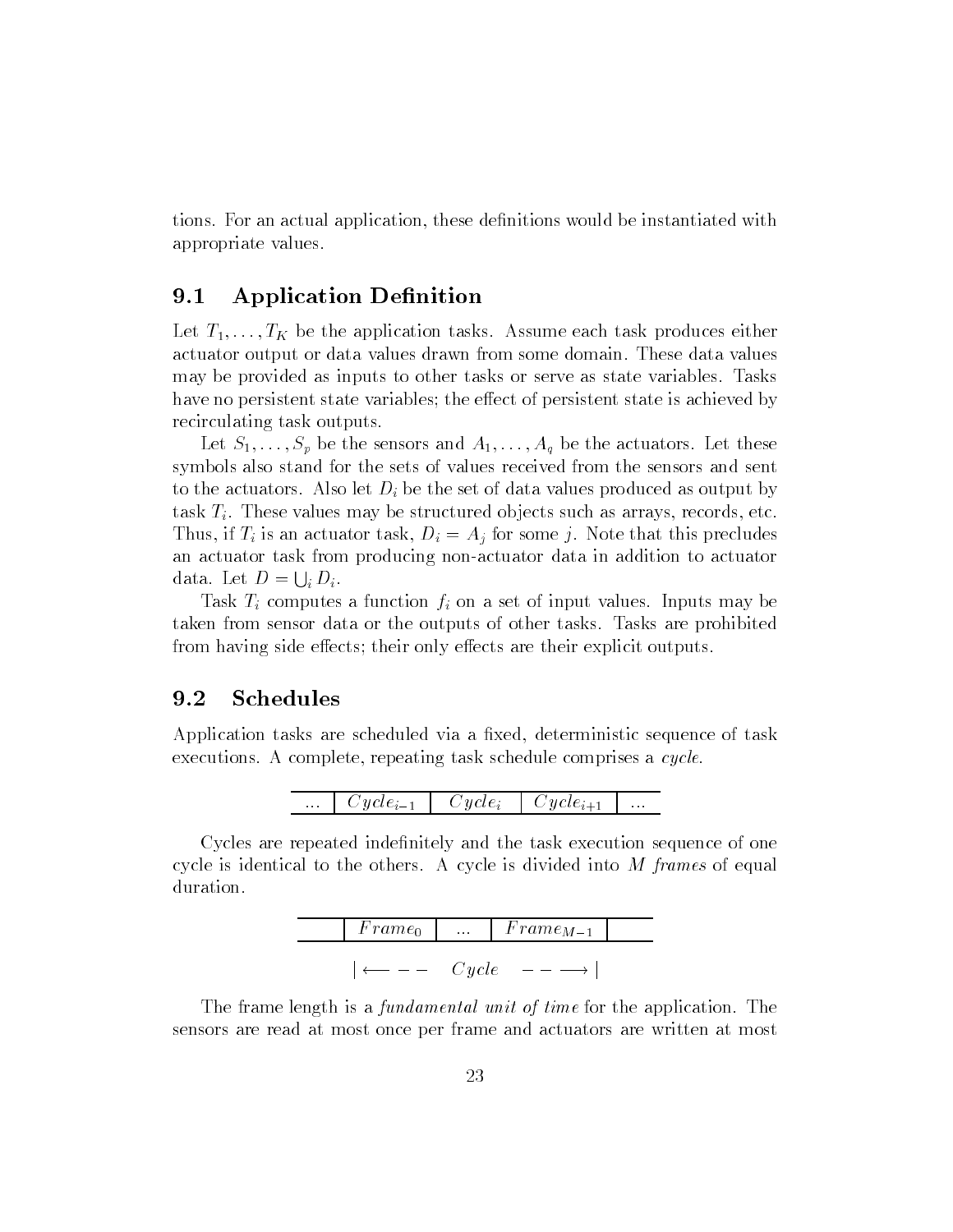

Figure 7: Execution of tasks.

once per frame. Each frame is divided into subframes of variable length. The number of subframes is variable also.

$$
\begin{array}{c|c|c|c|c|c|c} \hline & Subframe_1 & \dots & Subframe_{M_i} & // // // & \hline \\ \hline & & \longleftarrow & - & -- & Frame_i & -- & -- & \longrightarrow \end{array}
$$

The number of subframes for the  $i^{\text{th}}$  frame is given by  $M_i$ . The time from the end of the last subframe until the end of the frame is slack time for performing OS overhead functions. (In some systems non-critical, preemptable tasks are dispatched during this time.) In practice, slack time may be distributed across the frame and not just appear at the end.

The schedule for an entire cycle would assign task executions to each subframe. Figure 7 illustrates the concept.

We refer to each site in a task schedule as a  $cell$ . A cell is denoted by the pair  $(i, j)$  for the  $i^{\text{th}}$  frame and  $j^{\text{th}}$  subframe. A schedule is then given by a mapping from cells into the scheduled task:

$$
ST: \{0..M-1\} \times nat \rightarrow \{0..K\}
$$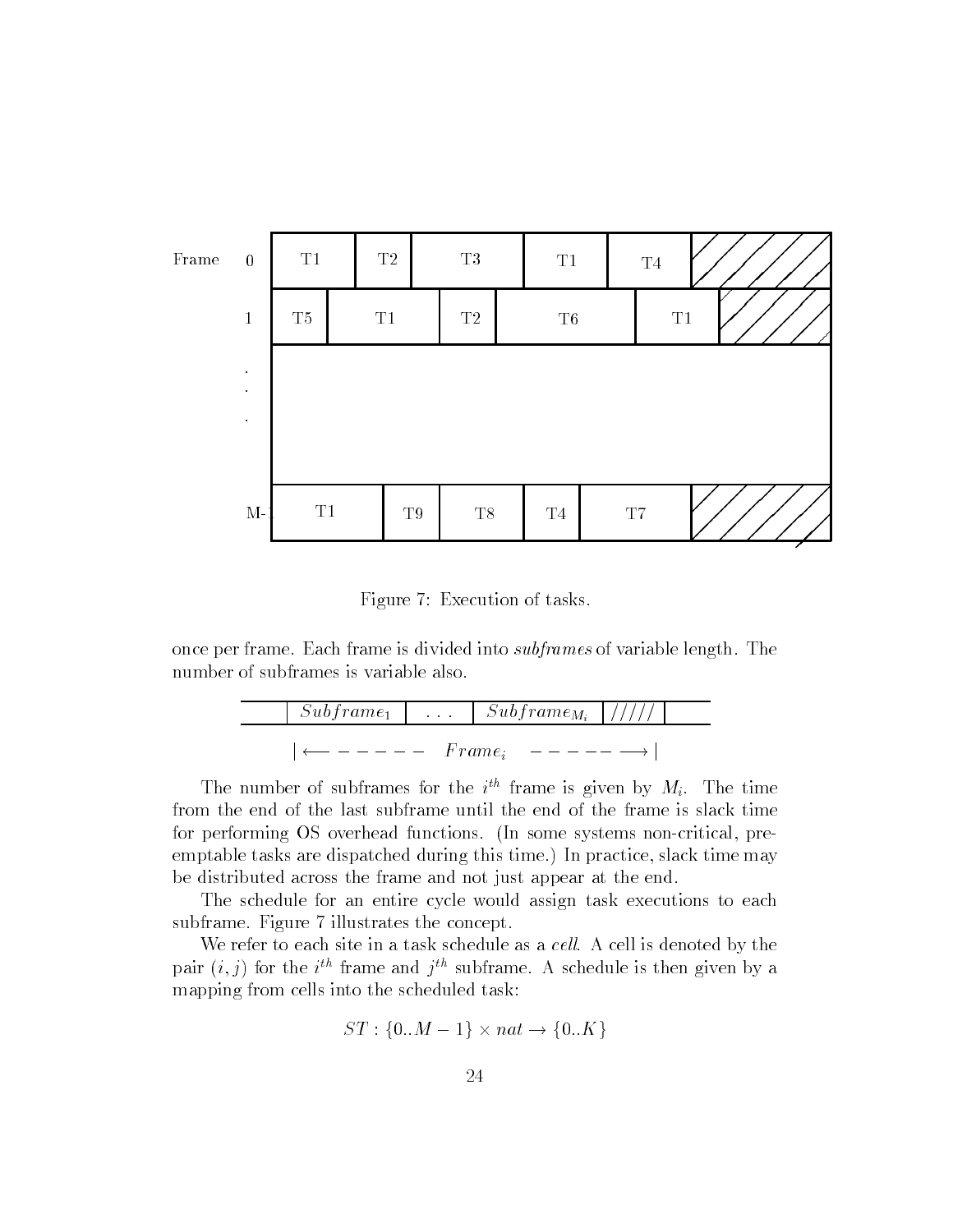$ST(i, j)$  gives the task index of the scheduled task for cell  $(i, j)$ , and 0 for  $j>M_i$ .

Now we must specify the binding of input values for task execution. For task  $T_i$ , we must supply inputs for the arguments of  $f_i$ . Each input must come from a prior task execution or be taken as sensor input. So the designation of a task input will be a triple  $(i\_type, i, j)$  where  $i\_type \in \{sensor, cell\}$  with the meaning:

| sensor $\vert$ value from sensor $i$ in current frame                 |  |
|-----------------------------------------------------------------------|--|
| cell   value from task output in cell $(i, j)$ of current or previous |  |
| cycle                                                                 |  |

A task may get input from a prior task output up to one cycle length in the past (M frames). By convention, if the task in cell  $(k, l)$  receives input from the task in cell  $(i, j)$  where

$$
i > k \vee (i = k \wedge j \geq l)
$$

then the input comes from  $(i, j)$ 's task execution during the previous cycle.

A mapping from cells into sequences of triples defines the assignment of input values to task executions.

$$
TI: \{0..M-1\} \times nat \rightarrow sequence(triple)
$$

$$
TI(i,j) = [(t_1, i_1, j_1), ..., (t_n, i_n, j_n)]
$$

for a task with *n* inputs. The first component of the triple is of type  $i$ -type, which determines whether the input comes from a sensor or another task. Let  $TI(i, j) = \lceil \nceil$  when  $j > M_i$  or the task at  $(i, j)$  has no inputs.

This suffices to uniquely characterize a task schedule. The functions  $ST$ and  $TI$  need to be supplemented by a binding of task outputs to actuators for "actuator" tasks:

$$
AO: \{0..M-1\} \times nat \rightarrow \{0..q\}
$$

 $AO(i, j) = a$  to designate that the output of the task at cell  $(i, j)$  should go to actuator a. As before,  $AO(i, j) = 0$  if  $j > M_i$  or the task at  $(i, j)$  does not produce actuator output.

Since task results may be carried forward from one cycle to the next, it is necessary to account for the \previous" cycle at system initialization. The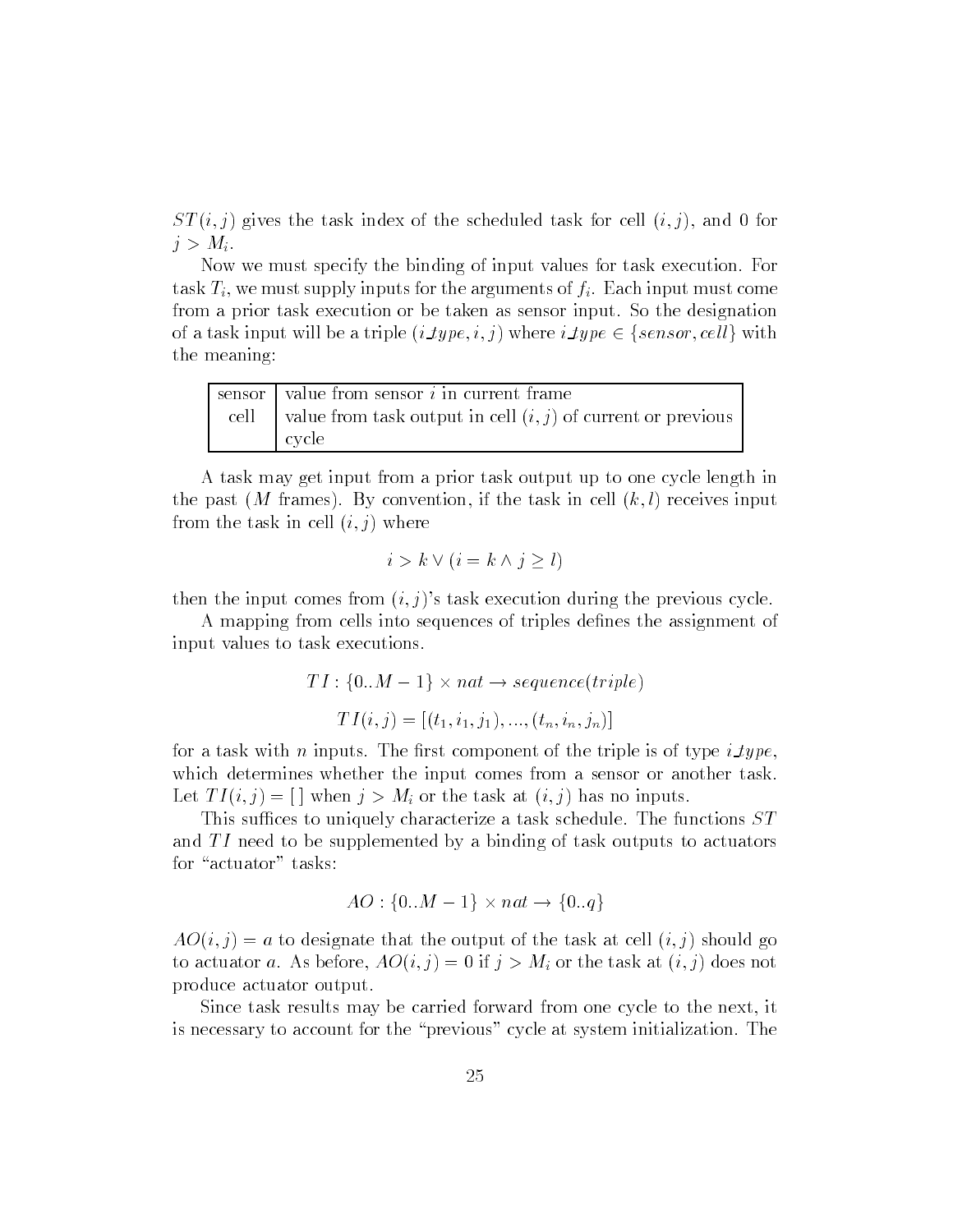application must define what these previous cycle task outputs should be for the first cycle to use as task inputs. A function

$$
IR: \{0..M-1\} \times nat \rightarrow D
$$

is used to characterize the initial task results values. An application must provide a suitable  $IR$  as part of its specification.

The kind of scheduling allowed by the foregoing definitions imposes some constraints on the application designer. One is that old sensor values from previous frames are not saved and provided by the OS. To use old sensor values, a task will have to be introduced in the desired frame that reads the sensor and "saves" its value as the task output, thereby making it accessible to tasks in later frames. Alternatively, sensor values could be added to the output of existing tasks in that frame.

A similar constraint exists for task outputs. Tasks may not provide normal output and actuator output simultaneously. Again, this is overcome by introducing a separate output task  $T_2$  that uses the output of task  $T_1$  to write to an actuator. Such constraints and their consequent work-arounds via forwarding tasks are conscious design decisions; they result from trading off desirable functionality against tractability of formal analysis.

### 9.3 Well-Formedness Conditions

The functions  $TI$  and  $AO$  must satisfy certain constraints to be well-formed schedules. First, the data types must be correct:

$$
\forall i, j, \forall l \in \{1..|TI(i,j)|\}:
$$
  
\n
$$
TI(i,j)[l] = (t, a, b) \supset
$$
  
\n
$$
domain(l, ST(i,j)) =
$$
  
\nif  $t = sensor$  then  $S_a$  else  $range(ST(a, b))$ 

 $\forall i, j : AO(i, j) \neq 0 \supset range(ST(i, j)) = A_i$ 

It is also required that at most one output be sent to each actuator in each frame:

$$
\forall i, j, k : AO(i, j) = AO(i, k) \supset (j = k \vee AO(i, j) = 0 \vee AO(i, k) = 0).
$$

The lack of an actuator output for a given frame is permitted.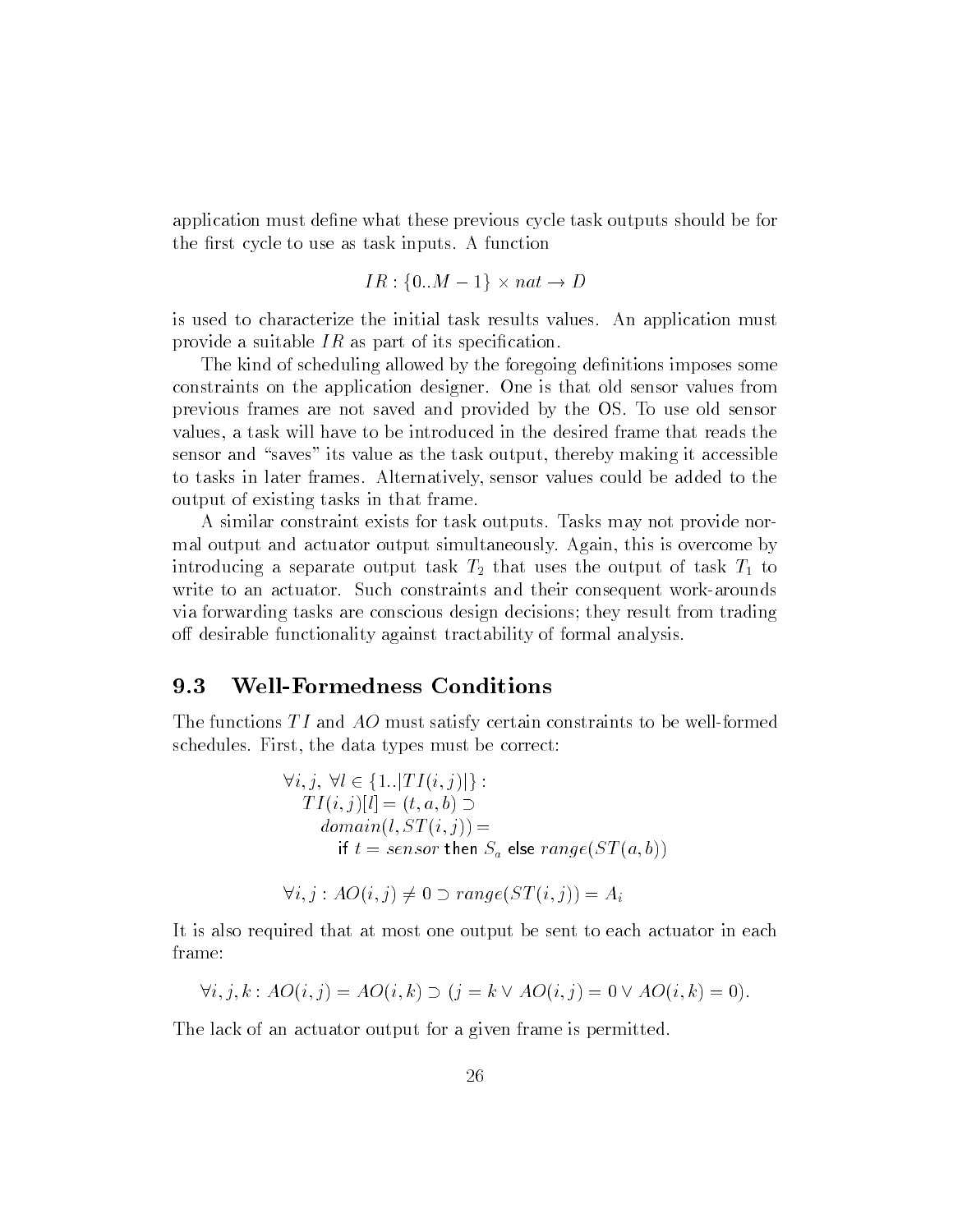Because of the convention on cell references described earlier, a schedule will always be logically admissible and cannot ask for inputs before they are produced. However, because the subframe index is unbounded, we do need to ensure that a task is scheduled for every cell referenced in the task schedule.

$$
\forall i, j, \ \forall (t, a, b) \in TI(i, j): t = cell \supset ST(a, b) \neq 0
$$

We can also add real time constraints, although they probably depend on design parameters. Let  $MT(i)$  be the maximum execution time for task  $i$ . Then the slack time  $L_i$  for the  $i^{\prime\prime}$  frame must satisfy

$$
L_i = t_F - \sum_{j=1}^{M_i} MT(ST(i, j)) \ge t_{OH}
$$

where  $t_F$  is the frame time and  $t_{OH}$  is the time required for the OS to carry out overhead functions.

## 10 Top-Level Specification (Uniprocessor Model)

This section continues with the specification effort by putting together a specification of the top level OS machine. This specification represents the behavior of the application tasks running on an ideal computer. It defines the net effect of task execution as seen by the control application. All details of the replicated system implementation are hidden at this level.

### 10.1 Uniprocessor State and I/O Types

The state of the ideal OS consists of a frame counter and task outputs produced in the current and previous cycle. Thus an  $OS\_state$  is a pair:

$$
OS\_state = ( \nfrac{frame: \{0..M - 1\}}{results: cycle\_state})
$$
\nwhere\n
$$
cycle\_state: \{0..M - 1\} \times nat \rightarrow D
$$

In these definitions, OS: frame denotes the frame counter while  $OS:results(i, j)$ denotes the task output at cell  $(i, j)$  during the current or previous cycle.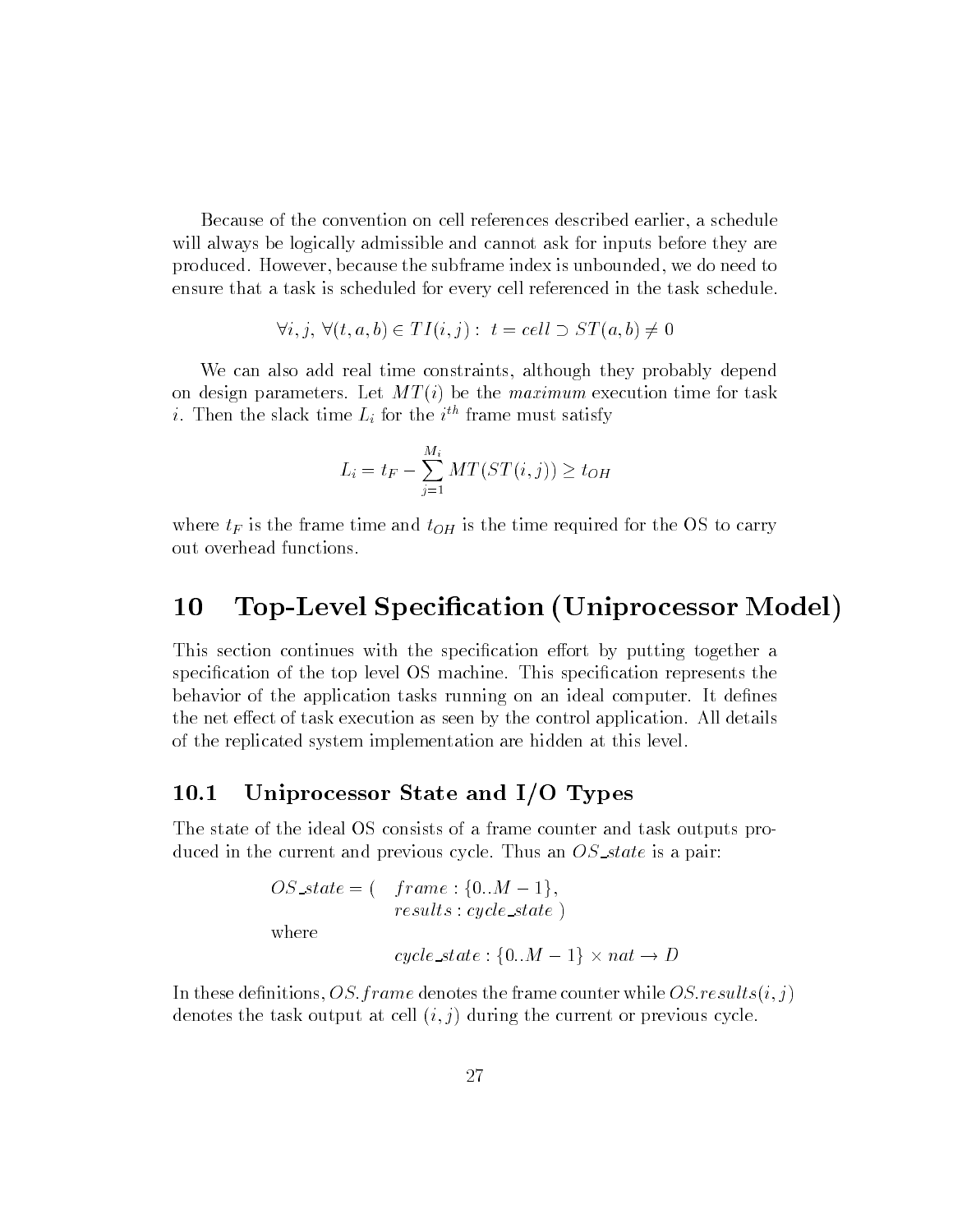The application definition needs to provide the initial state values for the results portion of the state. Any task outputs normally obtained from the previous cycle need to be given meaningful values. We assume the initial frame is 0. The initial OS state is then given by the pair  $(0,IR)$ , where IR defines the initial results state values.

Inputs are assumed to come from the sensors  $S_1, \ldots, S_p$  which may be sampled at most once per frame. Similarly, outputs go to the actuators  $A_1, \ldots, A_q$ . To facilitate specification writing, we introduce data types to represent vectors of sensor inputs and actuator outputs.

$$
Sin = \text{vector}([1..p]) \text{ of } \bigcup_i S_i
$$
\n
$$
Aout = \text{vector}([1..q]) \text{ of } \bigcup_i A_i
$$

### 10.2 State Transition Definitions

Transitions correspond to the execution of all tasks for a single frame. The state variable  $OS-frame$  gives the number of the frame to be executed by the next transition. After the  $M^{th}$  state transition of the current cycle.  $\sigma$ . *frame* is reset to  $\sigma$ . After the  $i^{\sigma}$  state transition of the current cycle,  $OS:results(i, j)$  contain the results of the latest task executions. Later cells of OS:results still contain the results of the prior cycle's task executions.

First, note that we will have occasion to write expressions such as  $(x +$ 1) mod  $M$  repeatedly. Therefore, let us use the shorthand notation defined as follows.

$$
x \oplus y = (x + y) \bmod M
$$

$$
x \ominus y = (x + M - y) \bmod M
$$

The OS state transition is defined by the function  $OS$ .

$$
OS: Sin \times OS\_state \rightarrow OS\_state
$$

$$
OS(s, u) = (u \cdot frame \oplus 1, \lambda i, j \cdot new\_results(s, u, i, j))
$$

Here the variable s stands for the vector of all sensor inputs and  $u$  stands for the current OS state. The result of the function is an ordered pair  $(f, r)$ containing the new frame counter and results state. The subordinate function new results is defined below.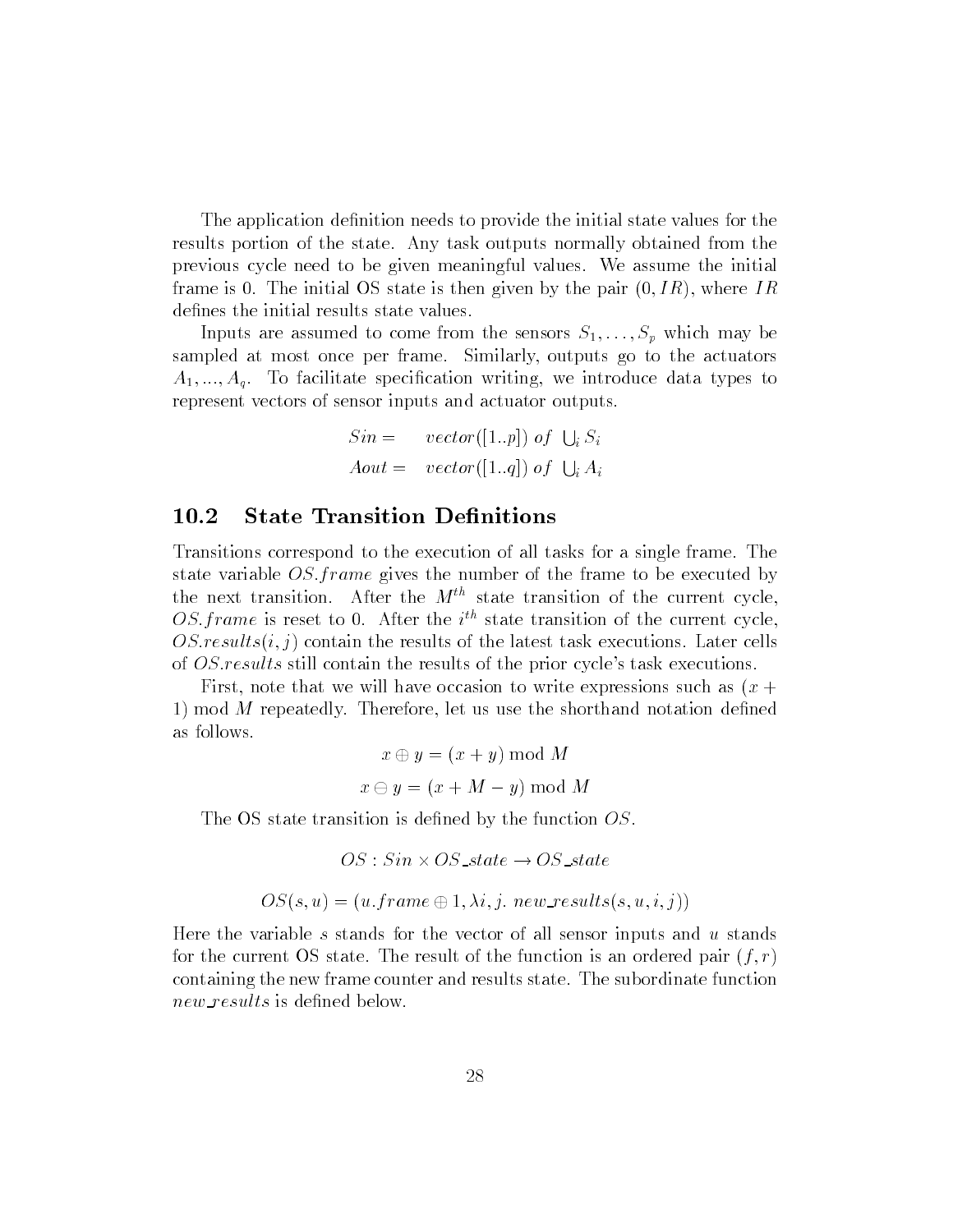$new\_results(s, u, i, j) = if i = u-frame$ then  $exec(s, u, i, j)$ else u. $results(i, j)$ 

The results cycle state is modified only for the current frame; other frames' portions remain unchanged.

The next item is to define the exec function, which yields the result of executing the task at cell  $(i, j)$ . Because the tasks in a frame may use the outputs of prior tasks within the same frame, which are computed in this frame rather than found in the result state, the denition gets a little complicated. We use two mutually recursive functions, exec and arg, to sort things out.

$$
exec: Sin \times OS\_state \times \{0..M - 1\} \times nat \rightarrow D
$$

 $exec(s, u, i, j) = f_{ST(i,j)}(arg(TI(i, j))[1], s, u, i, j), \ldots, arg(TI(i, j)[n], s, u, i, j))$ 

Here  $f_k$  is the function computed by scheduled task k,  $arg(...)$  retrieves the data value for the task input, and  $f_k$  has n arguments.

$$
arg: triple \times Sin \times OS\_state \times \{0..M - 1\} \times nat \to L
$$
  

$$
arg(t, s, u, i, j) = \text{if } t.\text{type} = sensor
$$
  
then  $s[t.i]$   
else if  $t.i = i \land t.j < j$   
then  $exec(s, u, i, t.j)$   
else  $u.results(t.i, t.j)$ 

The function exec uses the functions  $ST$  and  $TI$  from the application definition to get pointers to the argument values. The function  $\arg$  does the detailed work of extracting the appropriate values from the state variables.

#### 10.3 Actuator Tasks

Since actuator outputs are always taken from task outputs, which are recorded as part of the OS state, we find it convenient to define actuator outputs as a function only of the OS state, as in a "Moore" style state machine. To cast actuator outputs into a functional framework, we must account for the case of an actuator not being sent an output value in a given frame. We assume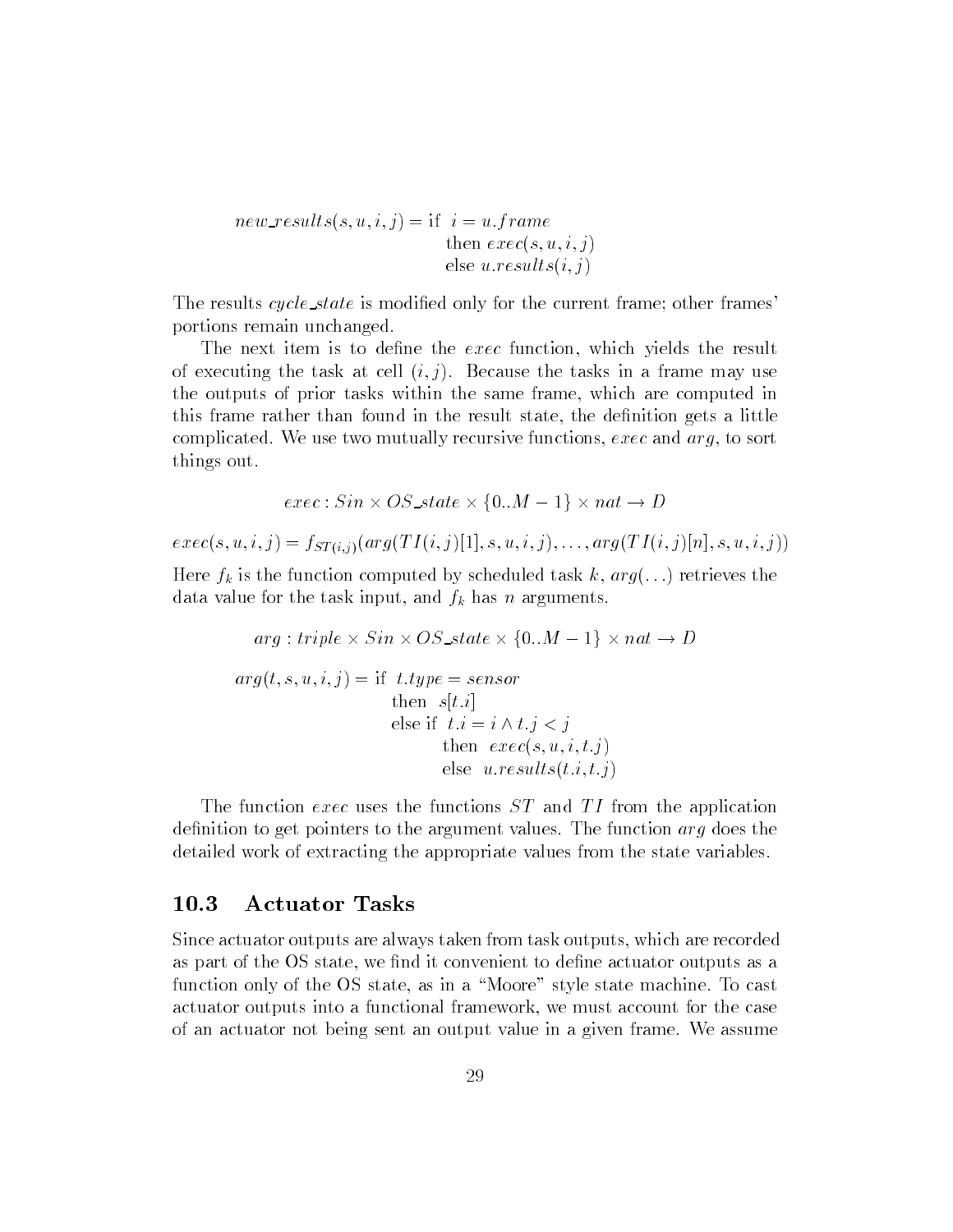an actuator may be sent commands as needed by the application, which may choose not to sent output during some frames. Let us denote by the symbol  $\phi$  the null actuator output, i.e., an output value  $\phi$  indicates the absence of anything to send to the actuator or a "no update" condition. Then we define actuator outputs as a function of the OS state using the function UA.

$$
UA(u) = \left[\begin{smallmatrix} q \\ k=1 \end{smallmatrix} Act(u, k) \right]
$$

we use the notation  $\left[\prod_{i=1}^n a_i\right]$  to mean  $\left[a_1,\ldots,a_m\right]$ .

The function Act is used to define the output for each individual actuator.

$$
Act(u,k) = \begin{cases} u.results(u.frame \ominus 1,j) \\ \phi & \text{if } \exists j : AO(u.frame \ominus 1,j) = k \\ \phi & \text{otherwise} \end{cases}
$$

Because of the application restriction that at most one task output may be assigned to an actuator, the axiom above leads to a well-defined result. We need to decrement the frame count by one because of the assumption that  $UA$  is applied to the new state after a transition, where the frame count has already been incremented.

## 11 Second Level Specication (Replicated Model)

In this section the specification of the synchronous replicated OS machine is developed. This specication represents the behavior of the OS and application tasks running on a redundant system of synchronized, independent processors with a mechanism for voting on intermediate states. Sensor inputs are assumed to be distributed to each processor using an interactive consistency scheme and redundant actuator outputs are assumed to be voted at the actuators.

Let R be the number of redundant processors. We use  $\{1, \ldots, R\}$  as processor IDs. Each processor runs a copy of the OS and the application tasks. The uniprocessor OS state is replicated  $R$  times and this composite state forms the replicated OS state. Transitions for the replicated OS cause each individual OS state to be updated, although not in exactly the same way because some processors may be faulty.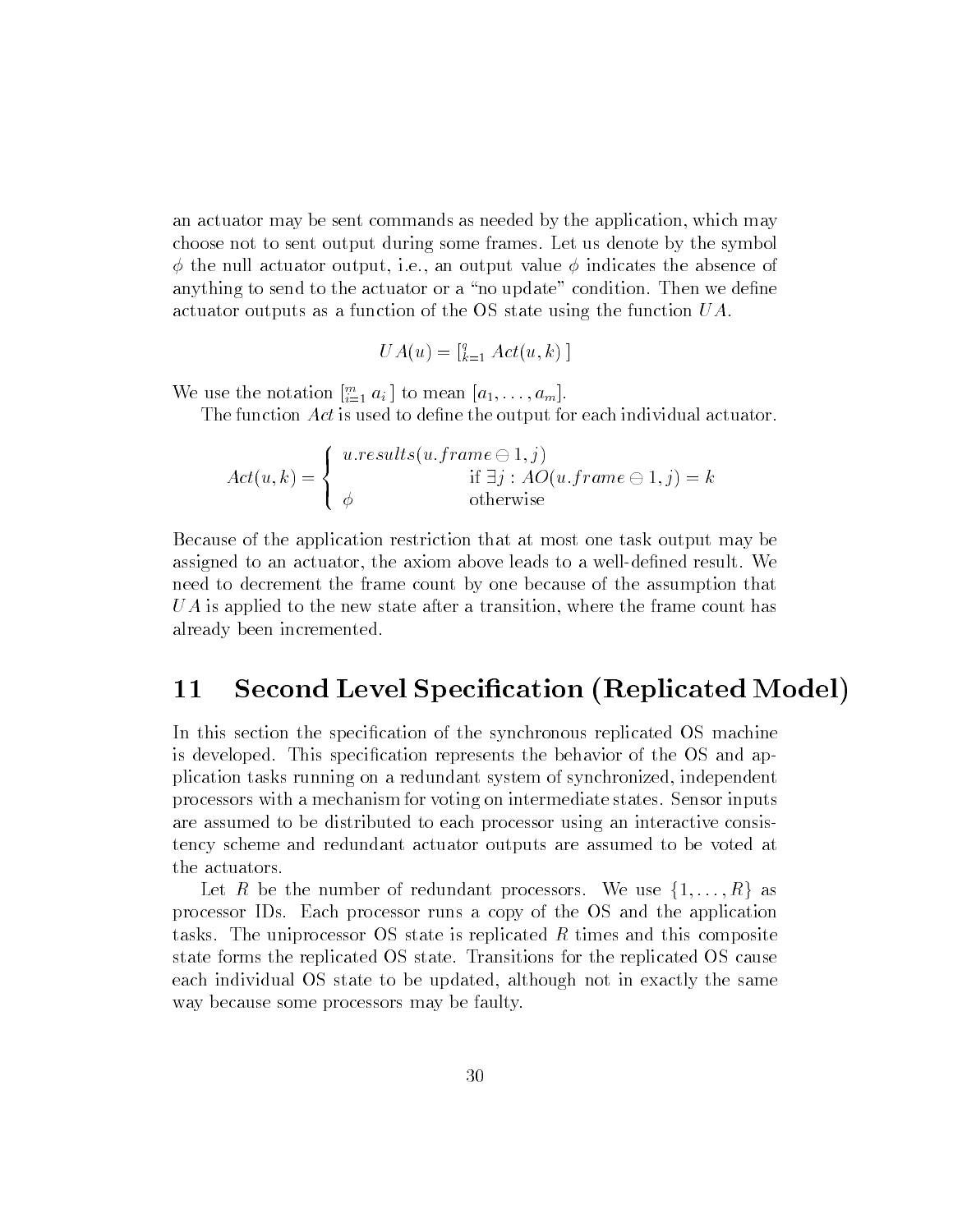### 11.1 Faulty Processors

The possibility of processors becoming faulty requires a means of modeling the condition for specication purposes and a means of compensating for fault tolerance purposes. We adopt a worst case fault model. In each frame, a processor and its associated hardware is either faulty or not. A fault status vector is introduced to condition specication expressions on the possibility of faulty processors.

Assumptions about the faultiness of a processor pertain only to the health and integrity of the hardware, i.e., its ability to compute correctly. Designating a processor as faulty implies nothing about whether any computation errors have actually occurred; only the potential for errors exists. Given a nonfaulty status we conclude that no computation errors have occurred.

Voting intermediate results is the way a previously faulty processor recovers valid state information. The voting pattern determines which portions of the state should be voted on each frame. A state variable that is voted will be replaced with the voted value regardless of what its current value is in memory. Some voted values will be based on stored information from the last frame and some will be based on task outputs computed in the current frame. For this replicated OS specication, we will vote the frame counter on every frame and hence, will not include it in the voting pattern definition.

The results portion of the OS state will be selectively voted. We will not consider the derivation of voting patterns here; assume they can be derived from the application task definitions. Let the predicate  $VP$  represent the voting pattern.

$$
VP: \{0..M-1\} \times nat \times \{0..M-1\} \to \{T, F\}
$$

 $VP(i, j, n) = T$  iff we are to vote OS results $(i, j)$  during frame n.

Since processors may be faulty and the values of their state variables may be indeterminate, we introduce a special *bottom* data object, for specification purposes only, to denote questionable or unknown data values. The symbol " $\perp$ " is used to denote *bottom*. We regard it as a special data object distinct from known "good" objects. This usage is intended to model the presence of potentially erroneous data; we never expect an implementation to represent such bottom objects explicitly.

Voting is the primary application for  $\perp$ . We use the function

$$
maj: sequence(D \cup \{\bot\}) \to D \cup \{\bot\}
$$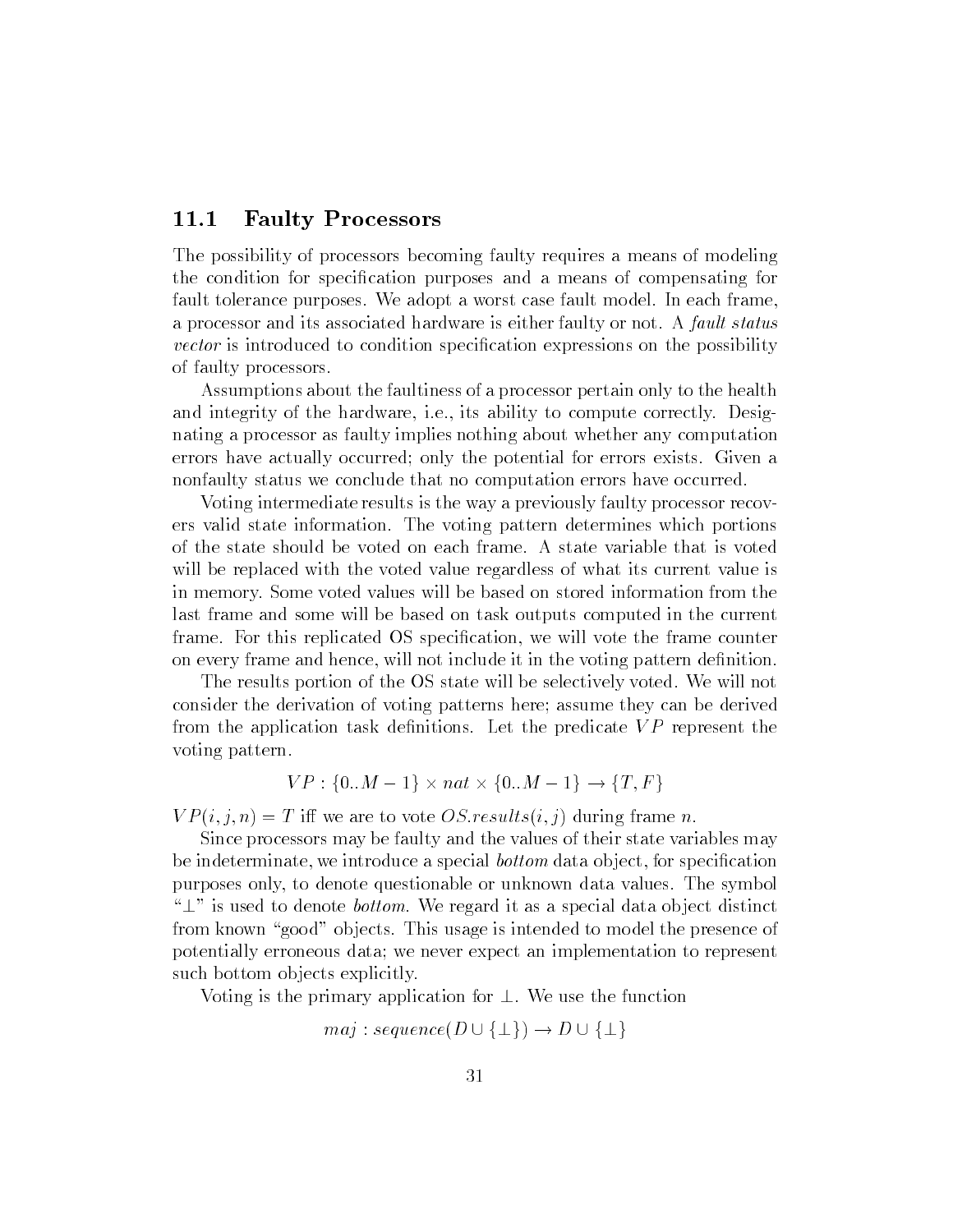to denote the ma jority computation. It takes a sequence of data ob jects of type  $D$  and produces a result of type  $D$ . If a majority does not exist, then  $maj(S) = \perp$ ; otherwise,  $maj(S)$  returns the value within S that occurs more than  $|S|/2$  times.

### 11.2 The Replicated State

The replicated OS state is formed as a vector of uniprocessor OS states:

$$
Repl\_state = vector([1..R])
$$
 of OS<sub>-state</sub>

Thus, if r is a Repl\_state value, then r[k] refers to the OS\_state for the  $k^{th}$ processor. The OS state denition is identical to that of the top level OS specification. To refer to the results element of a replicated OS state we use the notation  $r[k].results(i, j).$ 

The initial state of the replicated OS is formed by merely copying the uniprocessor initial state  $R$  times. Thus, we have:

$$
Initial\_Repl\_state = \left[\begin{matrix} R \\ k=1 \end{matrix}\right] (0, IR) \left]
$$

where  $IR$  denotes the initial results state values as provided in the application task definitions. We use the notation  $\left[\sum_{i=1}^n a_i\right]$  to mean  $\left[a_1,\ldots,a_m\right]$ .

Inputs to the replicated processors come from the same sensors as in the uniprocessor case. The act of distributing sensor values via some kind of interactive consistency algorithm is assumed to produce  $R$  values to present to the replicated system. Therefore, we introduce a vectorized data type to use for input variables in the functions below.

$$
ICin = vector([1..R])
$$
 of  $Sin$ 

Thus, if c is an  $I Cin$  value, then  $c[k]$  refers to the sensor inputs for the  $k^{th}$  processor. The Sin definition is identical to that of the top level OS specification (it is itself a vector of individual sensor input values).

### 11.3 Replicated System Transitions

Transitions correspond to the execution of all tasks in a single frame for all replicates. The state variable  $r[k]$ : frame gives the number of the frame to be executed by the next transition within processor  $\kappa$ . After the  $i^{\text{th}}$  state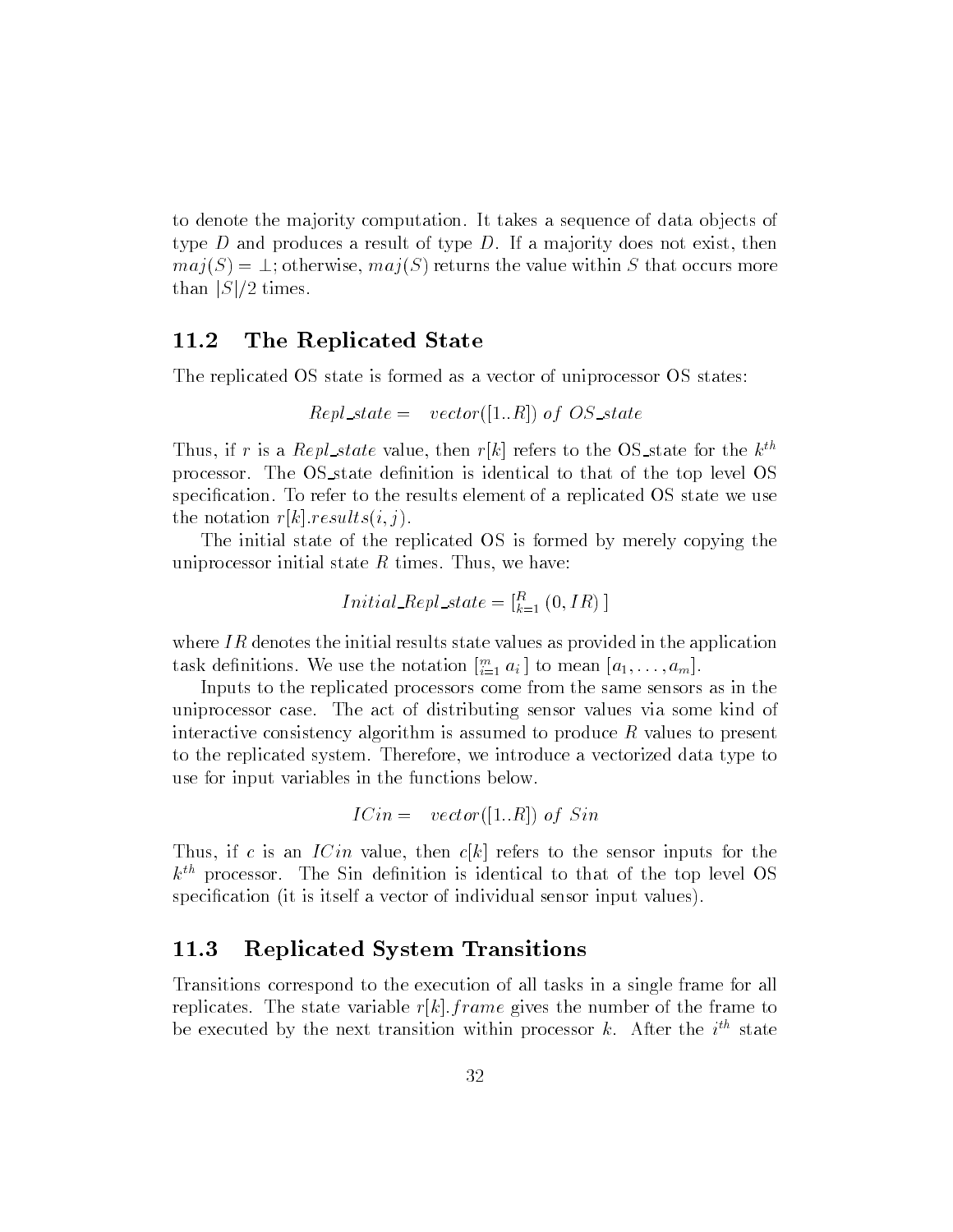transition of the current cycle,  $r[k].results(i, j)$  contain the results of the latest task executions. Since the replicated OS state is a vector of uniprocessor OS states, we can first decompose the  $Repl-state$  transition into R separate cases.

$$
Repl: ICin \times Repl\_state \times fault\_status \rightarrow Repl\_state
$$

$$
Repl(c, r, \Phi) = \left[\begin{matrix} R \\ k=1 \end{matrix} RT(c, r, k, \Phi)\right]
$$

RT is the function used to dene the OS state transition for each replicate.

The additional argument  $\Phi$  is used to supply assumptions about the current fault status of the replicated processors.

$$
fault\_status = vector([1..R]) \text{ of } \{T,F\}
$$

 $\Phi[k]$  is true when processor k is faulty during the current frame. Various specification functions take  $\Phi$  arguments as a way to model possible fault behavior and show what the system response is under those possibilities.

To define  $RT$  we must take into account whether the processor is faulty and apply voting at the appropriate points. Because voting incorporates values from all the processors, the entire Repl state is required as an argument to RT even though it only returns the OS state for the  $k^{th}$  processor.

 $RT(c, r, k, \Phi) = \text{if } \Phi[k] \text{ then } \bot \text{ else } (frame\_vote(r, \Phi), Repl\_results(c, r, k, \Phi))$ 

If processor  $k$  is faulty, we regard its entire OS state as suspect and therefore assign it the value  $\perp$ ; otherwise, we derive the new OS state as a function of the old state. RT requires the frame counter be voted on every transition. Voting on the task result state variables is done according to the voting pattern.

Frame counter voting is straightforward. All processor frame counters are input to a majority operation. Voting for a frame is based on values computed during that frame. Consequently, the incremented frame counter values are used in the specification.

$$
frame\_vote(r, \Phi) = maj([^{R}_{l=1} FV_l])
$$
  
where  $FV_l = \text{if } \Phi[l]$  then  $\perp$  else  $r[l].frame \oplus 1$ 

Because some of the  $r[l]$  may be faulty, their old and new frame counter values are questionable and produce  $\perp$  as their votes.

For the results state variables, we need to incorporate selective voting. The VP predicate determines when and where to vote.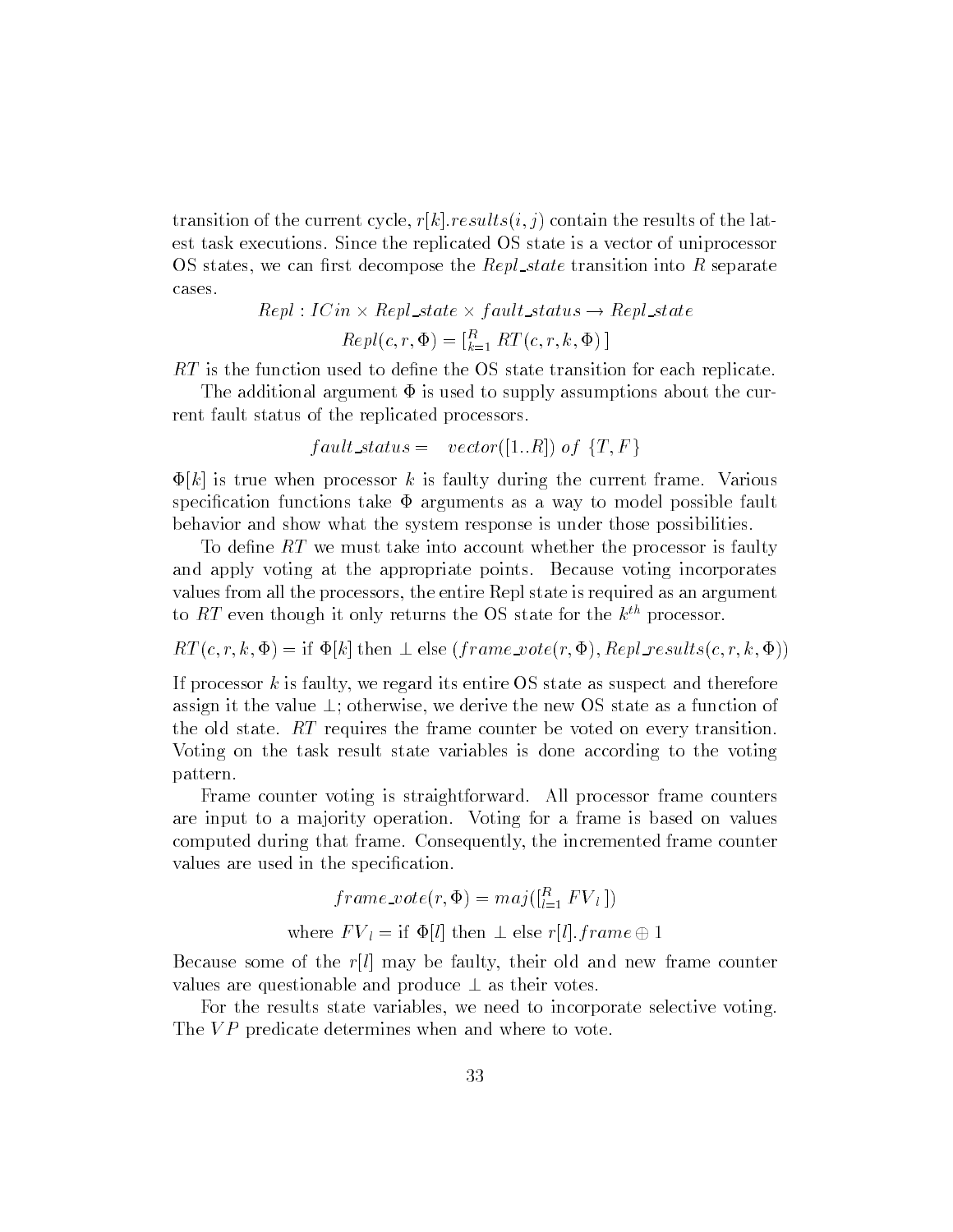$Repl\_results(c, r, k, \Phi) =$  $\lambda i, j.$  if  $VP(i, j, r[k].frame)$ then  $results\_vote(c, r, i, j, \Phi)$ else  $new\_results(c[k], r[k], i, j)$ 

The function  $new\_results$  is defined in the uniprocessor OS specification. It gives the value of the task results part of the state after a state transition.

Defining the vote of task results is similar to that for the frame counter.

 $results\_vote(c, r, \iota, \jmath, \Psi) = maj([\prod_{l=1}^r KV_l])$ 

where  $\sim$  if  $\sim$  if  $\sim$  if  $\sim$  if  $\sim$  if  $\sim$  if  $\sim$  if  $\sim$  if  $\sim$  if  $\sim$  if  $\sim$  if  $\sim$  if  $\sim$  if  $\sim$  if  $\sim$  if  $\sim$  if  $\sim$  if  $\sim$  if  $\sim$  if  $\sim$  if  $\sim$  if  $\sim$  if  $\sim$  if  $\sim$  if  $\sim$  if  $\sim$  if  $\sim$  if

As before, some of the processors may be faulty so some  $r[l]$  may have value  $\perp$ . Any task execution on a faulty processor produces  $\perp$  as well.

Note that voting within a frame occurs after all computation has taken place. In particular, the voted value of a task's output is not immediately available to a later task within the same frame.

### 11.4 Replicated Actuator Output

As in the uniprocessor case, outputs from the replicated processors go to the actuators. Each processor sends its own actuator outputs separately. Therefore, we introduce a vectorized data type to describe the replicated system outputs.

 $RAout = vector([1..R])$  of  $Aout$ 

Thus, if b is an RAout value, then  $b[k]$  refers to the actuator outputs for the  $k<sup>th</sup>$  processor. The Aout definition is identical to that of the top level OS specification (it is itself a vector of individual actuator output values).

The actuator output variables are updated according to the application function AO in the same manner as the uniprocessor OS. We use the OS function UA to extract the actuator outputs for each processor in the replicated system.

$$
RA: Repl\_state \times fault\_status \rightarrow RAout
$$
  

$$
RA(r, \Phi) = \begin{bmatrix} R \\ k=1 \end{bmatrix} RA_k
$$
  
where  $RA_k$  = if  $\Phi[k]$  then  $\perp$  else  $UA(r|k|)$ 

RA produces a vector of actuator outputs, one for each processor. Faulty processors are assumed to produce indeterminate output  $(\perp)$ .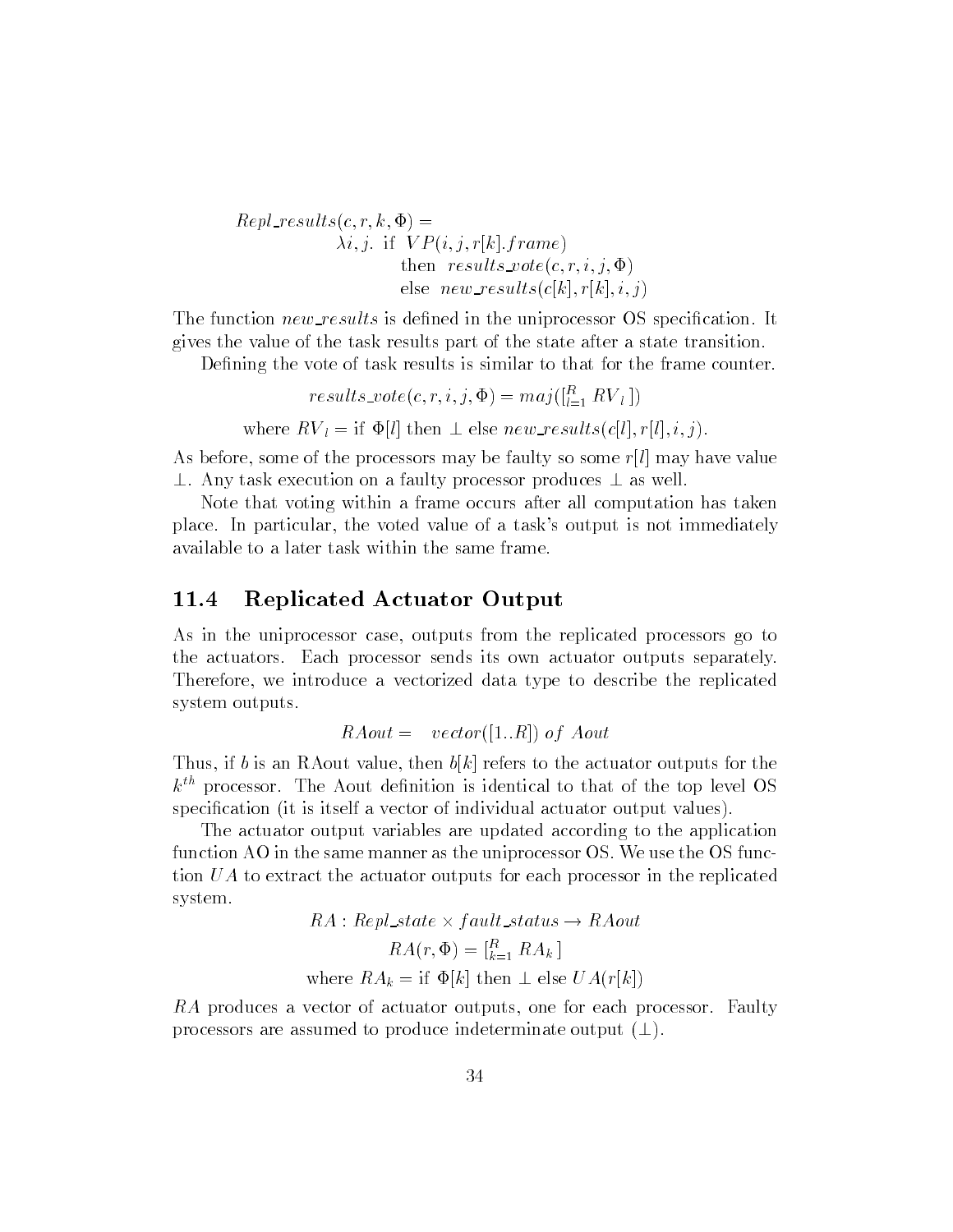### 11.5 Concepts of Voting and Majority

Correctness proofs for the replicated OS hinge on the properties of voting and majorities. The purpose of voting is to mask the effects of faulty hardware. We make no attempt to detect faults or diagnose faulty hardware. Consequently, our model of hardware behavior is very simple: processors are either faulty or completely healthy. Partial fault conditions are not entertained. Any data residing in a faulty processor has an unknown value; any computations performed on such data produce unknown results. Everything we do is aimed toward sufficient conditions for dependable results.

Since processors may be faulty and the values of their state variables may be indeterminate, we use  $\perp$  to denote questionable or unknown data values. Any computations that depend on these values we regard as potentially erroneous. We do not require *strictness* properties such as  $\perp + 1 = \perp$ . We do, however, require the converse:

$$
\bigwedge_{i=1}^{n} (x_i \neq \bot) \supset f_j(x_1, \ldots, x_n) \neq \bot
$$

That is, if all inputs are well defined, then so is the task output.

Voting with the maj definition means accepting  $\perp$  values as inputs. This raises some questions about the meaning of our formalization. We are implicitly extending the data types in the specification by this additional, distinct value  $\perp$ . When the actual hardware receives inputs for voting, however, it sees only bit vectors. There is no representation for  $\perp$ . Can this be a faithful model of what the hardware is doing?

The answer lies in the fault model we are using. In each frame, we explicitly consider whether a processor is faulty. The fault status vector  $\Phi$ gives us a possible assignment of fault status indications for each processor. The fault status of a processor can be regarded as an additional bit of state information. We can imagine the Cartesian product of this bit with all the data values of the OS state as the value set that gets mapped into  $D \cup \{\perp\}.$ The Cartesian product values could potentially double the number of values we might want to include in the specification; in our case we choose to map all the faulty ones into the single value  $\perp$ . Thus, to model the hardware and OS state relationship more explicitly we could introduce the interpretation function

$$
I(v, f) = if f then \perp else v
$$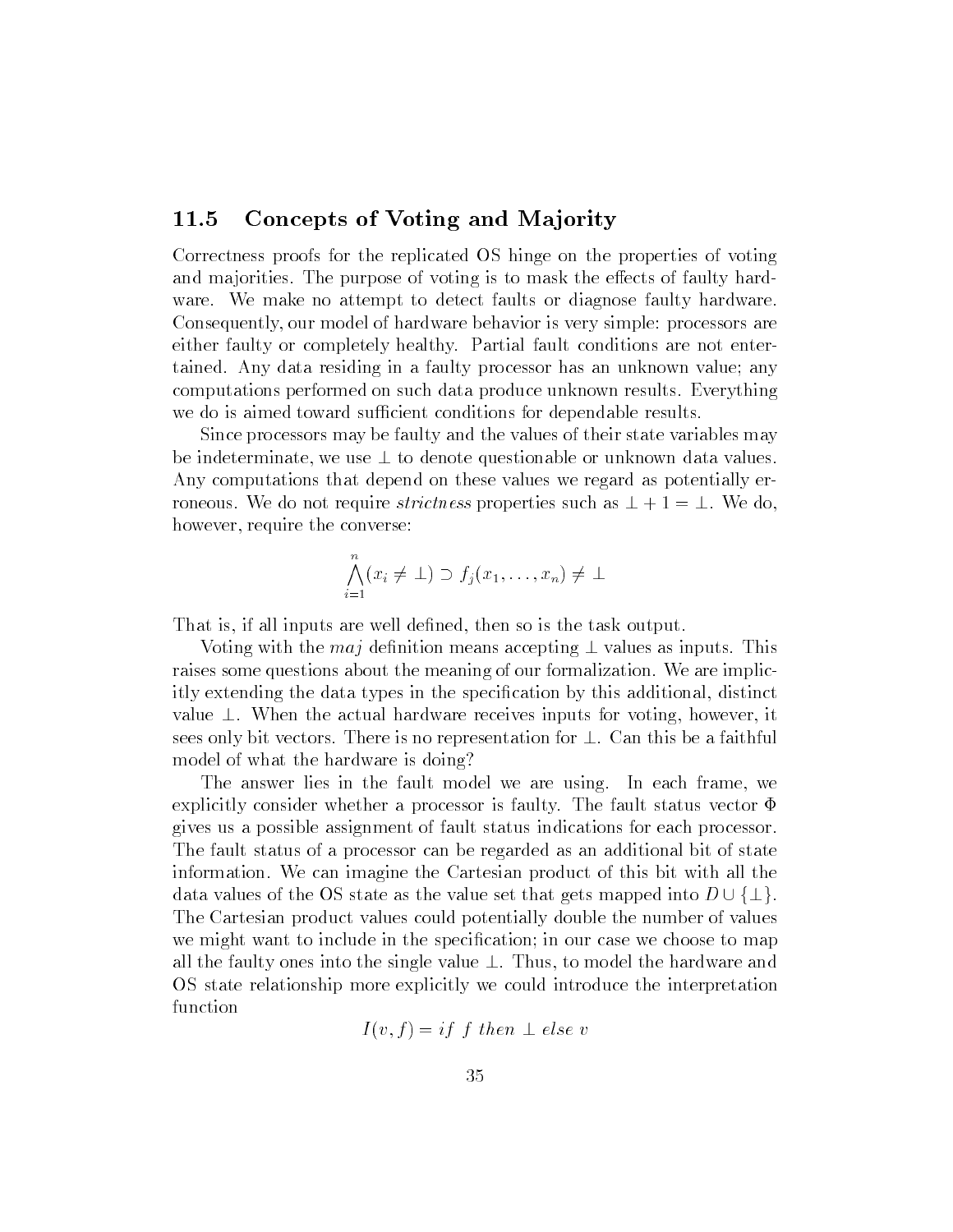to map value v under the fault assumption  $f$ . This interpretation can also be extended to the case of recovering processors.

When  $maj(S)$  returns  $\perp$ , one of two cases exists: either there is no majority value or a majority of the  $S_i$  have value  $\perp$ . This may seem anomalous, but there is no problem with it. We use the  $\perp$  outcome to indicate a lack of consensus on "good" values, something we consider undesirable. During the replicated system proofs, we must show (possibly indirectly) that outputs going to the actuators produce a consensus on good values, i.e., their majorities are not  $\perp$ .

## 12 Replicated System Proofs

The methodology for showing that the replicated OS is a correct implementation of the uniprocessor OS is developed in this section. Previously presented concepts are put together with a framework for the replicated and uniprocessor state machines. Sufficient conditions based on commutative diagram techniques are derived for showing correctness.

#### 12.1 Fault Model

In each frame, a processor is either faulty or not. A function

$$
\mathcal{F}: \{1..R\} \times nat \rightarrow \{T, F\}
$$

represents a possible fault history for a given set of redundant processors.  $\mathcal{F}(k,n) = T$  when processor k is faulty in frame n, where n is the global frame index  $(n \in \{0, 1, \ldots\})$ . The results we seek must hold for all  $\mathcal F$  that satisfy a condition for maximally unfortunate fault behavior. Consequently, we will be quantifying over  $\mathcal F$  and passing it as an argument to various functions. Let  $fault_fn$  be the type representing the signature of  $\mathcal{F}$ .

Faults are often distinguished as being either permanent or transient. While such distinctions are useful, the fault model need not represent them explicitly. A permanent fault would appear in  $\mathcal F$  as an entry that becomes true for a processor  $k$  in frame n and remains true for all subsequent frames. A transient fault would appear as an entry that becomes true for several frames and then returns to false, indicating a return to nonfaulty status.8

<sup>&</sup>lt;sup>8</sup>The operating system does not have knowledge of the fault model. The fault model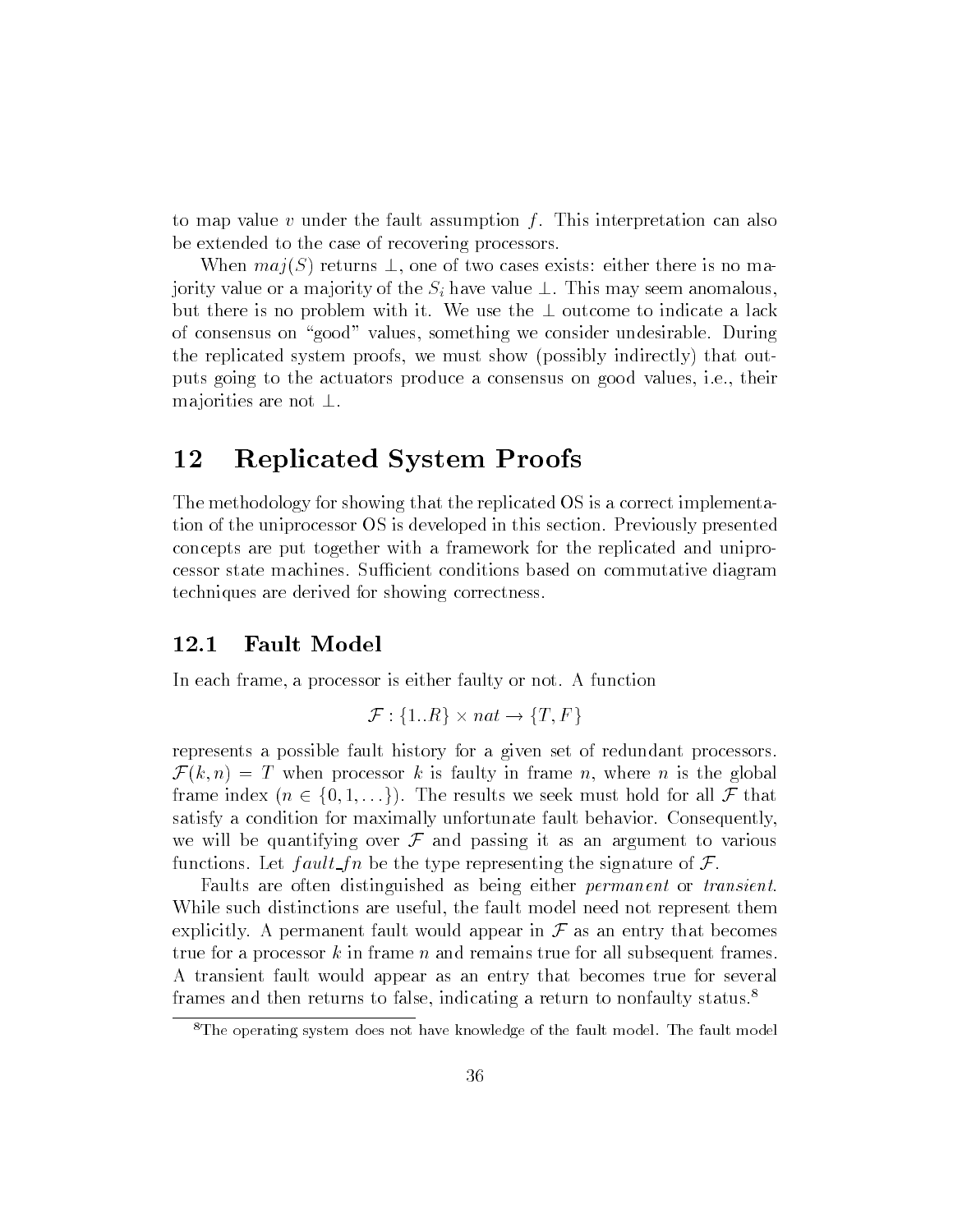Application task configurations and voting patterns determine the number of frames required to recover from a transient fault. Let  $N_R$  represent this number  $(N_R > 0)$ . We define a processor as *working* in frame *n* if it is nonfaulty in frame *n* and nonfaulty for the previous  $N_R$  frames. We use a function  $W$  to represent this concept.

$$
\mathcal{W}: \{1..R\} \times nat \times fault\_fn \to \{T, F\}
$$

$$
\mathcal{W}(k, n, \mathcal{F}) = (\forall j: 0 \le j \le min(n, N_R) \supset \sim \mathcal{F}(k, n - j))
$$

The number of working processors is also of interest; hence, the following definition.

$$
\omega(n, \mathcal{F}) = |\{k \mid \mathcal{W}(k, n, \mathcal{F})\}|
$$

A processor that is nonfaulty, but not yet working, is considered to be recovering.

Finally, the key assumption upon which correct state machine implementation rests is given below.

**Definition 1** The Maximum Fault Assumption for a given fault function  $\mathcal F$ is that  $\omega(n, \mathcal{F}) > R/2$  for every frame n.

All theorems about state machine correctness are predicated on this assumption that there are a majority of working processors in each frame.

#### 12.2 12.2 Framework For State Machine Correctness

Previous definitions have characterized the uniprocessor and replicated OS inputs, outputs, and states. We now build a framework for relating the two state machines and discussing notions of correctness. These concepts will be used to derive sufficient conditions for proving a given replicated OS correctly implements a uniprocessor OS under suitable assumptions about faulty processors. Let us refer to the uniprocessor state machine as UM and the replicated state machine as RM.

First note that we have provided next state and output functions for two state machines, but have not yet related the two levels. Functions needed to bridge the gap between the two machines are those that do the following:

describes the actual state of the physical processor. Our operating system does not even try to diagnose faulty processors since it is non-recongurable.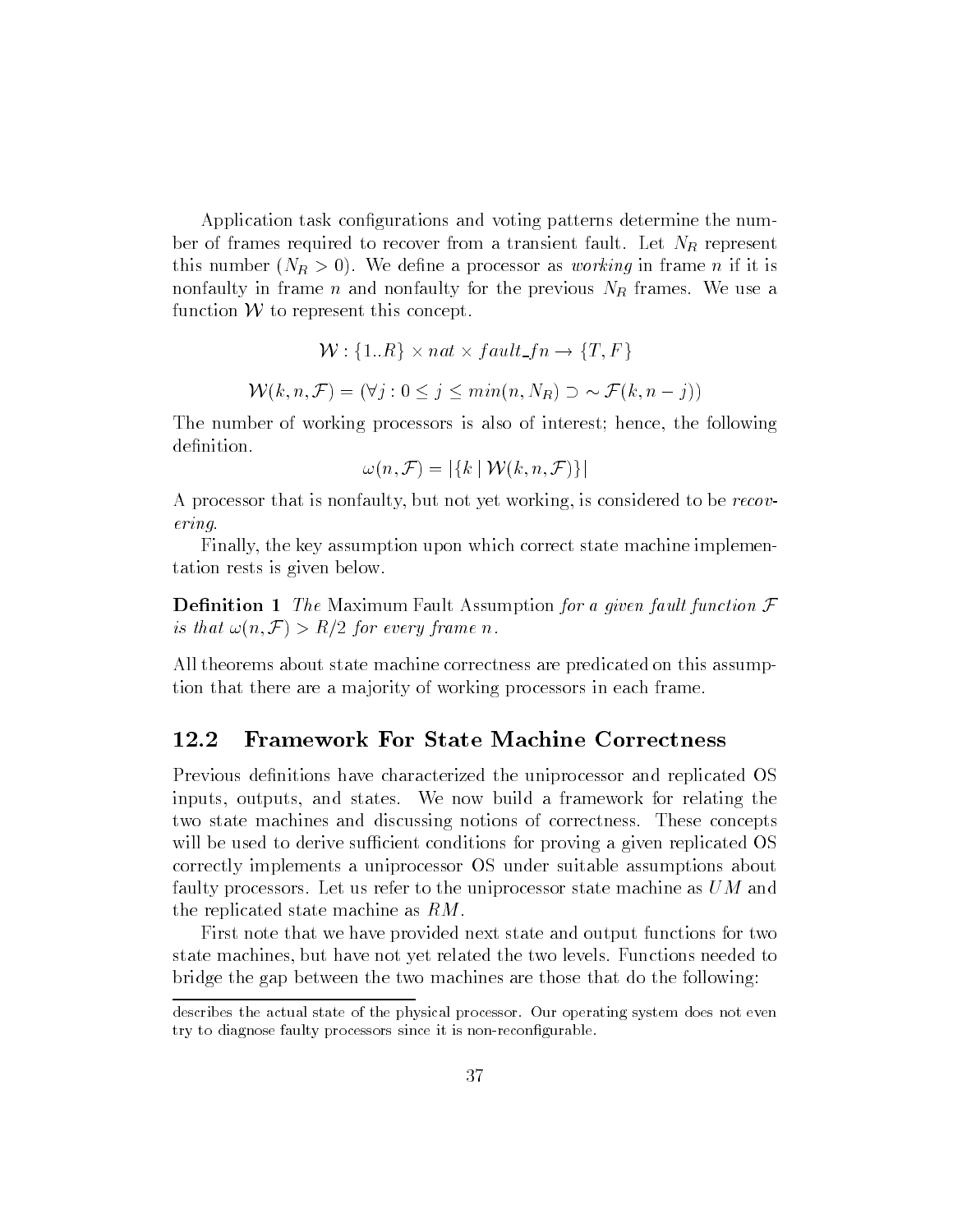

Figure 8: Commutative diagram for state transitions.

- 1. Map sensor inputs for UM into replicated sensor inputs for RM.
- 2. Map replicated actuator outputs from RM into actuator outputs for  $UM.$
- 3. Map replicated OS states of RM into uniprocessor OS states of  $UM$ .

Introducing these mappings will give us an adequate basis to formalize notions of correctness.

We map from  $RM$  to  $UM$  by applying the majority function. We map from  $UM$  to  $RM$  by distributing data objects R ways. For sensor inputs, we assume an interactive consistency process is actually used in the system, so the net effect is that sensor data is merely copied and distributed.

$$
IC: Sin \rightarrow ICin
$$

$$
IC(s) = \begin{bmatrix} R \\ i=1 \end{bmatrix}
$$

The ma jority mapping on replicated states captures our intuition that a majority of the processors should be computing the right values. The ma jority mapping on actuator outputs models the force-sum voting that takes place at the actuators themselves.

To facilitate the development of a rigorous framework, we will introduce a slight generalization of the replicated system involving  $UM$  and  $RM$ . More general notation will be used and some general results will be derived where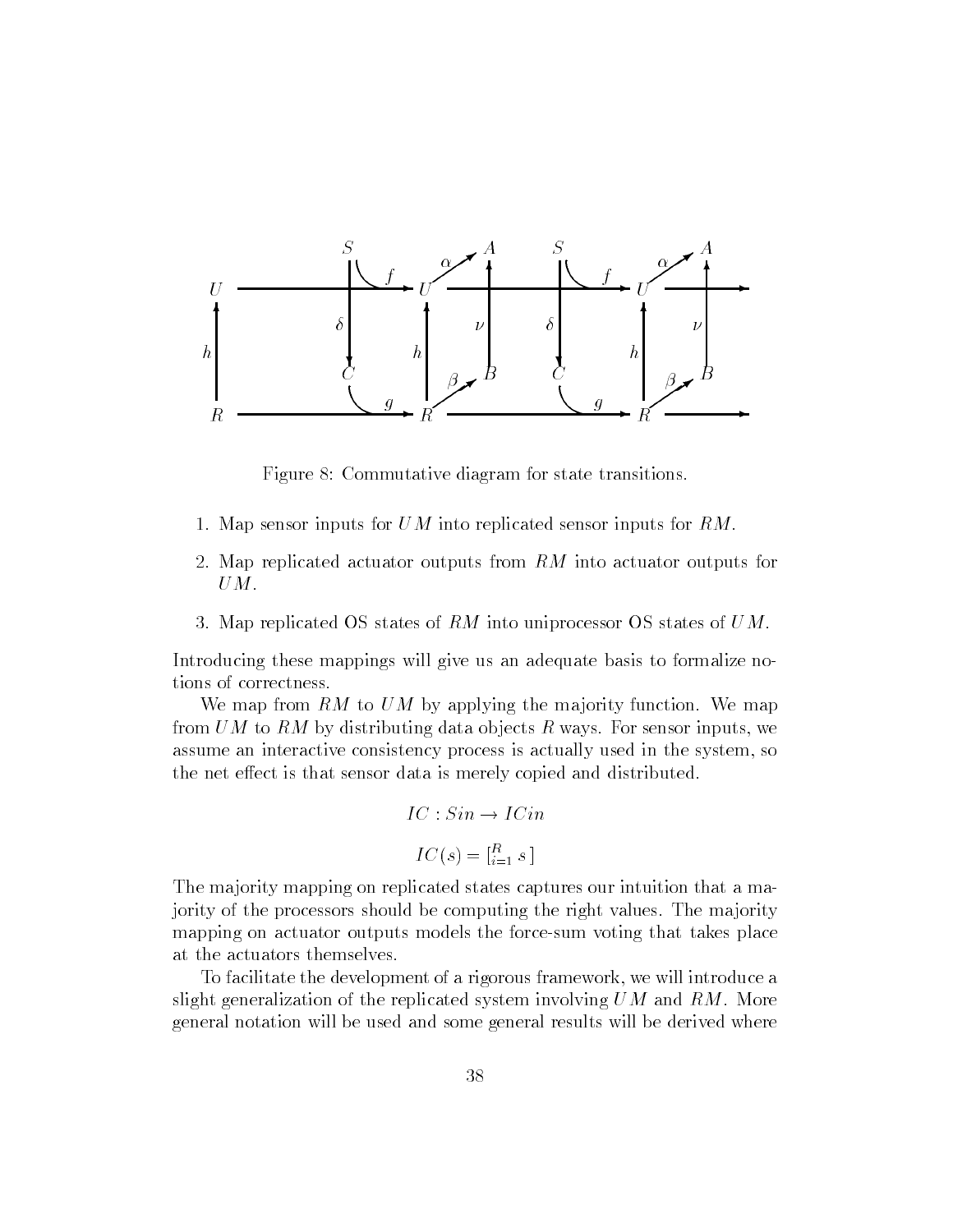| Set            | Element Type | Description                   |
|----------------|--------------|-------------------------------|
| $\overline{S}$ | Sin          | Uniprocessor sensor inputs    |
| А              | Aout         | Uniprocessor actuator outputs |
| Н              | $OS\_state$  | Uniprocessor OS states        |
| C              | ICin         | Replicated sensor inputs      |
| B              | RAout        | Replicated actuator outputs   |
| R              | Repl_state   | Replicated OS states          |

Table 1: Sets of inputs, outputs, and states.

| Fn               |                  | Actual Description                                |  |
|------------------|------------------|---------------------------------------------------|--|
|                  | OS               | Uniprocessor state transition function            |  |
|                  | Repl             | Replicated system state transition function       |  |
| $\boldsymbol{h}$ | maj              | Replicated to uniprocessor state mapping          |  |
| $\alpha$         | UA               | Uniprocessor output function                      |  |
|                  | RA               | Replicated system output function                 |  |
|                  | IC               | Interactive consistency sensor value distribution |  |
|                  | $m$ <i>a</i> $i$ | Replicated to uniprocessor actuator mapping       |  |

Table 2: Functions operating on inputs, outputs, and states.

the specic instantiations required for the replicated system will be trivial. Relationships among the various entities for the two state machines in this more general model can be characterized by the commutative diagram in figure 8. For notational convenience, we have introduced abbreviated symbols for the sets and mappings involved. Tables 1 and 2 summarize the notation used and relate the symbols back to the actual instantiations we will use.

Some additional conventions are elaborated next. We will apply an indexing scheme to the inputs, outputs, and states of UM and RM. The initial states have index zero. The  $n^{th}$  state transition (starting from one) corresponds to global frame index  $n-1$ , and produces a state with index n. The frame number starts at zero and lags the transition number by one; this is done to facilitate modular arithmetic on frame numbers. Sensor inputs and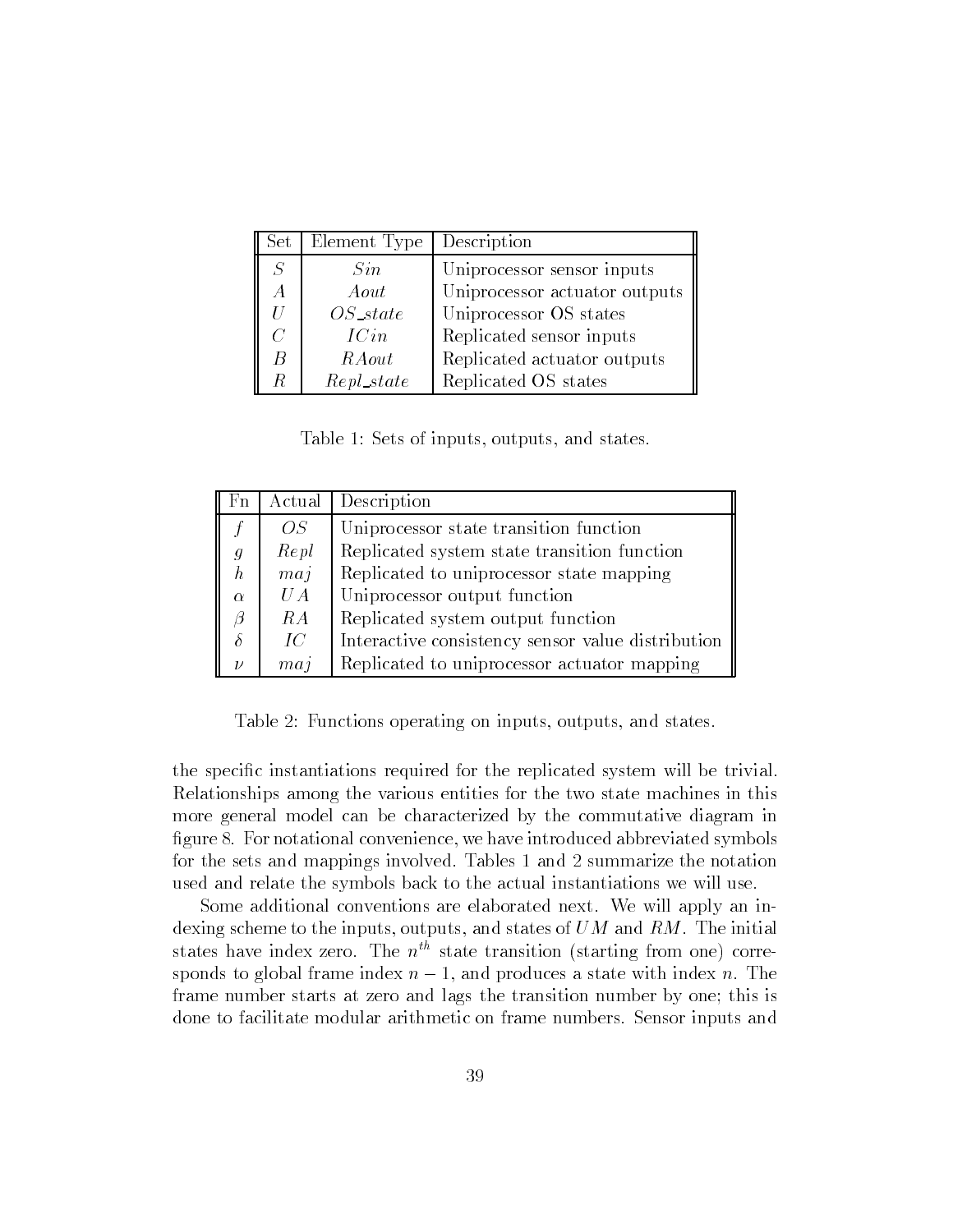actuator outputs are indexed by state transition number. Finally, transitions in UM and RM are indexed identically.

Assume the inputs to  $UM$  are drawn from an infinite sequence of sensor values  $S = [s_1, s_2, \ldots]$ . Further assume UM will have states  $[u_0, u_1, u_2, \ldots]$ and outputs  $[a_1, a_2, \ldots]$ . Similarly, the inputs to RM are drawn from the infinite sequence  $C = [c_1, c_2, \ldots]$ , and RM will have states  $[r_0, r_1, r_2, \ldots]$  and outputs  $[b_1, b_2, \ldots]$ .

**Definition 2** The state machines UM and RM are defined by initial states  $u_0$  and  $r_0$ , and state transitions that obey the following relations for  $n > 0$ :

$$
u_n = f(s_n, u_{n-1}) \tag{1}
$$

$$
a_n = \alpha(u_n) \tag{2}
$$

$$
r_n = g(c_n, r_{n-1}, \mathcal{F}_n^R) \tag{3}
$$

$$
b_n = \beta(r_n, \mathcal{F}_n^R) \tag{4}
$$

where  $\mathcal{F}_n^{\perp} = [\bar{k} = 1] \mathcal{F}(k, n - 1)$ .

The functions q and  $\beta$  take an additional argument, a fault status vector which is not shown in figure 8. Its role is to model processor hardware integrity and its use will be clarified in the subsequent formal development.

### 12.3 The Correctness Concept

Now we may proceed with a development of the correctness criteria. The approach is based on state machine concepts of behavioral equivalence, specialized for this application. In essence, what we want to show is that the I/O behavior of RM is the same as that of UM when interpreted by the mapping functions  $\delta$  and  $\nu$ . We will say that the machine RM correctly implements UM iff they exhibit matching output sequences when applied to matching inputs sequences and the Maximum Fault Assumption holds. We will now proceed to make this more rigorous; in particular, we will define the meaning of matching I/O sequences.

First note that the relations in  $(1)-(4)$  describe the effects of a transition in terms of the current input value and the previous machine state. Let us introduce a formulation that defines the output values purely as a function of the input values and the initial state. In other words, we use the following additional notation to "solve" the recurrence relations  $(1)-(4)$ . Refer to table 2 as well.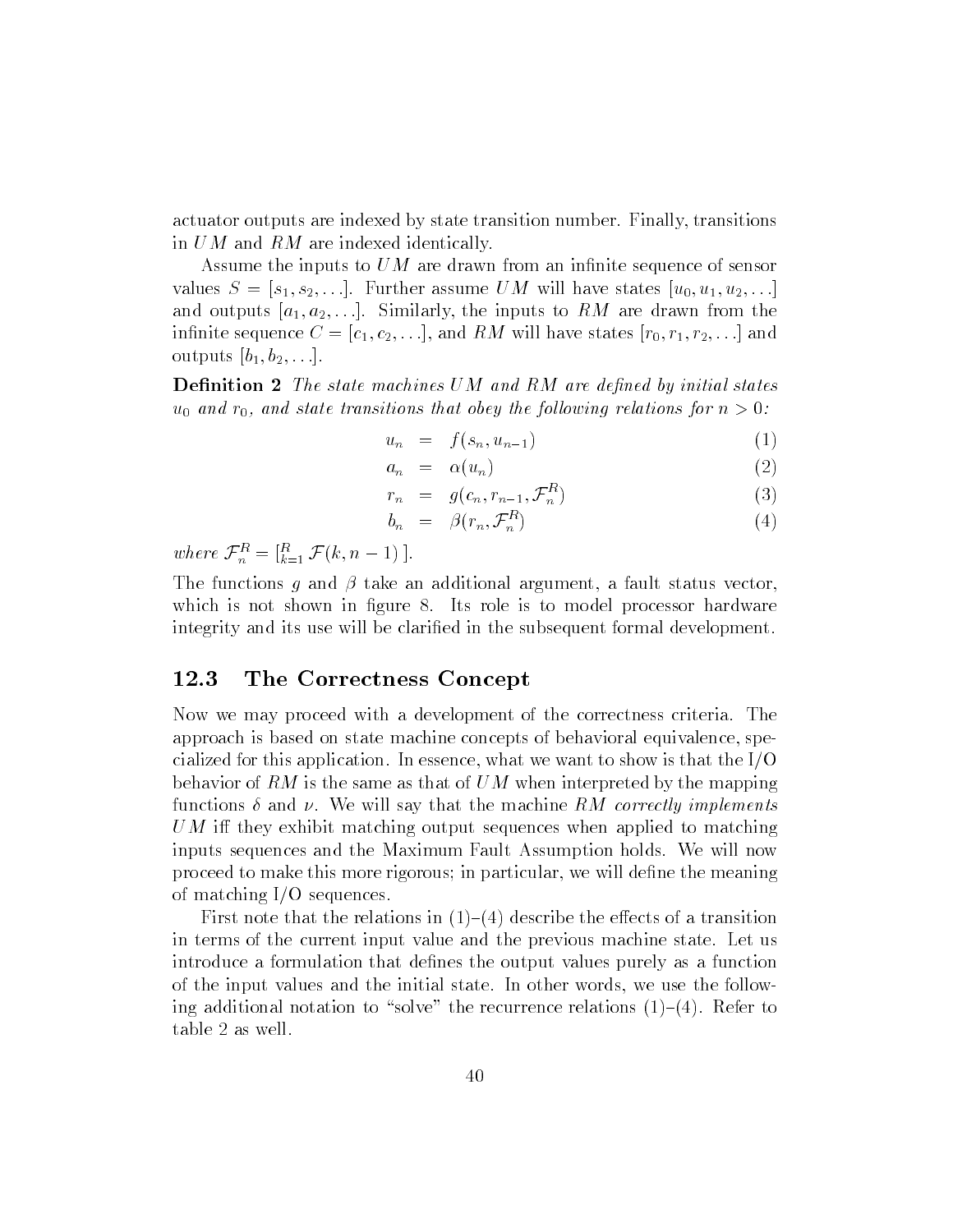**Definition 3** The following notation is used to denote the effects of repeated applications of the state transition functions.

$$
S^n = \begin{bmatrix} n \\ i=1 \end{bmatrix} s_i \tag{5}
$$

$$
f^0(S^0, u) = u \tag{6}
$$

$$
f^{n}(S^{n}, u) = f(s_{n}, f^{n-1}(S^{n-1}, u))
$$
\n(7)

$$
C^n = \begin{bmatrix} n \\ i=1 \end{bmatrix} C_i \tag{8}
$$

$$
g^0(C^0, r, \mathcal{F}) = r \tag{9}
$$

$$
g^{n}(C^{n}, r, \mathcal{F}) = g(c_{n}, g^{n-1}(C^{n-1}, r, \mathcal{F}), \mathcal{F}_{n}^{R})
$$
\n(10)

These relations give us a way to refer to the result of n applications of a state transition function to a sequence of  $n$  input values. Notation such as  $f^*$  is used to express an n-fold composition of the function  $f$ .

With the aid of the notation above, we can now characterize very succinctly the effects of the two state machines.

Lemma 1 The intermediate states and output values for UM and RM are given by the following:

$$
u_n = f^n(S^n, u_0) \tag{11}
$$

$$
r_n = g^n(C^n, r_0, \mathcal{F}) \tag{12}
$$

$$
a_n = \alpha(f^n(S^n, u_0)) \quad (n > 0) \tag{13}
$$

$$
b_n = \beta(g^n(C^n, r_0, \mathcal{F}), \mathcal{F}_n^R) \qquad (n > 0)
$$
\n
$$
(14)
$$

where the machines start with initial states  $u_0, r_0$ , and are subjected to input  $sequences \cup$ .

**Proof.** We prove the first two relations by induction on  $n$ .

**Case 1.**  $n = 0$ .  $u_0 = f(3, u_0)$  and  $r_0 = g(0, t, r_0, \mathcal{F})$  by definition.

**Case 2.**  $n > 0$ . Assume (11) and (12) hold for  $m < n$ .

$$
u_n = f(s_n, u_{n-1})
$$
  
=  $f(s_n, f^{n-1}(S^{n-1}, u_0))$  by induction hypothesis  
=  $f^n(S^n, u_0)$ 

$$
r_n = g(c_n, r_{n-1}, \mathcal{F}_n^R)
$$
  
=  $g(c_n, g^{n-1}(C^{n-1}, r_0, \mathcal{F}), \mathcal{F}_n^R)$  by induction hypothesis  
=  $g^n(C^n, r_0, \mathcal{F})$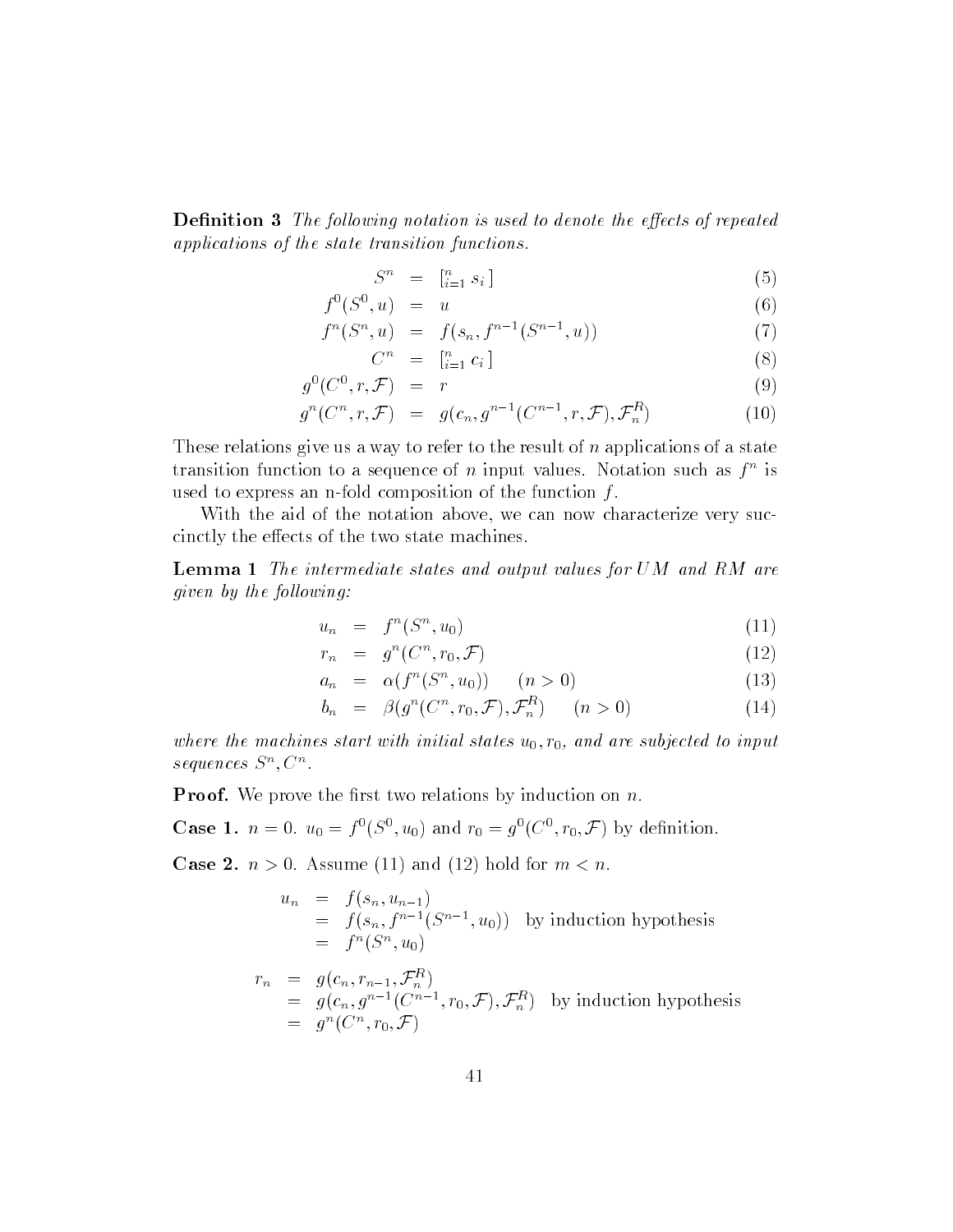The remaining two relations follow immediately from this result and the definitions of  $a_n$  and  $b_n$ .

So far we have only considered the two machines separately. Now we consider their interaction and formalize the net effect of their joint operation. By applying the mappings  $\delta$  and  $\nu$ , which relate inputs and outputs between the two machines, we can define the meaning of matching  $I/O$  behavior.

**Definition 4** UM and RM have matching I/O behavior if  $a_n = \nu(b_n)$  or

$$
\alpha(f^n(S^n, u_0)) = \nu(\beta(g^n(\delta^n(S^n), r_0, \mathcal{F}), \mathcal{F}_n^R))
$$
\n(15)

for given  $S, \mathcal{F},$  and all  $n > 0$ , where  $o^-(S^-) = \binom{n}{i} o(s_i)$ .

The complete correctness criterion is captured by the next definition. It states that RM correctly implements UM iff they have matching  $I/O$ behavior, provided a fault assumption holds.

**Definition 5** RM correctly implements UM under assumption  $\mathcal{P}$  iff the  $following formula holds:$ 

$$
\forall \mathcal{F}, \ \mathcal{P}(\mathcal{F}) \supset \forall S, \ \forall n > 0 : \ a_n = \nu(b_n) \tag{16}
$$

where  $a_n = \alpha(f^{\alpha}(S^{\alpha}, u_0))$  and  $b_n = \beta(g^{\alpha}(s^{\alpha}(S^{\alpha}), r_0, \mathcal{F}), \mathcal{F}_n^{\alpha}).$ 

We parameterize the concept of necessary assumptions using the predicate  $P$ . For the replicated system, it will be instantiated by the Maximum Fault Assumption:

$$
\mathcal{P}(\mathcal{F}) = (\forall m : \omega(m, \mathcal{F}) > R/2).
$$

Definition 5 gives us the formal means of comparing the effects of the two machines and reasoning about their collective, intertwined behavior. Notice that the intermediate states  $\{u_n\}$  and  $\{r_n\}$  and the mapping function h appear nowhere in Definition 5. Instead, it focuses on the correctness of the actuator outputs as a function of the sensor inputs; this is what matters to the system under control. It is incumbent on the proof process to show that the intermediate states resulting from state transitions are such that (16) holds.

An important consequence of Definition 5 is that we are assured that the replicated outputs  $\{b_n\}$  do not map via  $\nu$  into the value  $\bot$ . This follows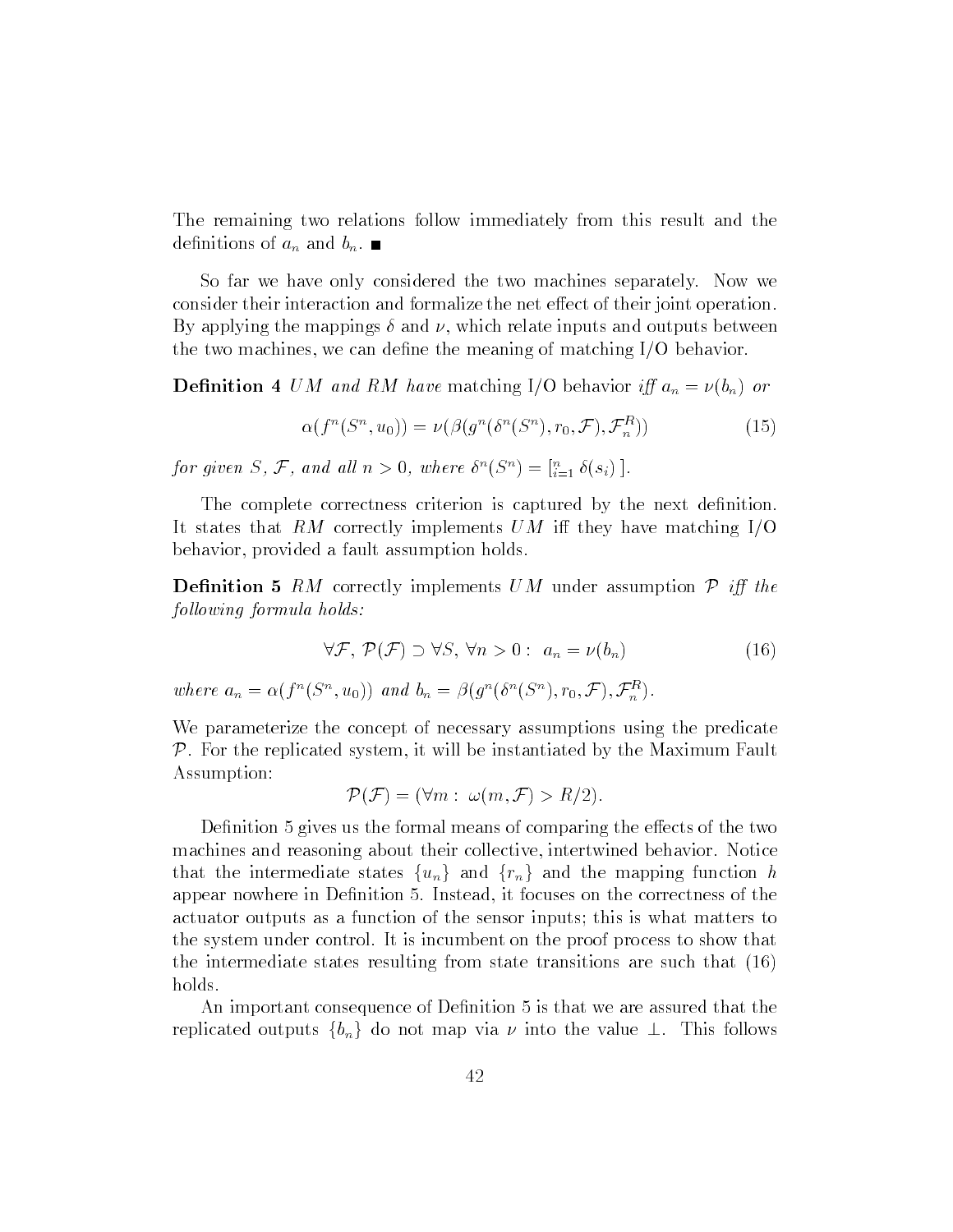because of the condition  $a_n = \nu(b_n)$ . The  $\{a_n\}$  have been characterized in terms of the values  $\alpha(f^*(S^*,u_0))$  where the application of f and  $\alpha$  can produce no  $\perp$  values. Therefore, satisfying the conditions in (16) ensures that  $\nu(b_n)$  is always well defined.

Having laid the groundwork of requisite definitions, we may now derive the usual sufficient conditions for correctness based on commutative diagram techniques. The following theorem can be understood as showing that two subdiagrams of figure 8 commute: one for the state transition paths and another for the output function paths. Although the second subdiagram is a nonstandard form for commutative diagrams, since it does not depict a homomorphism, it is nevertheless useful for characterizing the relationship between the two machines' output values. The signicance of the following theorem is its reduction of proof effort from a formula implicitly quantifying over all transitions to the proof of several conditions that involve only a single state or transition.

**Theorem 1 (Implementation Theorem)**  $RM$  correctly implements  $UM$ if the following conditions hold:

- $(1)$   $u_0 = h(r_0)$
- $(2) \quad \forall \mathcal{F}, \ \mathcal{F}(\mathcal{F}) \supset \forall s, \ \forall n \geq 0 : \ f(s_n, n(r_{n-1})) = n(g(o(s_n), r_{n-1}, \mathcal{F}_n))$
- (3)  $\forall \mathcal{F}, \mathcal{F}(\mathcal{F}) \supset \forall \mathcal{S}, \forall n \geq 0 : \alpha(n(r_n)) = \nu(\beta(r_n, \mathcal{F}_n))$

Proof. We need to establish that

$$
\forall \mathcal{F}, \ \mathcal{P}(\mathcal{F}) \supset \forall S, \ \forall n > 0, \ a_n = \nu(b_n).
$$

First we prove that

$$
\forall \mathcal{F}, \ \mathcal{P}(\mathcal{F}) \supset \forall S, \ \forall n, \ u_n = h(r_n) \tag{17}
$$

follows by induction on  $n$ .

**Case 1.**  $n = 0$ .  $u_0 = h(r_0)$  by condition (1).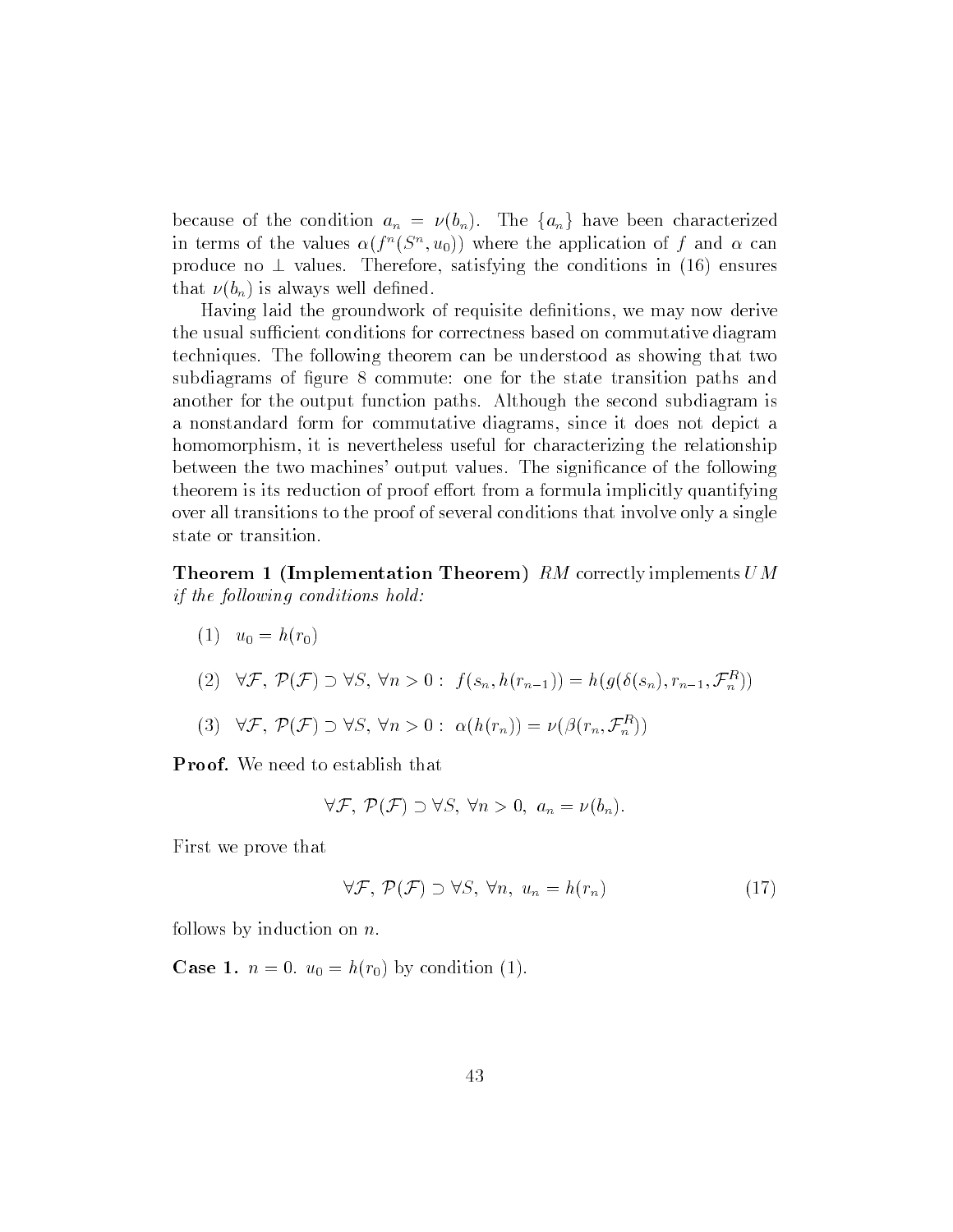**Case 2.**  $n > 0$ . Assume  $\mathcal{P}(\mathcal{F})$  and assume the theorem holds for all  $m < n$ . Transform  $h(r_n)$  as follows.

$$
h(r_n) = h(g(\delta(s_n), r_{n-1}, \mathcal{F}_n^R))
$$
  
=  $f(s_n, h(r_{n-1}))$  by condition (2)  
=  $f(s_n, u_{n-1})$  by induction hypothesis  
=  $u_n$ 

Now proceed to transform  $\nu(b_n)$ :

$$
\nu(b_n) = \nu(\beta(r_n, \mathcal{F}_n^R))
$$
  
=  $\alpha(h(r_n))$  by condition (3)  
=  $\alpha(u_n)$  by lemma (17) above  
=  $a_n$ 

This establishes that RM and UM have matching I/O behavior.  $\blacksquare$ 

All that remains is to instantiate Theorem 1 with the actual functions used in the uniprocessor and replicated OS denitions. All of the instantiations are given in table 2 except the substitution for  $\mathcal{P}(\mathcal{F})$  which is replaced by  $(\forall m : \omega(m, \mathcal{F}) > R/2)$ . Thus, our working correctness criteria are given by the next definition.

Definition 6 (Replicated OS Correctness Criteria) RM correctly implements  $UM$  if the following conditions hold:

- $(1)$   $u_0 = maj(r_0)$
- (2)  $\forall \mathcal{F}, (\forall m : \omega(m, \mathcal{F}) > R/2) \supset$  $\forall S, \forall n \geq 0: \; \mathcal{O}_S(s_n, maj(r_{n-1})) = maj(Rep((IC(s_n), r_{n-1}, \mathcal{F}_n))$
- (3)  $\forall \mathcal{F}, (\forall m : \omega(m, \mathcal{F}) > R/2) \supset$  $\forall s, \forall n > 0 : U A(maj(r_n)) = maj(RA(r_n, \mathcal{F}_n))$

Given the foregoing verication framework, it remains to show that the Replicated OS Correctness Criteria hold for various postulated voting patterns  $VP$  and values of  $N_R$ , the time it takes to recover from transient faults. The next section presents additional results to enable such proofs.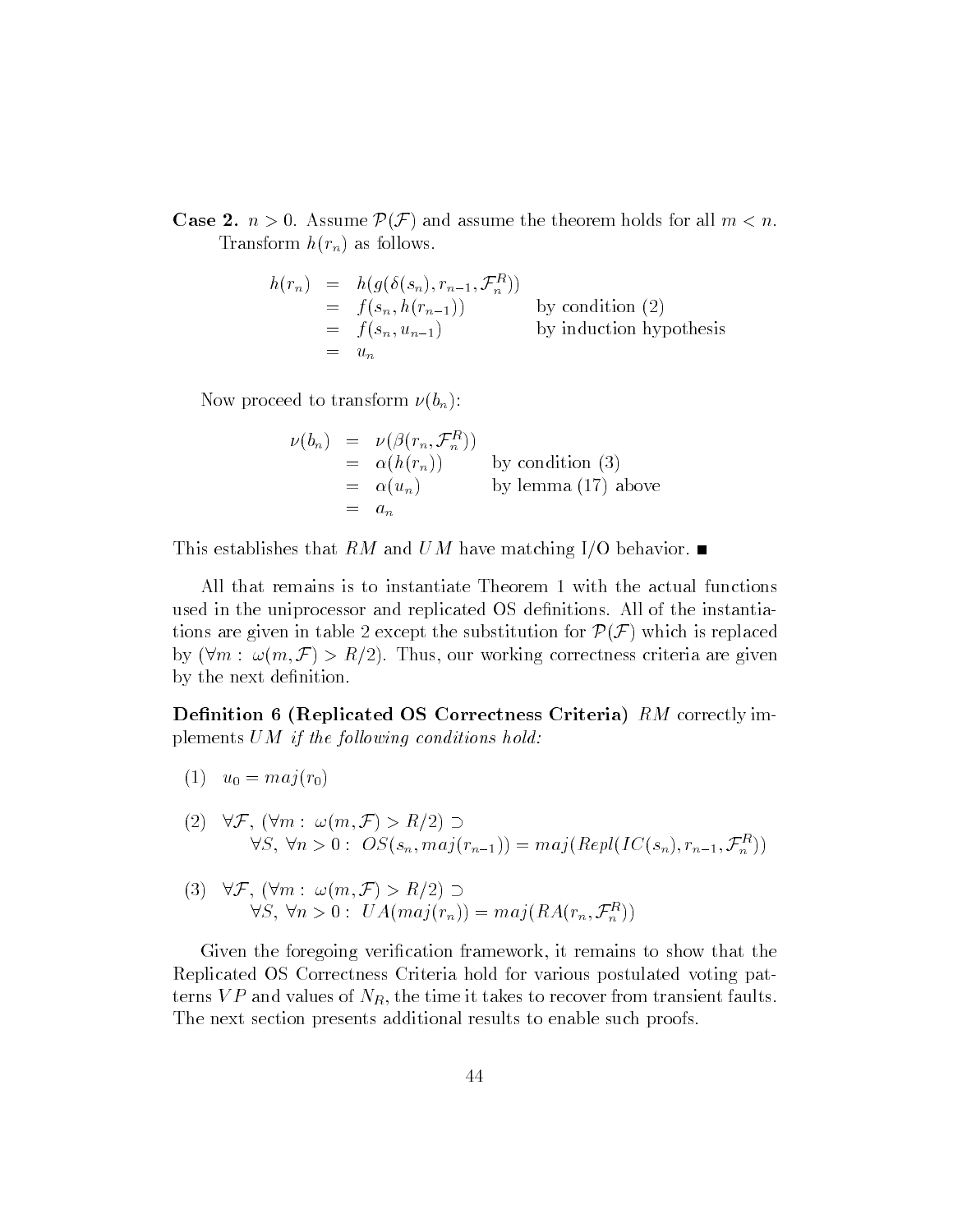### 13 Sufficient Conditions for Correctness

Proving replicated system correctness for a particular voting pattern can be reduced to establishing sufficient conditions for certain system properties. The following treatment is based on the use of a Consensus Property, which relates the state of working processors to the ma jority of the replicated states. Following this scheme means formulating a Consensus Property and using it to prove the Replicated OS Correctness Criteria. This proof is independent of a particular voting pattern; it need be done only once. Similarly, the Consensus Property can be established by introducing a Replicated State Invariant. Then we construct a proof of the invariant based on the Full Recovery Property, whose statement is generic, but whose proof is different for each voting pattern.

Adopting this methodology creates the following general proof structure.

Generic State Machine Correctness Criteria 11 Replicated OS Correctness Criteria 11 Consensus Property  $\Uparrow$ Replicated State Invariant  $\Uparrow$ Full Recovery Property  $\Uparrow$ Voting Pattern

#### 13.1 **Consensus Property**

The Consensus Property relates certain elements of the replicated OS state to the majority of those elements. It asserts that if the  $p^{th}$  processor is working during a frame, i.e., not faulty and not recovering, then its element of the replicated OS state equals that of the majority, both before and after the transition. This re
ects our intuition that if a processor is to be considered productive, it must have established a state value that matches the consensus and will continue to do so after the computations of the current frame. The property gives us a critical relationship we need to reason about replicated OS states and how they satisfy the correctness criteria.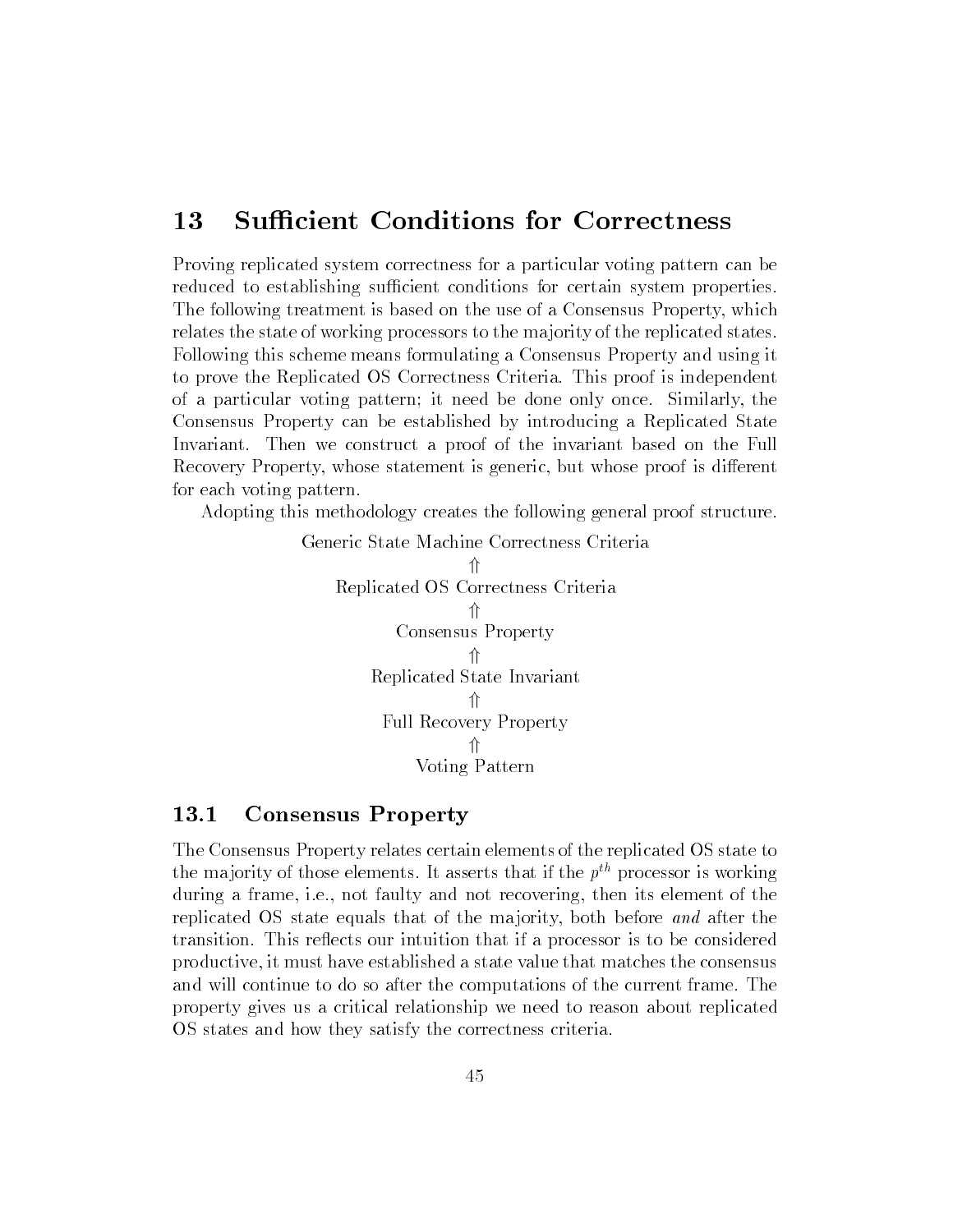**Definition 7 (Consensus Property)** For  $F$  satisfying the Maximum Fault Assumption, the assertion

$$
\mathcal{W}(p, n-1, \mathcal{F}) \supset r_{n-1}[p] = maj(r_{n-1}) \wedge r_n[p] = maj(r_n)
$$

holds for all p and all  $n > 0$ .

To facilitate later proofs, we introduce the following useful lemmas.

**Lemma 2** If  $r$  is a replicated system state, then

!(n 1; F) > R=2) ^ (8p : W(p; n 1; F) r[p] = maj(r))  $mag$ <sub>([ $\bar{l}=1$  if  $\mathcal{F}_n^{-}[l]$  then  $\perp$  else  $f(r[l])$ ]) =  $f(maj(r))$ .</sub>

**Proof.** Consider the terms  $f(r[l])$  where l is a working processor, namely where  $W(l, n - 1, \mathcal{F}) = T$ . The second hypothesis implies  $r[l] = maj(r)$  for such *l*, which allows us to write:

$$
f(r[l]) = \text{if } \mathcal{W}(l, n-1, \mathcal{F}) \text{ then } f(maj(r)) \text{ else } f(r[l])
$$

Because  $\mathcal{W}(l, n-1, \mathcal{F}) \supset \sim \mathcal{F}(l, n-1)$  and  $\mathcal{F}(l, n-1) = \mathcal{F}_n^{\sim}[l]$  we can rewrite the ma jority argument:

if 
$$
\mathcal{F}_n^R[l]
$$
 then  $\perp$  else  $f(r[l]) =$  if  $\mathcal{W}(l, n-1, \mathcal{F})$  then  $f(maj(r))$   
else if  $\mathcal{F}(l, n-1)$  then  $\perp$  else  $f(r[l])$ 

Since  $\omega(n - 1, \mathcal{F}) > R/2$  (majority are working), it follows that a majority of the conditional terms will reduce to  $f(maj(r))$ .

**Lemma 3 (Working Majority Lemma)** For  $n > 0$  and F satisfying the Maximum Fault Assumption, if the condition

 $(\forall p: \mathcal{W}(p, n-1, \mathcal{F}) \supset r_{n-1}[p] = maj(r_{n-1}))$ 

holds, the following equalities hold as well:

$$
fv^* = frame\_vote(r_{n-1}, \mathcal{F}_n^R) = maj(r_{n-1}).frame \oplus 1
$$
  
\n
$$
rv^* = results\_vote(IC(s_n), r_{n-1}, i, j, \mathcal{F}_n^R)
$$
  
\n
$$
= new\_results(s_n, maj(r_{n-1}), i, j)
$$
  
\n
$$
maj(r_n) = (fv^*, \lambda i, j, rv^*).
$$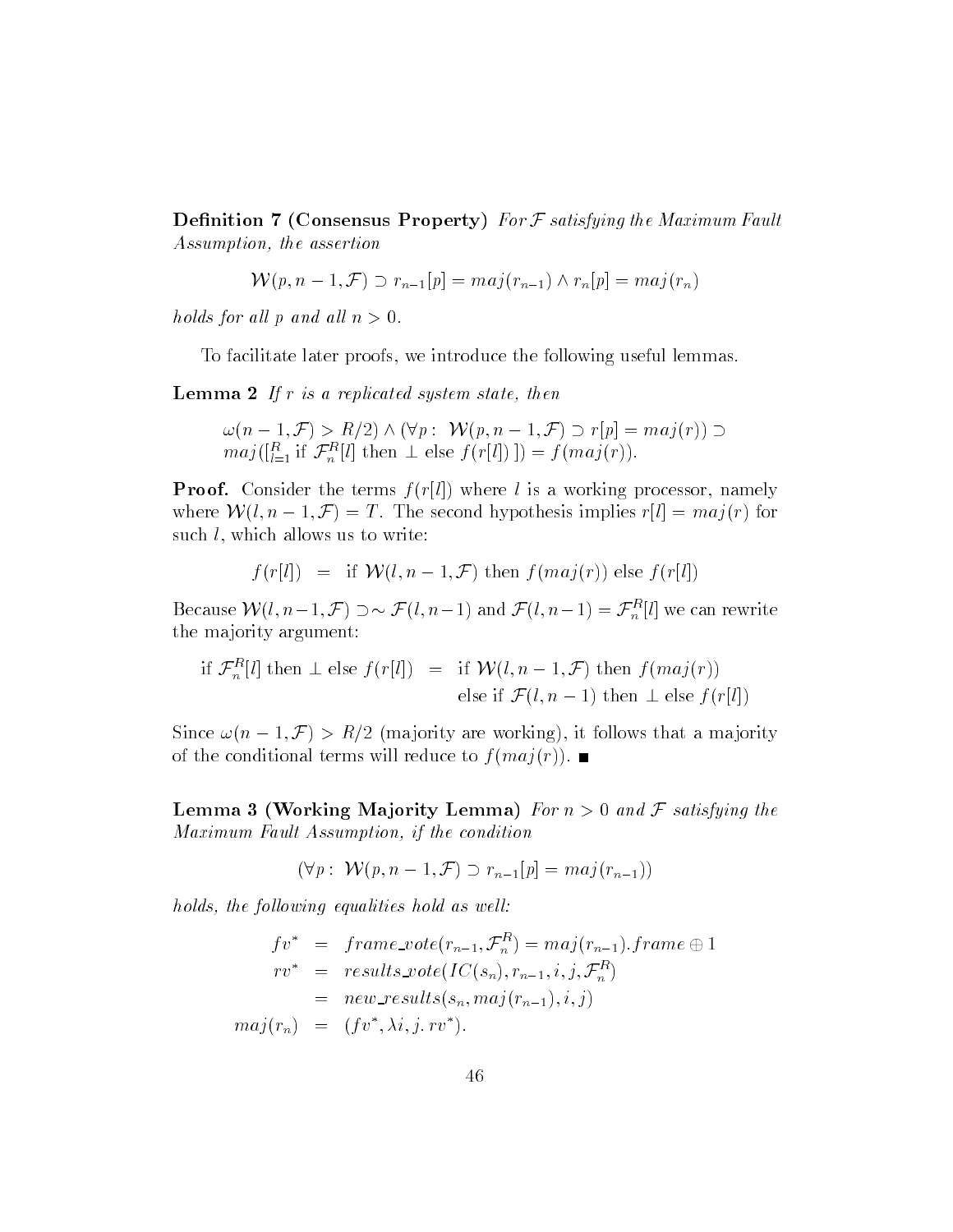**Proof.** Assume  $W(p, n-1, \mathcal{F}) \supset r_{n-1}[p] = maj(r_{n-1})$  for all p. Consider the transition that results in  $r_n$ :

$$
r_n = Repl(IC(s_n), r_{n-1}, \mathcal{F}_n^R) \tag{18}
$$

$$
= [R_{k=1}^{R} RT(IC(s_n), r_{n-1}, k, \mathcal{F}_n^R)] \tag{19}
$$

$$
= \left[ \begin{array}{c} R \\ k=1 \end{array} \right] \text{ if } \mathcal{F}_n^R[k] \text{ then } \perp \text{ else } uv_k \text{ } \right] \tag{20}
$$

using the following additional definitions:

$$
uv_k = (fv^*, \lambda i, j. rr_k)
$$
  
\n
$$
fv^* = frame\_vote(r_{n-1}, \mathcal{F}_n^R)
$$
  
\n
$$
rr_k = \text{if } VP(i, j, r_{n-1}[k].frame) \text{ then } rv^* \text{ else } nr_k
$$
  
\n
$$
rv^* = results\_vote(IC(s_n), r_{n-1}, i, j, \mathcal{F}_n^R)
$$
  
\n
$$
nr_k = new\_results(IC(s_n)[k], r_{n-1}[k], i, j)
$$

This last set follows by expanding the various definitions subordinate to the transition function  $Repl$ . Further expansion and simplification yield:

$$
fv^* = maj([_{l=1}^R FV_l])
$$
  
\n
$$
FV_l = \text{if } \mathcal{F}_n^R[l] \text{ then } \perp \text{ else } r_{n-1}[l].frame \oplus 1
$$
  
\n
$$
rv^* = maj([_{l=1}^R RV_l])
$$
  
\n
$$
RV_l = \text{if } \mathcal{F}_n^R[l] \text{ then } \perp \text{ else } new\_results(s_n, r_{n-1}[l], i, j)
$$
  
\n
$$
nr_k = new\_results(s_n, r_{n-1}[k], i, j)
$$

By applying Lemma 2 to the expressions for  $f v^*$  and  $r v^*$  we obtain:

$$
fv^* = maj(r_{n-1}).frame \oplus 1
$$
 (21)

$$
rv^* = new\_results(s_n, maj(r_{n-1}), i, j) \tag{22}
$$

Now consider the majority of  $r_n$ :

$$
maj(r_n) = maj([_{k=1}^R if \mathcal{F}_n^R[k] then \perp else uv_k])
$$
\n(23)

If k is a working processor, we know by the hypothesis that  $r_{n-1}[k]$  =  $maj(r_{n-1})$ . Substituting into the definition for  $nr_k$  yields:

$$
nr^* = new\_results(s_n, maj(r_{n-1}), i, j) = rv^*.
$$
\n<sup>(24)</sup>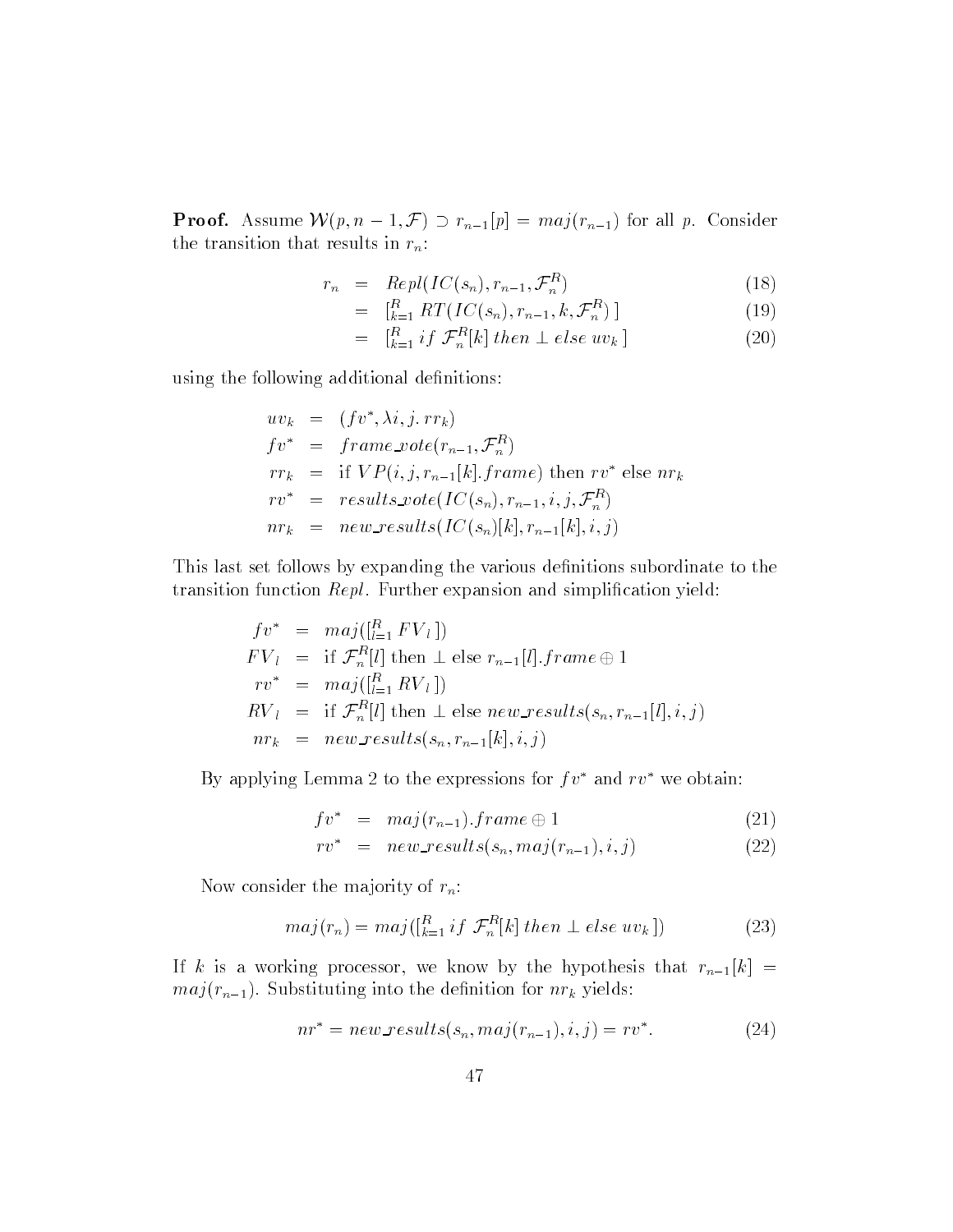Applying Lemma 2 again results in

$$
maj(r_n) = uv_k \text{ with } (r_{n-1}[k] \leftarrow maj(r_{n-1})) = (fv^*, \lambda i, j. rr^*)
$$
  

$$
rr^* = \text{if } VP(i, j, maj(r_{n-1}).frame) \text{ then } rv^* \text{ else } nr^* = rv^*
$$

 $n = \prod_{i=1}^n r_i$  and  $r_i = (f \circ \pi, \pi, f \circ \pi, f \circ \pi)$ .

Having stated a generic Consensus Property, we assume its truth to prove the Replicated OS Correctness Criteria hold. (Refer to Definition 6 on page 44.)

Theorem 2 The Replicated OS Correctness Criteria follow from the Consensus Property.

Proof. Assume the Consensus Property holds. We show that each of the required criteria follows.

Criterion 1.  $maj(r_0) = maj(|\vec{k}=1}(0,1R)) = (0,1R) = u_0.$ 

Criterion 2. Assume the antecedent of criterion (2):  $(\forall m : \omega(m, \mathcal{F}) >$  $R/2$ . This condition and the Consensus Property imply that  $maj(r_n) =$  $(fv, \lambda i, j, rv)$  using the Working Majority Lemma, where

$$
fv^* = maj(r_{n-1}).frame \oplus 1
$$
  

$$
rv^* = new\_results(s_n, maj(r_{n-1}), i, j)
$$

Applying majority to the transition for  $r_n$  yields

$$
maj(r_n)=maj(Repl(IC(s_n),r_{n-1},\mathcal{F}^R_n))
$$

and we conclude that

$$
maj(Repl(IC(s_n), r_{n-1}, \mathcal{F}_n^R)) = (fv^*, \lambda i, j. rv^*).
$$

Finally, we note that

$$
(fv^*, \lambda i, j. rv^*) = OS(s_n, maj(r_{n-1}))
$$

which proves criterion (2).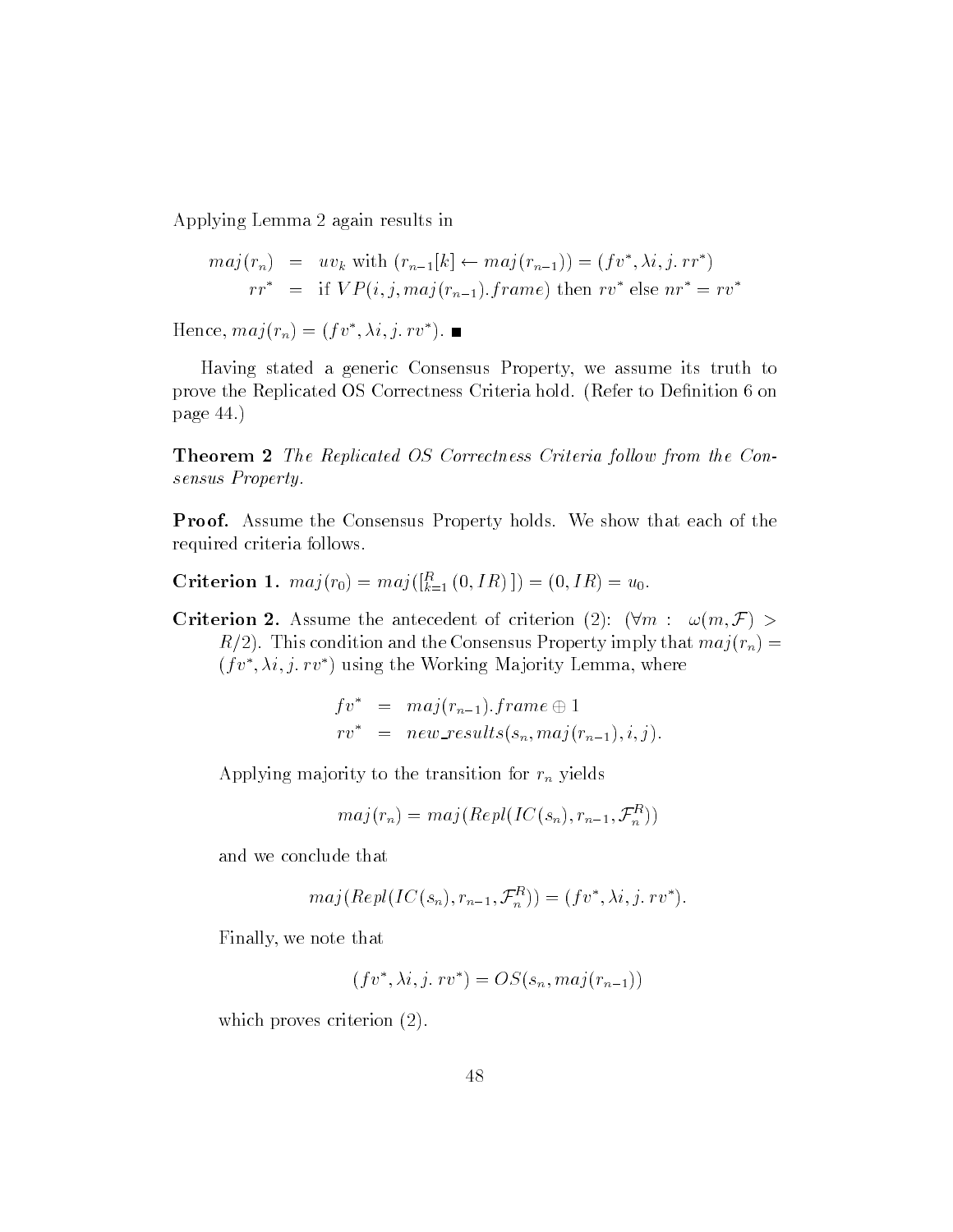**Criterion 3.** Assume the antecedent of criterion (3):  $(\forall m : \omega(m, \mathcal{F}) >$  $R/2$ ). Expand the definition of the replicated OS output function.

$$
RA(r_n, \mathcal{F}_n^R) = \left[\begin{matrix} R \\ k=1 \end{matrix} RA_k \right]
$$
  

$$
RA_k = \text{if } \mathcal{F}_n^R[k] \text{ then } \perp \text{ else } UA(r_n[k])
$$

Invoking the Consensus Property and Lemma 2 produces:

$$
maj(RA(r_n, \mathcal{F}_n^R)) = UA(maj(r_n))
$$

which proves criterion  $(3)$ .

### 13.2 Full Recovery Property

We introduce a predicate, rec, that captures the concept of a state element having been recovered through voting. It is a function of the last faulty frame,  $f$ , and the number of frames,  $h$ , a processor has been nonfaulty.

$$
rec(i, j, f, h, e) = \text{if } h \le 1 \text{ then } F
$$
  
\nelse  $(VP(i, j, f \oplus h) \land e) \lor$   
\nif  $i = f \oplus h$   
\nthen  $\bigwedge_{l=1}^{|TI(i,j)|} RI(TI(i,j)[l], i, j, f, h)$   
\nelse  $rec(i, j, f, h - 1, T)$ 

$$
RI(t, i, j, f, h) = (t.\text{type} = sensor) \vee
$$
  
if  $t.i = f \oplus h \wedge t.j < j$   
then  $rec(t.i, t.j, f, h, F)$   
else  $rec(t.i, t.j, f, h - 1, T)$ 

By recursively following the inputs for the scheduled task at cell  $(i, j)$ , the term  $rec(i, j, f, h, e)$  is defined to hold iff  $results(i, j)$  should have been restored in frame  $f \oplus h$ , provided the processor has been nonfaulty for h frames and  $f$  was the last faulty frame. The Boolean argument,  $e$ , indicates whether the recovery status applies at the end of the frame or sometime before computation is complete. This is necessary to account for the block voting that occurs at the end of a frame.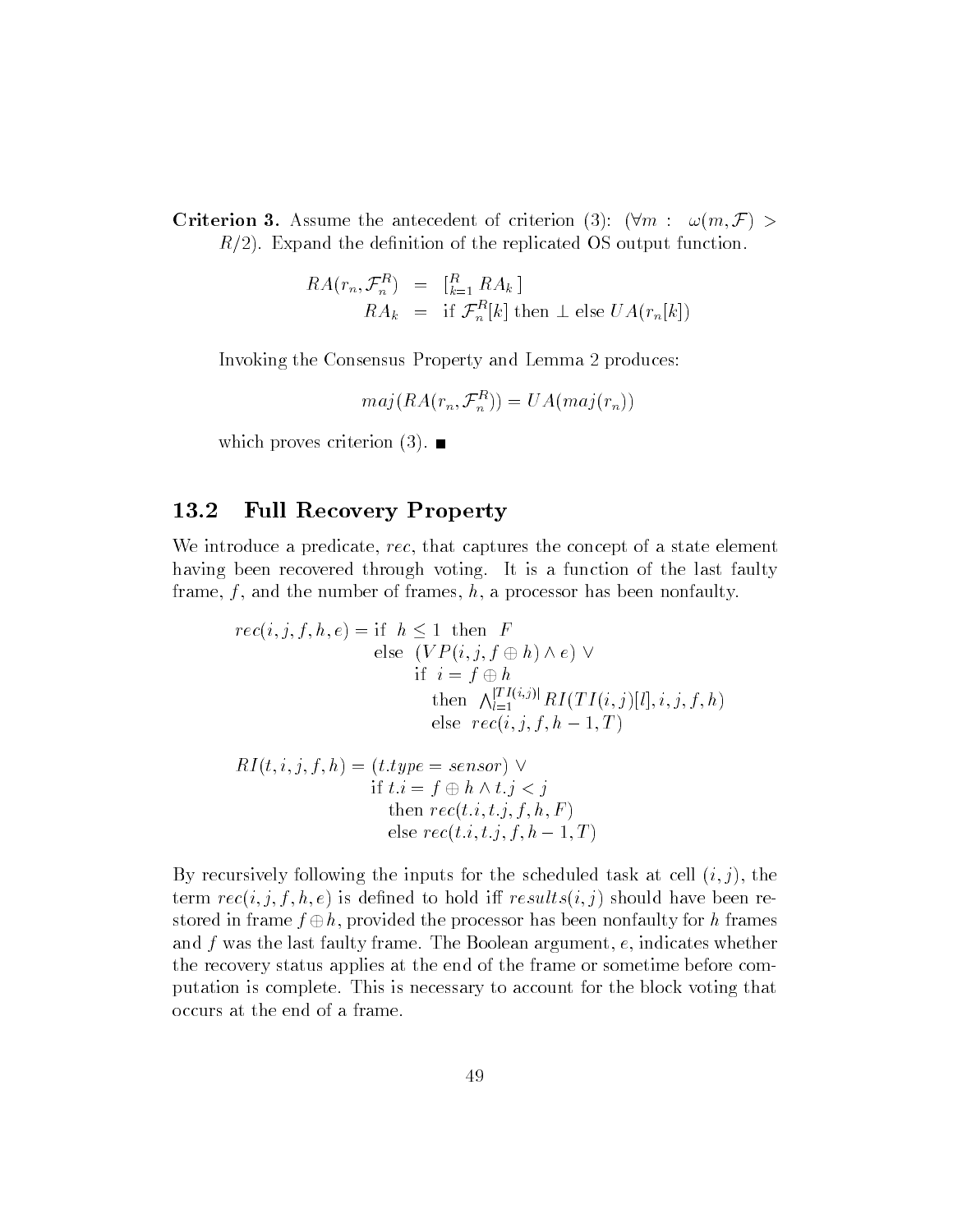The conditions for rec can obtain if  $(i, j)$  is voted in frame  $f \oplus h$ , or it is computed in frame  $f \oplus h$  and all inputs have been recovered, or it is not computed in frame  $f \oplus h$  and was recovered by frame  $f \oplus (h-1)$ . Thus, cell  $(i, j)$  is not recovered if it results from computations involving unrecovered data, or it has not been voted since the last faulty frame f.

Note that this definition depends only on the voting pattern and the task input specification (the function  $TI$ ). It defines the recovery pattern induced by the specied voting scheme; it is necessary to show that for a particular voting pattern full recovery is actually achieved within  $N_R$  frames. The next definition captures this notion.

Definition 8 (Full Recovery Property) The predicate  $rec(i, j, f, N_R, T)$ holds for all  $i, j, f$ .

This definition equates full recovery with the predicate rec becoming true for all state elements  $(i, j)$  after  $N_R$  frames have passed since the last fault. Later this property will be shown to hold for several different voting patterns.

**Lemma 4** If  $rec(i, j, f, N_R, T)$  for all  $i, j, f$  and  $h \geq N_R$ , then  $rec(a, b, c, h, e)$ for all  $a, b, c, e$ .

**Proof.** By induction on the pair  $d = (h, b)$  under lexicographic ordering.

**Case 1.**  $d = (N_R, 0)$ . Immediate.

**Case 2.**  $d \succ (N_R, 0)$ . Expanding  $rec(a, b, c, h, e)$  in the conclusion we see that every recursive call  $rec(w, x, y, z, v)$  satisfies either  $z = h - 1$  or  $z = h \wedge x < b$ . Thus,  $d = (h, b) \succ (z, x)$  and the induction hypothesis can be instantiated in each case to

 $rec(i, j, f, N_B, T) \supset rec(w, x, y, z, v).$ 

Using the antecedent of the lemma, we infer  $rec(w, x, y, z, v)$ , i.e., each recursive call evaluates to  $T$ . Hence, the conditional term in the rec definition evaluates to true regardless of the  $VP$  term, and consequently  $rec(a, b, c, h, e)$  holds as well.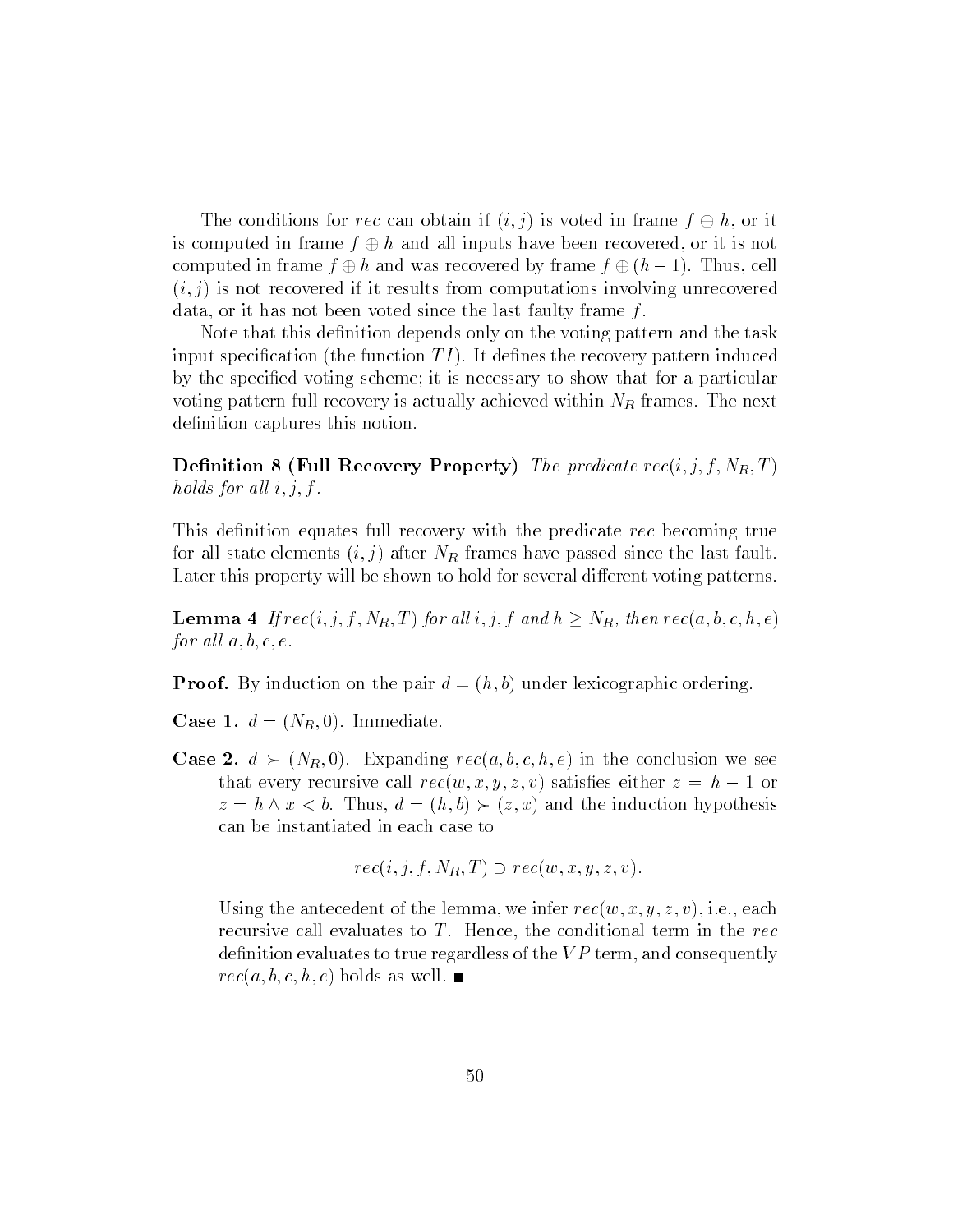**Lemma 5** The functions rec and exec are related by the following formula.

$$
i = f \oplus h \land \sim (VP(i, j, f \oplus h) \land e) \land rec(i, j, f, h, e) \land
$$
  

$$
(\forall a, b: rec(a, b, f, h-1, T) \supset u.results(a, b) = v.results(a, b))
$$
  

$$
\supset
$$
  

$$
exec(s, u, i, j) = exec(s, v, i, j).
$$

**Proof.** By induction on  $j$ .

**Case 1.**  $j = 0$ . From the hypothesis  $rec(i, j, f, h, T)$  we have:

$$
rec(i, 0, f, h, T)
$$
  
=  $\bigwedge_{l=1}^{|TI(i,0)|} RI(t, i, 0, f, h)$  where  $t = TI(i, 0)[l]$  (25)  
=  $\bigwedge_{l=1}^{|TI(i,0)|} (t.\text{type} = sensor \vee rec(t.i, t.j, f, h-1, T))$  (26)

Expanding the term  $exec(s, u, i, j)$  in the conclusion:

$$
exec(s, u, i, 0) = f_{ST(i,0)}(a_1, \dots, a_n)
$$
  
\n
$$
a_l = arg(t, s, u, i, 0) \text{ where } t = TI(i, 0)[l]
$$
  
\n
$$
= \text{if } t.\text{type} = sensor \text{ then } s[t.i] \text{ else } u.\text{results}(t.i, t.j)
$$

Let  $b_1, \ldots, b_n$  be the corresponding arguments in  $exec(s, v, i, 0)$ . If  $t.type = sensor$  then  $a_l = b_l$ . Otherwise, (26) and the lemma hypotheses allow us to conclude

$$
u.\mathit{results}(t.i,t.j) = v.\mathit{results}(t.i,t.j)
$$

for each t. Hence,  $a_l = b_l$  and  $exec(s, u, i, 0) = exec(s, v, i, 0)$ .

**Case 2.**  $j > 0$ . As before, expand the terms with *exec* and *rec*:

$$
exec(s, u, i, j) = f_{ST(i,j)}(a_1, \dots, a_n)
$$
  
\n
$$
a_l = arg(t, s, u, i, j) \text{ where } t = TI(i, j)[l]
$$
  
\n
$$
= \text{if } t.\text{type} = sensor \text{ then } s[t.i]
$$
  
\n
$$
\text{else if } t.i = i \land t.j < j
$$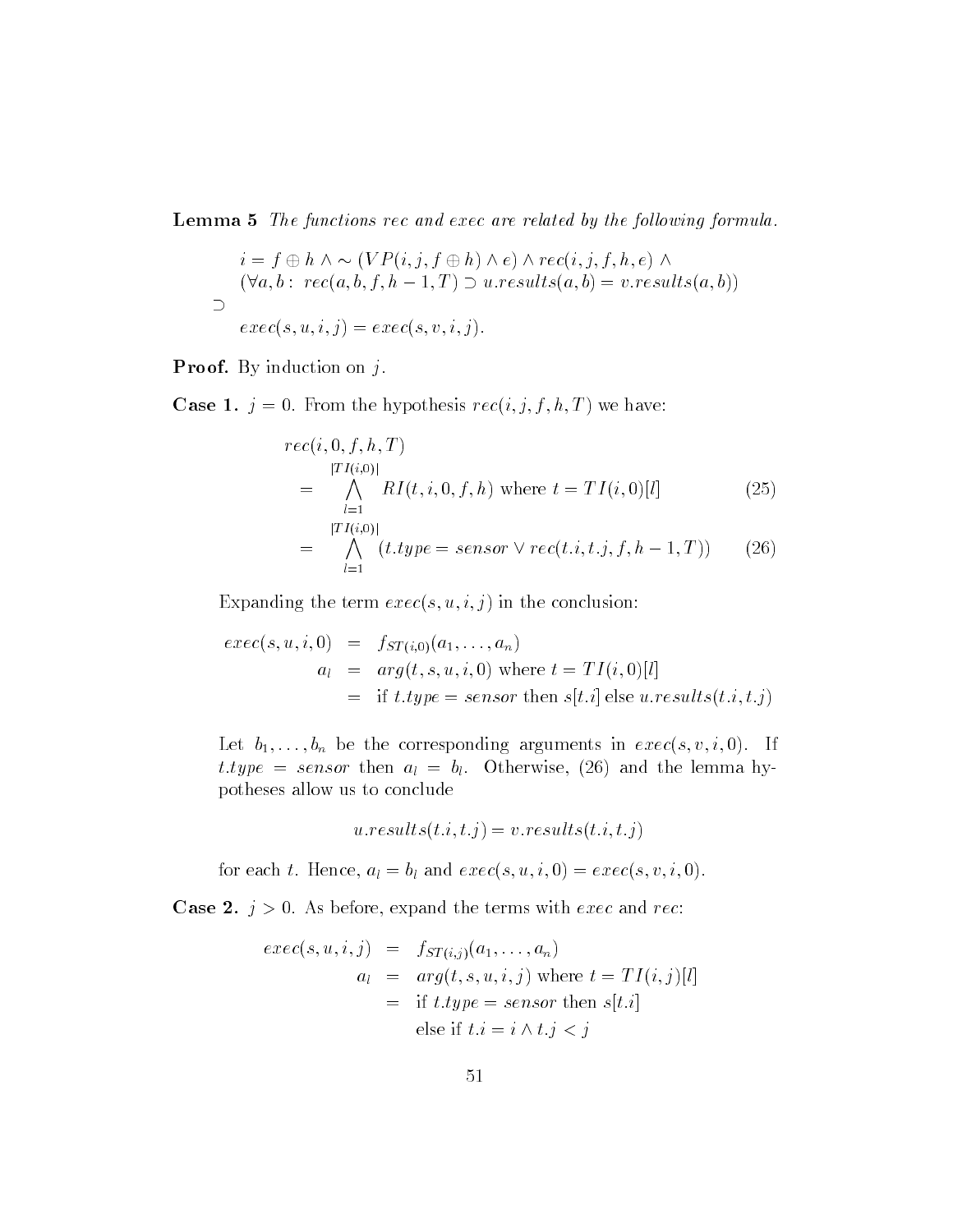then 
$$
exec(s, u, i, t.j)
$$
  
\nelse  $u.readits(t.i, t.j)$   
\n
$$
rec(i, j, f, h, T) = \bigwedge_{l=1}^{|TI(i,j)|} RI(t, i, j, f, h) \text{ where } t = TI(i, j)[l]
$$
\n
$$
= \bigwedge_{l=1}^{|TI(i,j)|} (t.type = sensor) \vee
$$
\nif  $t.i = f \oplus h \wedge t.j < j$   
\nthen  $rec(t.i, t.j, f, h, F)$   
\nelse  $rec(t.i, t.j, f, h - 1, T)$ 

Let  $b_l$  represent the  $a_l$  terms with v substituted for u. Now consider the cases suggested by the conditional expressions above. In each case we will show that  $a_l = b_l$ .

**Case 2.1.** t.type = sensor.  $a_l$  and  $b_l$  both reduce to  $s[t,i]$ .

**Case 2.2.**  $t:type \neq sensor \wedge t.i = i \wedge t.j < j$ . It follows that  $rec(t.i, t.j, f, h, F )$ holds and  $a_l = exec(s, u, i, t, j)$ . The induction hypothesis gives:

 $rec(x, y, f, h, F) \supset exec(s, u, x, y) = exec(s, v, x, y)$ 

from which  $exec(s, u, i, t, j) = exec(s, v, i, t, j)$  follows and hence,  $a_l = b_l.$ 

**Case 2.3.** t.type  $\neq$  sensor  $\land$   $(t:i \neq i \lor t:j \geq j)$ . In this case it follows that  $rec(t.i, t.j, f, h-1, T)$  holds and  $a_l = u$  results $(t.i, t.j)$ . The lemma hypotheses provide

 $u:results(t,i,t,j) = v:results(t,i,t,j)$ 

and thus,  $a_l = b_l$ .

With all arguments  $a_l = b_l$ , we conclude that  $exec(s, u, i, j) = exec(s, v, i, j)$ .

### 13.3 Replicated State Invariant

As a practical matter, it is necessary to prove the Consensus Property by first establishing an invariant of the replicated OS state. Such an invariant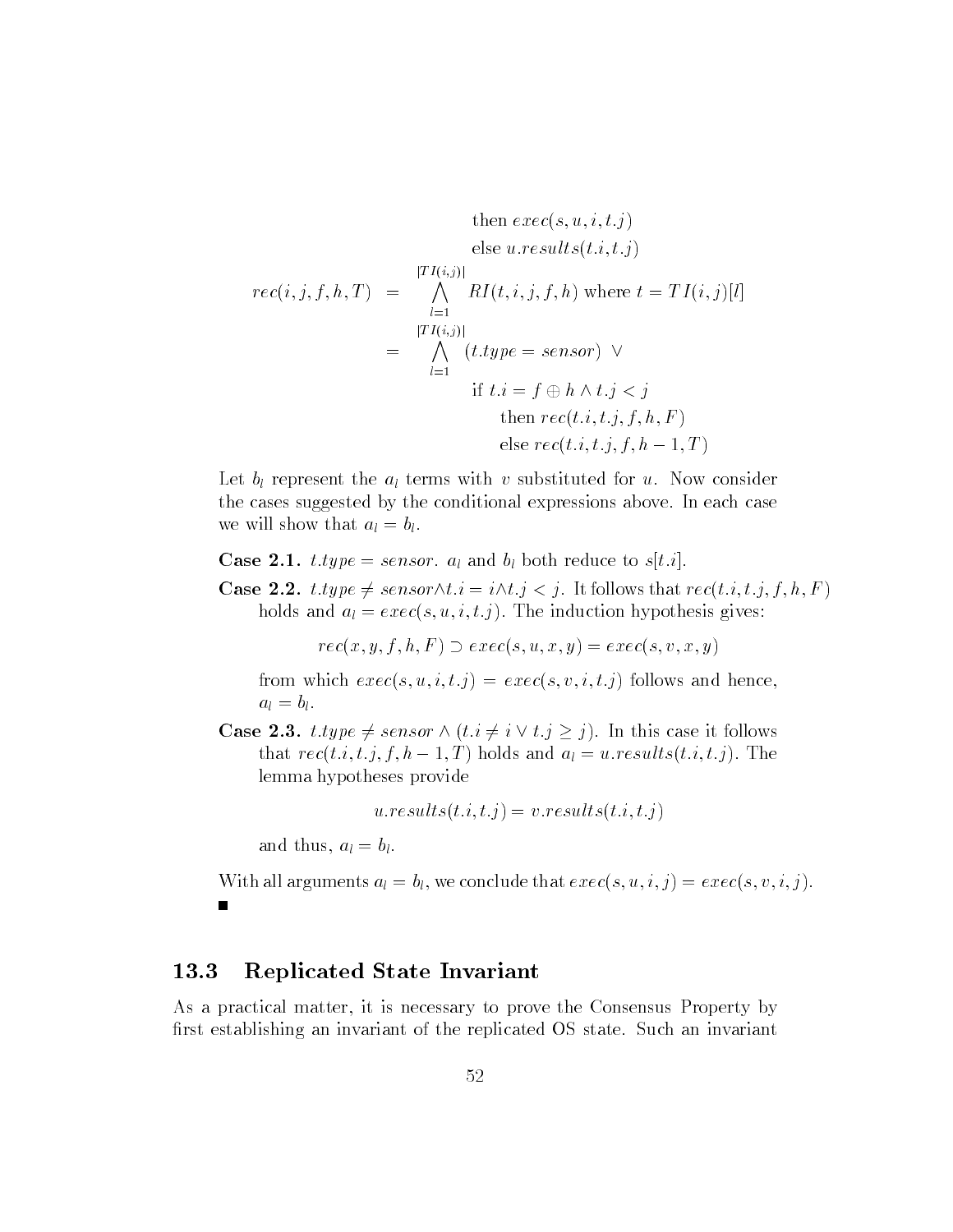relates the values of the nonfaulty processor states to the majority value of replicated OS states. To do so, it is necessary to identify the partially recovered values of OS states for recovering processors.

Expressing the invariant below requires a function  $\mathcal H$  to determine how many consecutive frames a processor has been healthy (without fault).

$$
\mathcal{H}(k, n, \mathcal{F}) = \text{if } n = 0 \text{ then } N_R
$$
  
else if  $\mathcal{F}(k, n - 1)$  then 0 else  $1 + \mathcal{H}(k, n - 1, \mathcal{F})$ 

H gives the number of healthy frames for processor k prior to the  $n^{th}$  frame. except when k has had no faults at all. In this case  $\mathcal{H}$  returns  $N_R + n$ , which is a way to model that the initial state appears as if  $k$  had been healthy for  $N_R$  frames already. The purpose of this quirk is to allow the invariant to work for values of  $n < N_R$  when no faults have occurred. Moreover, it makes the definitions of  $H$  and  $W$  consistent. In particular, one consequence of the definition is that

$$
\mathcal{H}(k, n+1, \mathcal{F}) > N_R \equiv \mathcal{W}(k, n, \mathcal{F})
$$
\n<sup>(27)</sup>

In an analogous way, we introduce a function  $\mathcal L$  that gives the last faulty frame prior to a given point.

$$
\mathcal{L}(k, n, \mathcal{F}) = \text{if } n = 0 \text{ then } -N_R
$$
  
else if  $\mathcal{F}(k, n-1)$  then  $n-1$  else  $\mathcal{L}(k, n-1, \mathcal{F})$ 

If f is the last faulty frame for processor k prior to frame n,  $\mathcal{L}(k, n, \mathcal{F})$  returns f. If no faults have occurred, the value  $-N_R$  is returned. This ensures that the following relation holds:

$$
\mathcal{L}(k, n, \mathcal{F}) + \mathcal{H}(k, n, \mathcal{F}) = n.
$$
 (28)

We proceed by proving a Replicated State Invariant that relates certain elements of the replicated OS state to the ma jority of those elements. The invariant states that if the  $p^{th}$  processor is nonfaulty during a frame, i.e., working or recovering, then its frame counter after the transition equals that of the ma jority. It also relates this processor's results state values to the majority if they have been recovered, as determined by the function rec.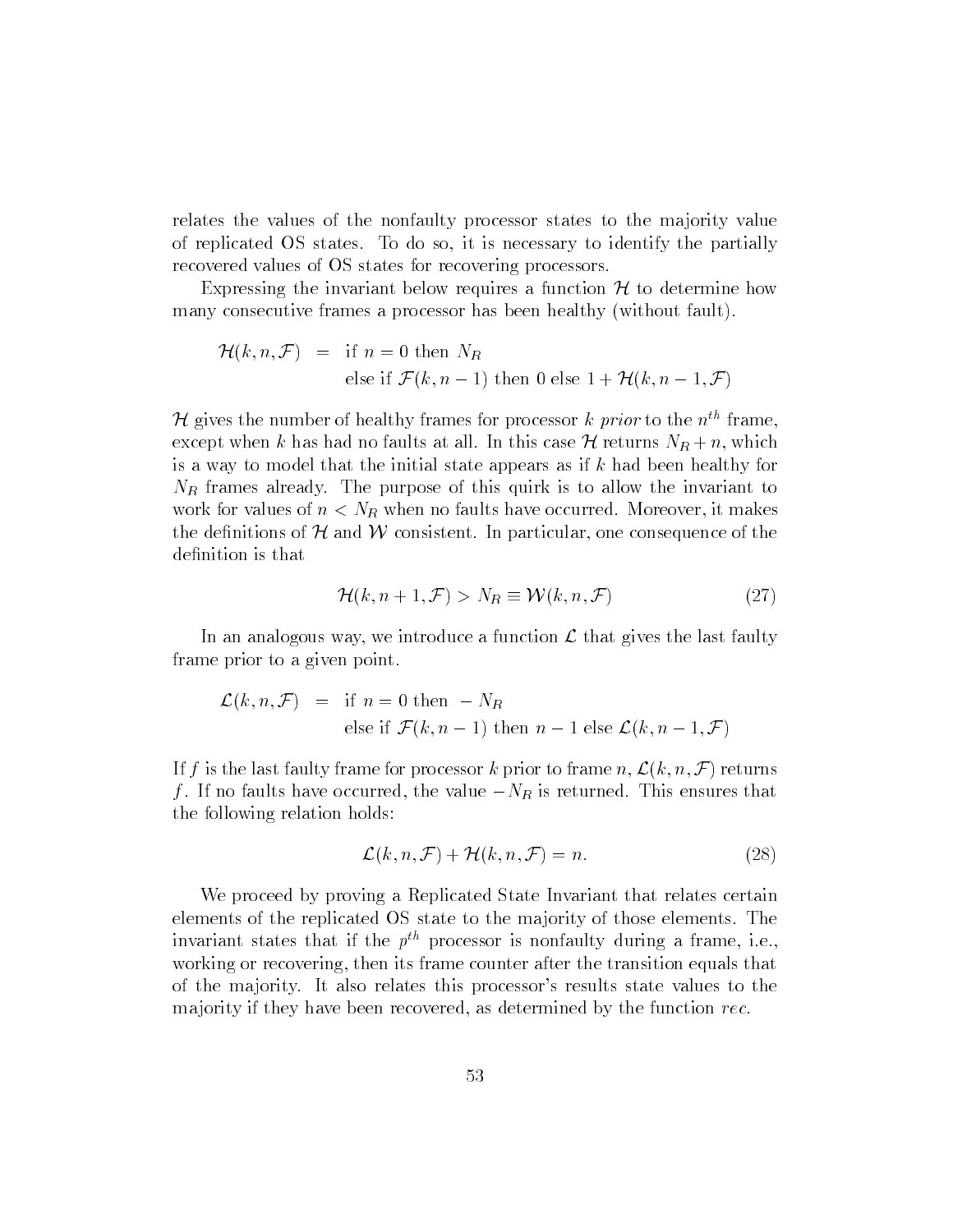Definition 9 (Replicated State Invariant) For fault function  $\mathcal F$  satisfying the Maximum Fault Assumption, the following assertion is true for every frame n:

$$
(n = 0 \lor \sim \mathcal{F}(p, n - 1)) \supset
$$
  
\n
$$
r_n[p].frame = maj(r_n).frame = n \mod M \land
$$
  
\n
$$
(\forall i, j : rec(i, j, \mathcal{L}(p, n, \mathcal{F}), \mathcal{H}(p, n, \mathcal{F}), T) \supset
$$
  
\n
$$
r_n[p].results(i, j) = maj(r_n).results(i, j)).
$$

Lemma 6 If the Replicated State Invariant holds for a particular value of n, then

$$
(\forall p: \mathcal{H}(p,n,\mathcal{F}) \ge N_R \supset r_n[p] = maj(r_n))
$$

is a consequence of the Full Recovery Property.

**Proof.** Assume  $\mathcal{H}(p, n, \mathcal{F}) \geq N_R$ , from which Lemma 4 and the Full Recovery Property provide us with

$$
\forall i, j, f: \text{rec}(i, j, f, \mathcal{H}(p, n, \mathcal{F}), T). \tag{29}
$$

The Replicated State Invariant allows us to infer:

$$
(n = 0 \lor \sim \mathcal{F}(p, n - 1)) \supset
$$
  
\n
$$
r_n[p].frame = maj(r_n).frame \land
$$
  
\n
$$
(\forall i, j : rec(i, j, \mathcal{L}(p, n, \mathcal{F}), \mathcal{H}(p, n, \mathcal{F}), T) \supset
$$
  
\n
$$
r_n[p].results(i, j) = maj(r_n).results(i, j)).
$$

This fact along with (29) imply all components of  $r_n[p]$  and  $maj(r_n)$  match; consequently  $r_n[p] = maj(r_n)$ .

**Theorem 3** The Replicated State Invariant follows from the Full Recovery Property.

**Proof.** We use proof by induction on  $n$ .

**Case 1.**  $n = 0$ .  $maj(r_0) = mag(\frac{r}{k-1}(0,1R)) = (0,1R) = r_0[p]$  for all p. Hence,  $r_0[p]$ : frame = maj(r<sub>0</sub>): frame = 0 mod M and  $r_0[p]$ . results(i, j) =  $maj(r_0).results(i, j)$  for all  $i, j$ .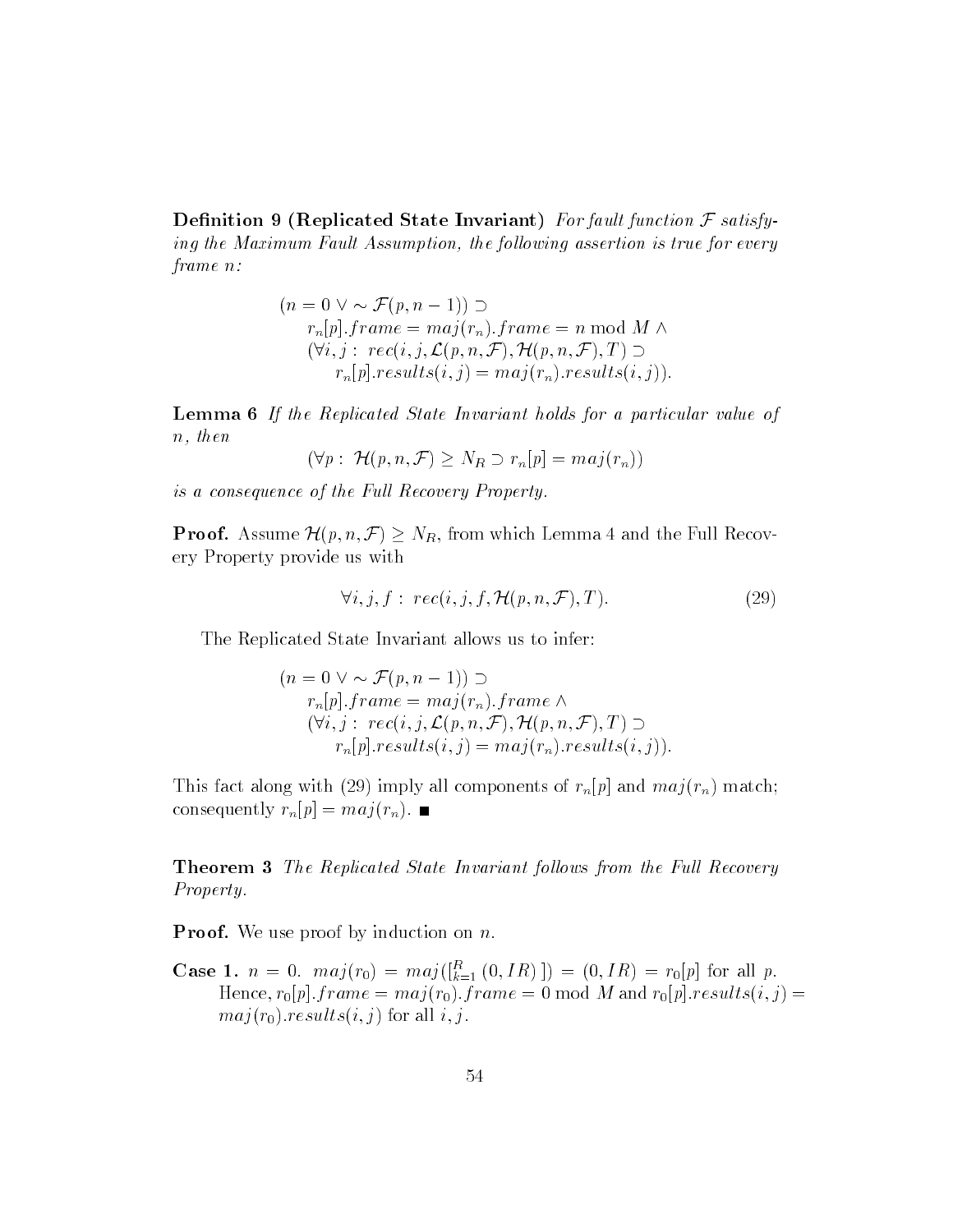**Case 2.**  $n > 0$ . Express  $r_n$  in terms of  $r_{n-1}$  via Repl:

$$
r_n = Repl(IC(s_n), r_{n-1}, \mathcal{F}_n^R) = \left[\begin{matrix} R \\ k=1 \end{matrix} if \mathcal{F}_n^R[k] \text{ then } \perp \text{ else } uv_k \right] \tag{30}
$$

using the following additional definitions:

$$
uv_k = (fv^*, \lambda i, j. rr_k)
$$
  
\n
$$
fv^* = frame\_vote(r_{n-1}, \mathcal{F}_n^R)
$$
  
\n
$$
rr_k = \text{if } VP(i, j, r_{n-1}[k].frame) \text{ then } rv^* \text{ else } nr_k
$$
  
\n
$$
rv^* = results\_vote(IC(s_n), r_{n-1}, i, j, \mathcal{F}_n^R)
$$
  
\n
$$
nr_k = new\_results(s_n, r_{n-1}[k], i, j)
$$

Lemma 6 and the induction hypothesis imply:

$$
(\forall k : \mathcal{H}(k, n-1, \mathcal{F}) \geq N_R \supset r_{n-1}[k] = maj(r_{n-1})).
$$

Since  $W(k, n-1, \mathcal{F}) \supset \mathcal{H}(k, n-1, \mathcal{F}) \geq N_R$ , the Working Majority Lemma yields

$$
fv^* = maj(r_{n-1}).frame \oplus 1 \tag{31}
$$

$$
rv^* = new\_results(s_n, maj(r_{n-1}), i, j) \tag{32}
$$

$$
maj(r_n) = (fv^*, \lambda i, j. rv^*)
$$
\n(33)

First, we establish the frame counter part of the invariant. Evaluate  $r_n[p]$ : frame for p nonfaulty in frame  $n-1$ . (30) yields  $r_n[p]$ : frame  $uv_p$ : f rame  $=$  f v, and by (53) we deduce  $r_n[p]$ : f rame  $=$  maj( $r_n$ ): f rame. Also, (31) implies  $maj(r_n)$ . frame = n mod M.

Next, we establish the results part of the invariant. Assume its antecedent:

$$
rec(i,j,\mathcal{L}(p,n,\mathcal{F}),\mathcal{H}(p,n,\mathcal{F}),T)
$$

which implies  $\mathcal{H}(p, n, \mathcal{F}) > 1$  and hence  $n - 1 = 0 \vee \sim \mathcal{F}(p, n - 2)$ . Therefore, the induction hypothesis yields

$$
r_{n-1}[p].frame = maj(r_{n-1}).frame = (n-1) mod M.
$$
 (34)

**Case 2.1.**  $VP(i, j, r_{n-1}[p].frame)$ . This allows the following:

 $r_n[p].results(i,j) = rr_p = rv^* = maj(r_n).results(i,j).$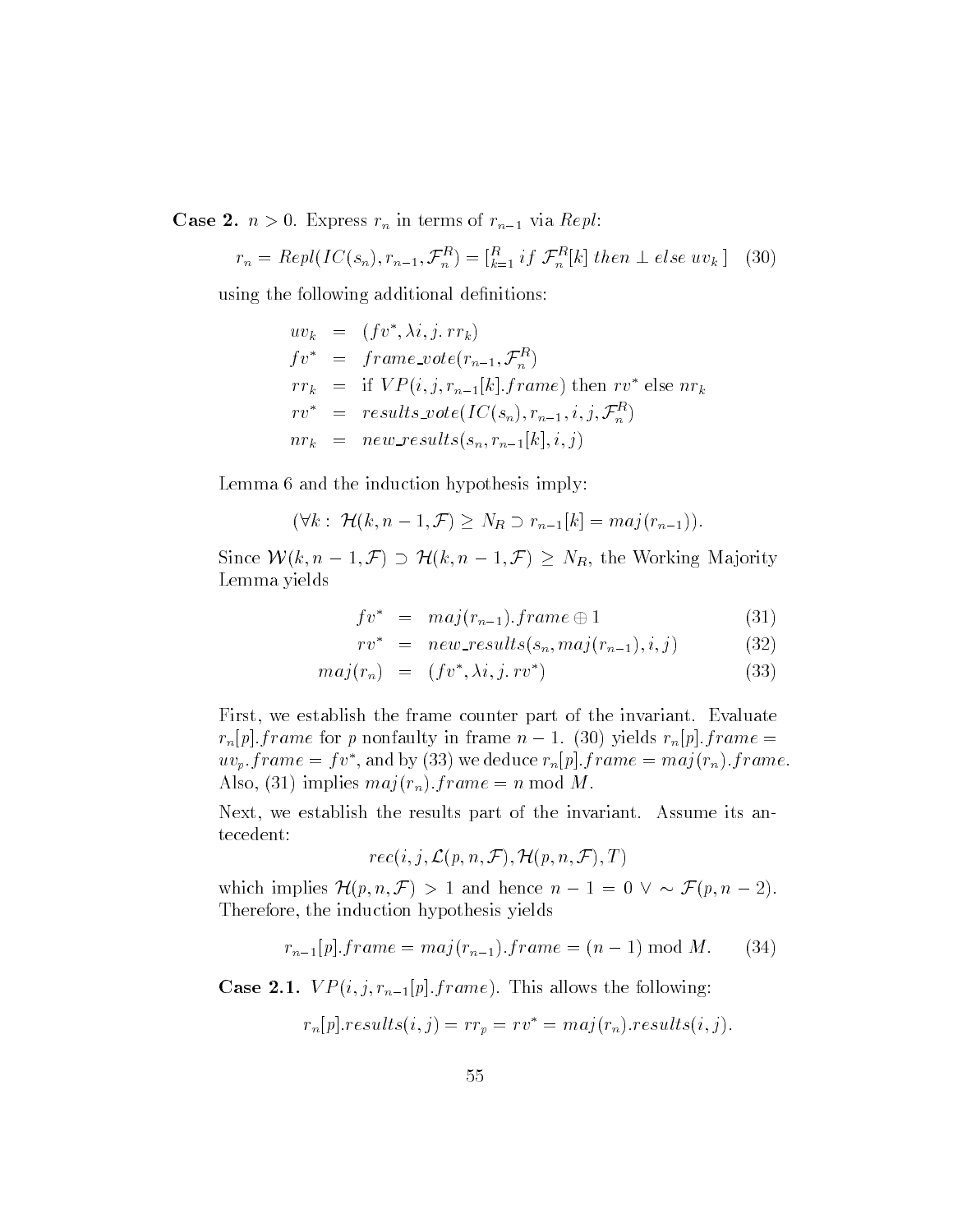**Case 2.2.**  $\sim VP(i, j, r_{n-1}[p].frame)$ . As before, we begin evaluating:

$$
r_n[p].results(i,j) = rr_p = nr_p = new\_results(s_n, r_{n-1}[p], i, j).
$$

Expanding new results,  $(34)$  permits us to write:

$$
nr_p = if i = maj(r_{n-1}).frame
$$
  
then 
$$
exec(s_n, r_{n-1}[p], i, j)
$$
  
else 
$$
r_{n-1}[p].results(i, j)
$$

Now consider the two cases of the conditional.

Case 2.2.1.  $i = maj(r_{n-1}).frame.$  Since

$$
maj(r_{n-1}).frame = (n-1) mod M = \mathcal{L}(p, n-1, \mathcal{F}) \oplus \mathcal{H}(p, n-1, \mathcal{F})
$$

invoking Lemma 5 on the induction hypothesis yields:

$$
nr_p = exec(s_n, r_{n-1}[p], i, j) = exec(s_n, maj(r_{n-1}), i, j) = nr^*
$$

from which we infer that

$$
r_n[p].results(i,j) = maj(r_n).results(i,j).
$$

**Case 2.2.2.**  $i \neq maj(r_{n-1}).frame.$  In this case,  $nr_p = r_{n-1}[p].results(i, j).$ Expanding rec produces:

$$
rec(i, j, \mathcal{L}(p, n, \mathcal{F}), \mathcal{H}(p, n, \mathcal{F}), T) =
$$
  

$$
rec(i, j, \mathcal{L}(p, n, \mathcal{F}), \mathcal{H}(p, n, \mathcal{F}) - 1, T).
$$

In this case we know  $\mathcal{H}(p,n,\mathcal{F})-1 = \mathcal{H}(p,n-1,\mathcal{F})$  and  $\mathcal{L}(p, n, \mathcal{F}) = \mathcal{L}(p, n-1, \mathcal{F})$  so

$$
rec(i,j,\mathcal{L}(p,n-1,\mathcal{F}),\mathcal{H}(p,n-1,\mathcal{F}),T)
$$

holds as well. Invoking the induction hypothesis then yields

$$
r_{n-1}[p].results(i,j) = maj(r_{n-1}).results(i,j)
$$

and  $nr_p = nr^*$  and  $r_n[p].results(i, j) = maj(r_n).results(i, j).$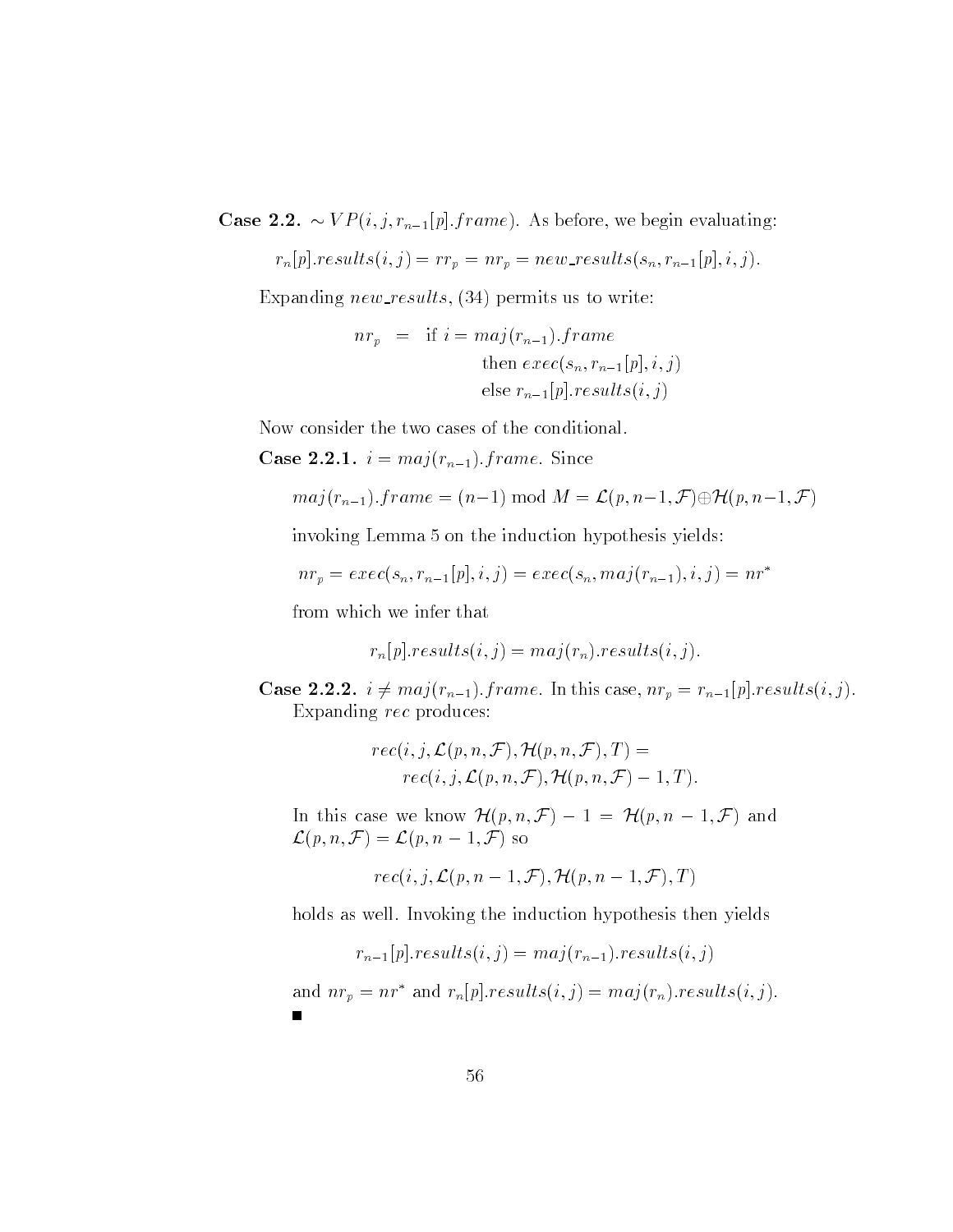Having established the Replicated State Invariant, we use this result to prove the Consensus Property (Definition 7 on page 46) holds.

**Theorem 4** The Consensus Property follows from the Replicated State Invariant and the Full Recovery Property.

**Proof.** Assume  $(\forall m : \omega(m, \mathcal{F}) > R/2)$  holds. Assume  $\mathcal{W}(p, n-1, \mathcal{F})$  holds as well. Since

 $W(p, n-1, \mathcal{F}) \supset \mathcal{H}(p, n-1, \mathcal{F}) \geq N_R$ 

Lemma 6 for index  $n-1$  implies  $r_{n-1}[p] = maj(r_{n-1})$ . Since

$$
\mathcal{W}(p, n-1, \mathcal{F}) \equiv \mathcal{H}(p, n, \mathcal{F}) > N_R
$$

invoking Lemma 6 again with index n produces the other half of the Consensus Property conclusion:  $r_n[p] = maj(r_n)$ .

## 14 Proofs for Specic Voting Patterns

With the general framework established thus far, the replicated system design is verified on the premise that the Full Recovery Property holds. This property depends on the details of each voting pattern and must be established separately for each. Following are three voting schemes and their proofs. The last one is the most general and constitutes the goal of this work; the other two can be seen as special cases whose proofs are simpler and instructive.

### 14.1 Continuous Voting

We begin with the simplest case, namely when the voting pattern calls for voting all the data on every frame. Clearly, this leads to transient fault recovery in a single frame. Although the entire state of a recovering processor is restored in one frame, our formalization of rec assumes one frame is used to recover the frame counter, so the conservative assignment  $N_R = 2$  is used.

**Definition 10** The continuous voting version of the replicated OS uses the assignments  $VP(i, j, k) = T$  for all  $i, j, k$ , and  $N_R = 2$ .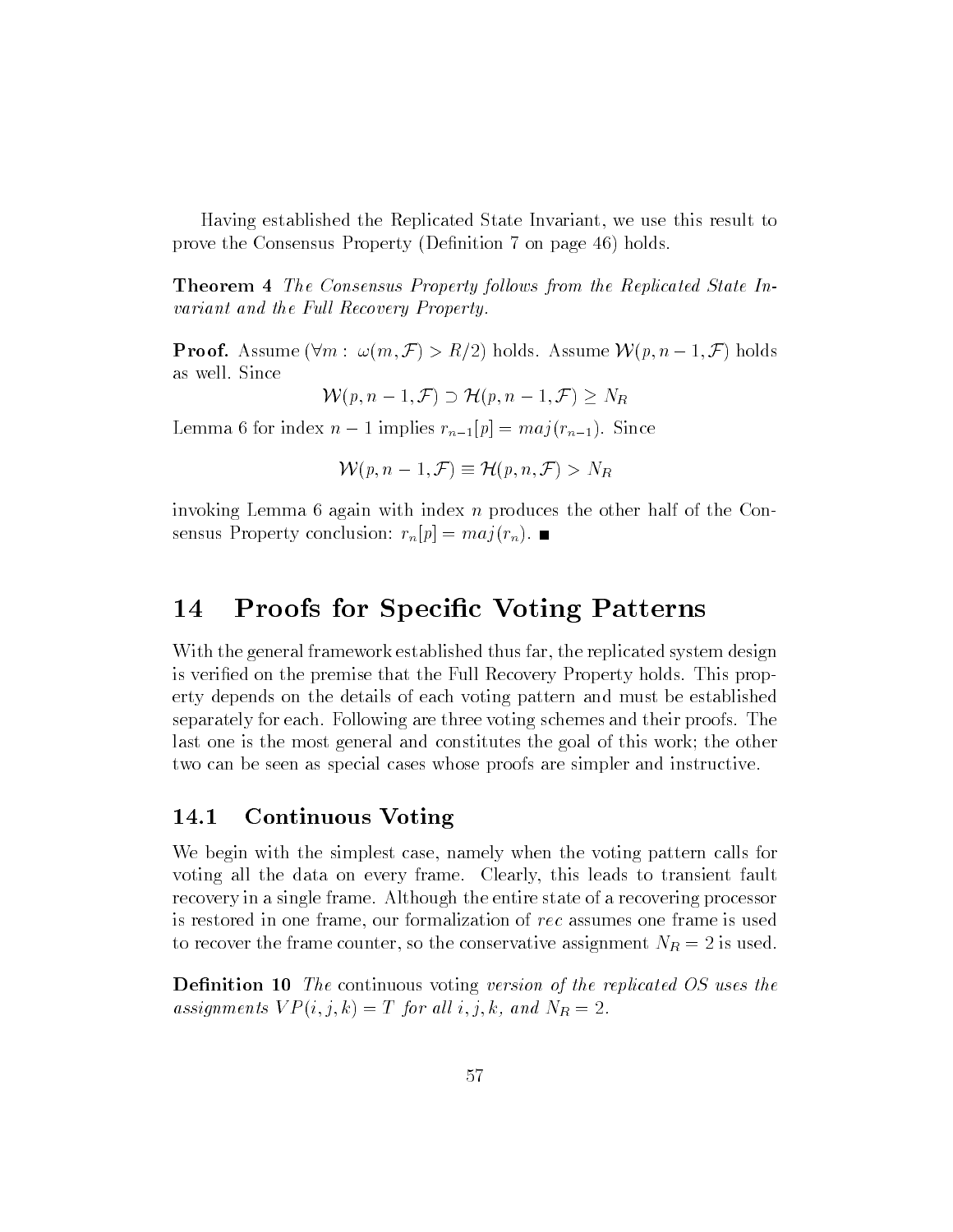**Theorem 5** The continuous voting pattern satisfies the Full Recovery Property.

**Proof.** Since  $VP(i, j, k)$  holds for all  $i, j, k$ , and  $N_R = 2$ , expanding the definition of rec shows that  $rec(i, j, f, N_R, T)$  reduces to T for all  $i, j, f$ .

### 14.2 Cyclic Voting

In this section, we consider a more sparse voting pattern, namely voting only the data computed in the current frame. Only the portion of  $r:results(i, j)$ where  $i = r$  frame is voted; the other  $M - 1$  portions are voted in later frames. This leads to voting each part of the results state exactly once per cycle and therefore leads to transient fault recovery in  $M + 1$  frames. (One frame is required to recover the frame counter.) The proof in this case is only slightly more difficult.

**Definition 11** The cyclic voting version of the replicated OS uses the assignments  $VP(i, j, k) = (i = k)$  for all  $i, j, k$ , and  $N_R = M + 1$ .

As an example of the cyclic voting pattern, suppose we have a four frame cycle. Then voting will proceed as depicted below.

| Frame    | State components voted       |
|----------|------------------------------|
|          | $results(0, j) \; \forall j$ |
|          | $results(1, j) \; \forall j$ |
| $\Omega$ | $results(2,j) \; \forall j$  |
| 3        | $results(3, j) \; \forall j$ |
|          | $results(0,j) \; \forall j$  |

**Theorem 6** The cyclic voting pattern satisfies the Full Recovery Property. **Proof.** Since  $VP(i, j, f \oplus h)$  reduces to  $i = f \oplus h$ , the definition of rec becomes

 $rec(i, j, f, h, T) = \text{if } h \leq 1 \text{ then } F \text{ else } i = f \oplus h \vee rec(i, j, f, h - 1, T).$ Thus, it follows that

$$
rec(i, j, f, N_R, T) = rec(i, j, f, M + 1, T)
$$
  
=  $(i = f \oplus 2) \vee (i = f \oplus 3) \vee ... \vee (i = f \oplus (M + 1))$ 

Because the modulus of  $\oplus$  is M this expression evaluates to T.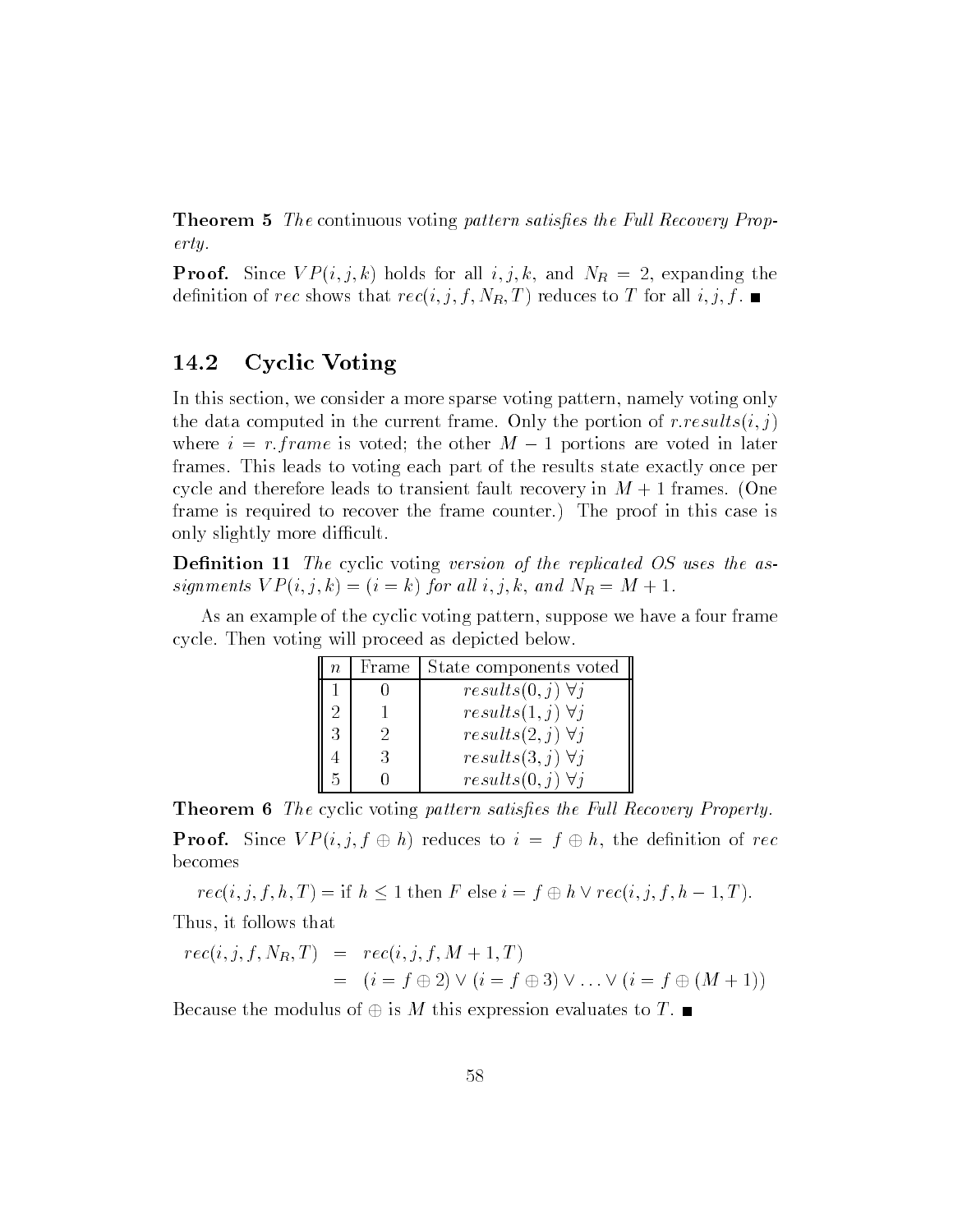### 14.3 Minimal Voting

The last case is concerned with the most general characterization of voting requirements. *Minimal voting* is the name used to describe these requirements because they represent conditions necessary to recover from transient faults via the most sparse voting possible. These conditions actually define a large family of voting patterns including Continuous Voting and Cyclic Voting; patterns satisfying the conditions can vary widely in the amount of voting used. Thus, it is possible to use the following result to design voting patterns that can trade transient fault recovery rate for lower voting overhead.

Central to the approach is the use of task  $I/O$  graphs. These are graphs constructed from the application task specications embodied in the function TI. Nodes in the graph denote cells in the task schedule and directed edges correspond to the flow of data from a producer task to a consumer task. Sensor inputs and actuator outputs have no edges in these graphs. Associated with edges of the graph are voting sites that indicate where task output data should be voted before being supplied as input to the receiving task. An actual voting pattern as specified by the predicate  $VP$  would assign these votes to specic frames.

With these notions in hand, the essence of the Minimal Voting scheme is that every cycle<sup>9</sup> of the task  $I/O$  graph should be covered by at least one voting site. It is possible to place more than one vote along a cycle or place votes along noncyclic paths, but they are unnecessary to recover from transient faults. Such superfluous votes may be desirable, however, to improve the transient fault recovery rate. We now proceed to formalize and prove the Minimal Voting claim.

**Definition 12** A task I/O graph  $G=(V,E)$  contains nodes  $v_i \in V$  that correspond to the cells  $(i, j)$  of a task schedule. Edges consist of ordered pairs  $(v_1, v_2)$  where  $((i_1, j_1), (i_2, j_2)) \in E$  iff output from cell  $(i_1, j_1)$  is used as input to  $(i_2, j_2)$ .

**Definition 13** A path through the task  $I/O$  graph  $G = (V, E)$  consists of a sequence of nodes  $P = [v_1, \ldots, v_n]$  such that  $(v_i, v_{i+1}) \in E$ . A cycle is a path  $C = [v_1, \ldots, v_n, v_1]$ . The frame length of an edge  $e = ((i_1, j_1), (i_2, j_2))$  is

 $9$ We are using the graph theoretic concept of cycle here, as opposed to the terminology introduced earlier of a frame cycle consisting of <sup>M</sup> contiguous frames in a schedule.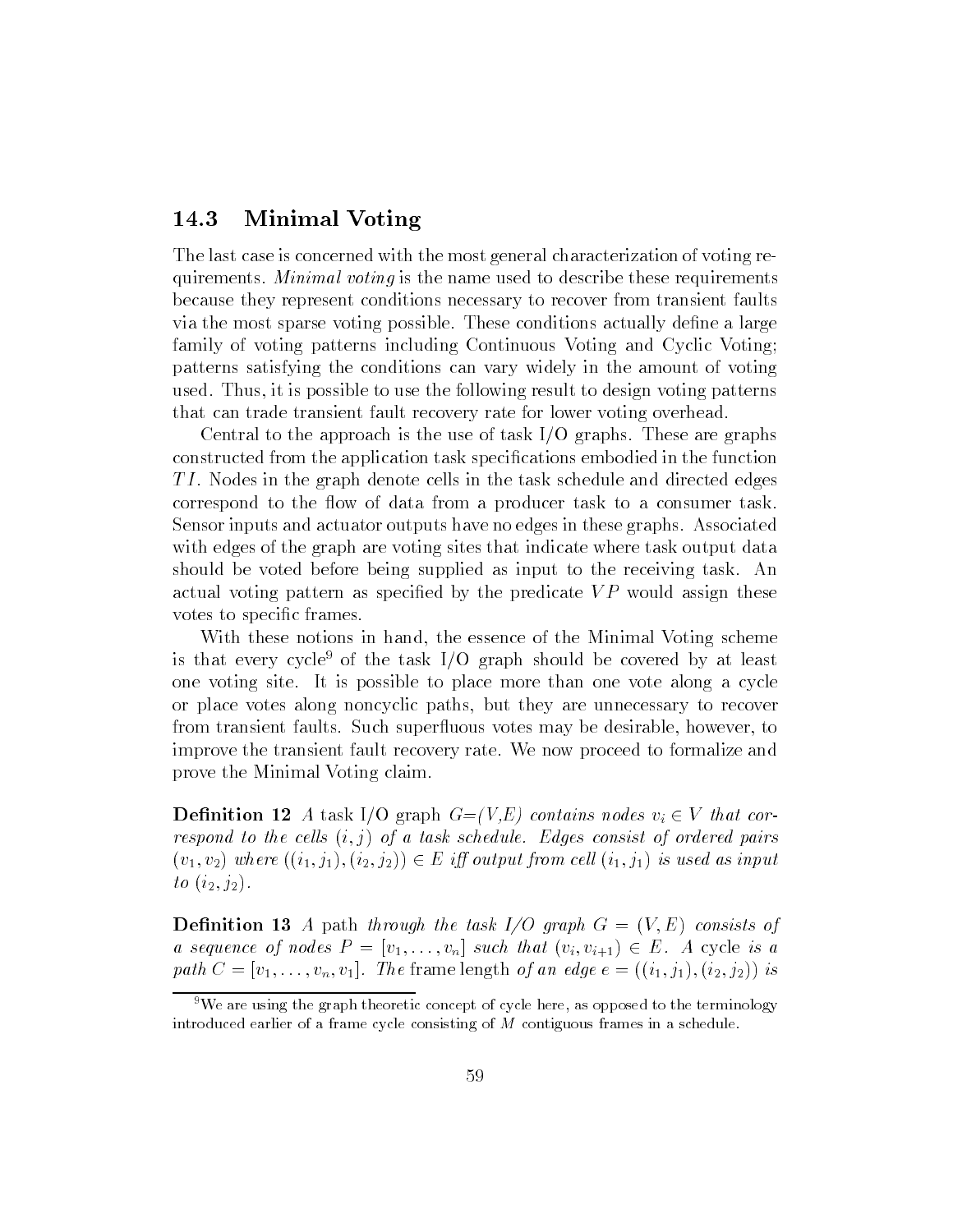given by:

$$
fl(e) = \begin{cases} M & if \ i_1 = i_2 \land j_1 \geq j_2 \\ i_2 \ominus i_1 & otherwise \end{cases}
$$

The frame length of a path is the sum of the frame lengths of its edges. Let  $FL(P)$  denote the frame length of path P.

**Definition 14** Let  $C_1, \ldots, C_m$  be the cycles of graph G, and  $P_1, \ldots, P_n$  be the noncyclic paths of  $G$ . Define the following maximum frame length values for cycles and noncyclic paths:

$$
L_C = max({F L(C_i)})
$$
  
\n
$$
L_N = max({F L(P_i)}) + 1
$$

Note that noncyclic paths may share edges with cycles in the graph, but may not contain a complete cycle.  $L<sub>N</sub>$  is increased by one to account for the frame at the beginning of the path.

**Definition 15** The minimal voting condition is specified by the following  $constraint on VP:$ 

$$
\forall C \in cycles(G):
$$
  
\n
$$
\exists ((a, b), (c, d)) \in C, \exists f :
$$
  
\n
$$
VP(a, b, f) \land (a = c \land b \ge d \lor 0 \le f \ominus a < c \ominus a)
$$

and the assignment  $N_R = L_C + L_N + M$ .

The condition requires at least one vote along each cycle. There is a caveat, however, on where the votes may be placed. Because voting occurs at the end of a frame, a vote site may not be specied on an edge between two cells of the same frame. Such placements are ruled out by the condition above. The bound  $N_R$  includes a worst case length to restore a state element,  $L_C + L_N$ , plus an additional M frames to account for maximum latency due to when the last fault occurred within the schedule. Note that all cycles must have frame lengths that are multiples of M.

Figure 9 illustrates the definitions above for a graph embedded in a four frame schedule. The graph shown has one cycle with frame length four  $(L<sub>C</sub> = 4)$  and a single vote site. The voting pattern would be specified by  $VP(1,0,2) = T$  to indicate that results cell  $(1,0)$  is voted in frame 2. The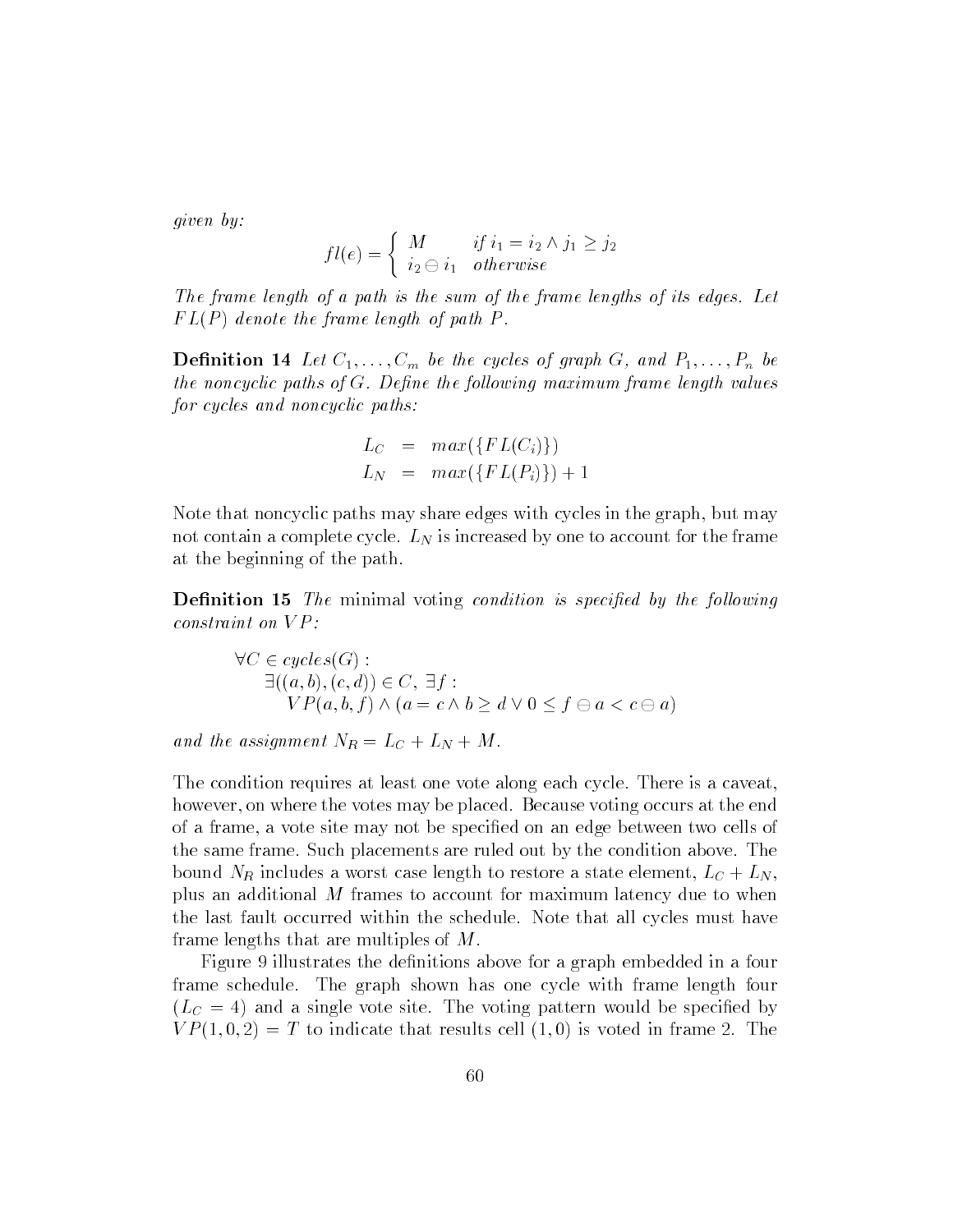

Figure 9: Example of task I/O graph.

longest noncyclic path has frame length three  $(L_N = 4)$ . Thus, the voting pattern meets the Minimal Voting condition and we assign it  $N_R = 12$ .

To facilitate the proof, we introduce several additional definitions.

**Definition 16** A recovery tree is derived from the expansion of the recursive function rec applied to specific arguments. Nodes of the tree are associated with terms of the form  $rec(i, j, f, h, e)$ . The tree is constructed as follows. Associate the root with the original term  $rec(i, j, f, h, e)$ . At each node, expand the rec function. If  $VP(i, j, f \oplus h) \wedge e$  is true, mark the node with a T. Otherwise, evaluate the conditional term of the rec definition. Create a child node for each recursive call associated with the appropriate term and repeat the process. If evaluation shows only sensor inputs are used at a node, mark it with a T. If evaluation terminates with  $h \leq 1$ , mark the node with an F. After building the tree out to all its leaves, work back toward the root by marking each parent node with the conjunction of its child node markings.

Thus, construction of the recovery tree for a term  $rec(i, j, f, h, e)$  corresponds to building a complete recursive expansion of the Boolean term. The marking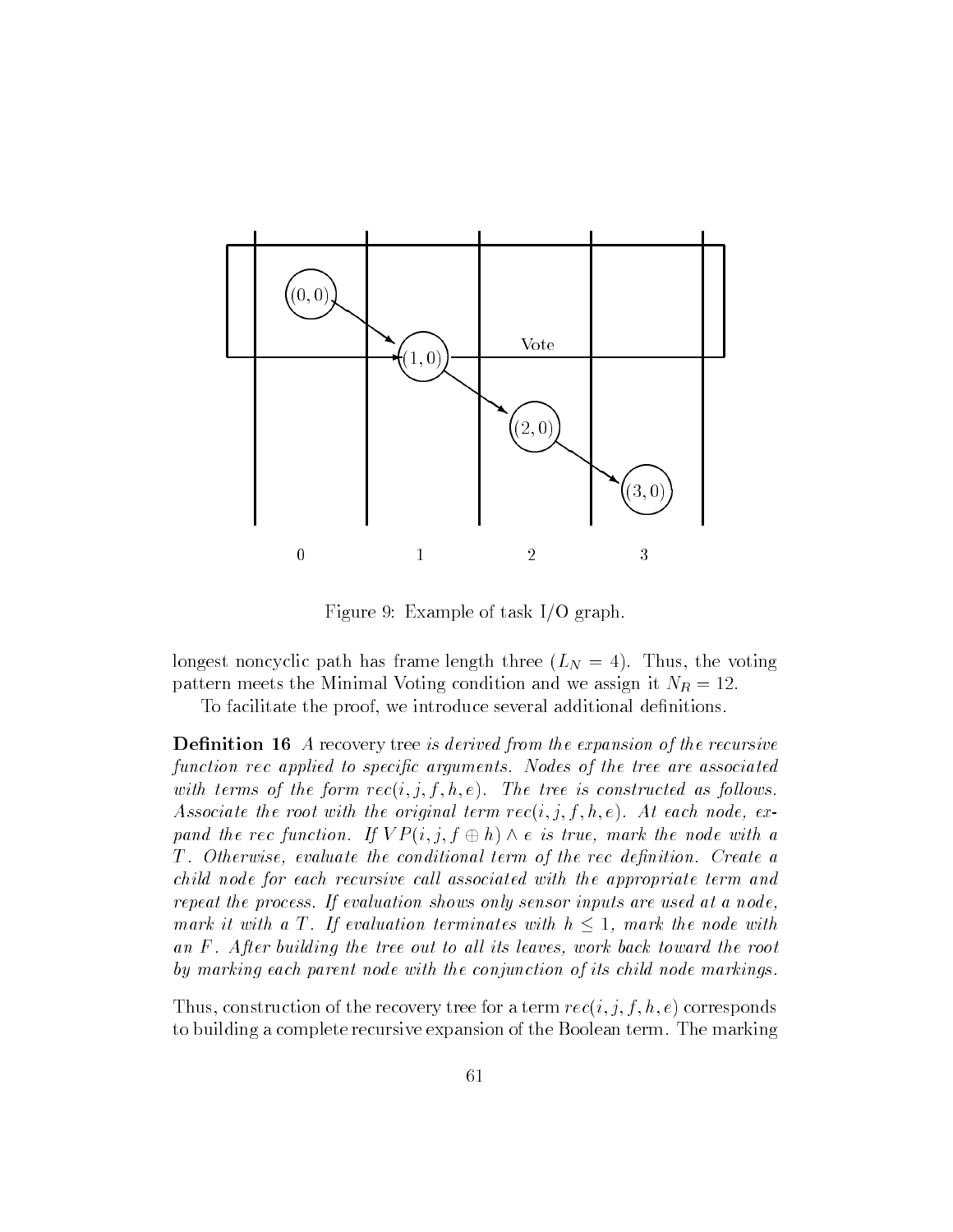

Figure 10: Recovery tree for term  $rec(2, 0, 2, 4, T)$  of sample graph.

at the root after the construction process is the value of the term.

**Definition 17** The frame length of an edge  $(v_1, v_2)$  in a recovery tree, where  $v_1 = (i_1, j_1, f_1, h_1, e_1)$  and  $v_2 = (i_2, j_2, f_2, h_2, e_2)$ , is given by  $|h_2 - h_1| \in \{0, 1\}$ . The frame length of a path in the tree is the sum of the frame lengths of the edges in the path.

Figure 10 shows the recovery tree for term  $rec(2, 0, 2, 4, T)$  applied to the graph in figure 9. In this case, the four healthy frames are insufficient to recover the value of cell  $(2,0)$ ; eight frames are required.

**Lemma 7** If all leaves of a recovery tree are marked  $T$ , then the root must be marked T .

**Proof.** By induction on the height h of the tree.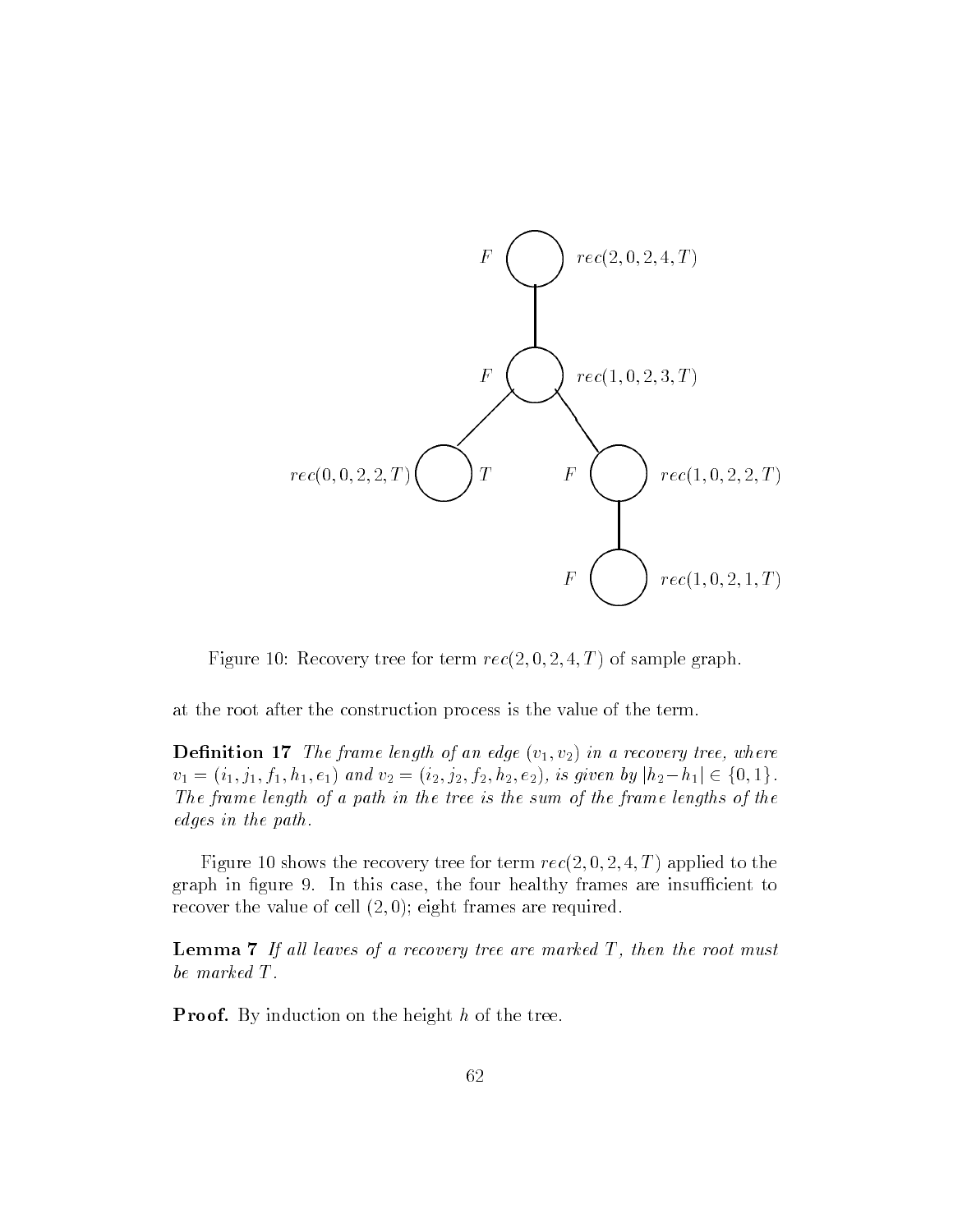**Case 1.**  $h = 0$ . The tree consists of a single node and the root must be T.

**Case 2.**  $h > 0$ . Let  $C_1, \ldots, C_n$  be the children of the root. Each  $C_i$  is the root of a subtree of height at most  $h-1$  with leaves marked T. Hence, the induction hypothesis implies each  $C_i$  is marked T and their parent must be as well.

**Definition 18** Let  $GP(P)$  map a path  $P = [u_1, \ldots, u_m]$  from a recovery tree into the analogous path in the corresponding task  $I/O$  graph. Form  $P' =$  $[v_1, \ldots, v_n]$  by retaining only those nodes from P arising from a computation frame  $(i = f \oplus h)$ . Then let  $GP(P) = [(i_1, j_1), \ldots, (i_n, j_n)]$  where  $(i_k, j_k)$  is taken from the rec term of  $v_k$ .

Lemma 8 If a path P from a recovery tree begins and ends with a computation node, then  $FL(GP(P)) = FL(P)$ .

**Proof.** Along the path  $P$  in the tree, between every successive pair of computation nodes lying in different frames there will be  $fl(e)-1$  noncomputation nodes one frame apart, where  $e$  is the edge in the task graph corresponding to this pair. Each of these tree edges contributes a frame length value of one. Computation nodes within the same frame give rise to  $fl(e) = 0$ , which corresponds to tree nodes having the same  $h$  value and hence, a frame length contribution of zero for the edge. Summing all the contributions makes  $FL(GP(P)) = FL(P).$ 

**Theorem 7** The minimal voting condition satisfies the Full Recovery Property.

**Proof.** To show  $rec(i, j, f, N_R, T)$ , construct the recovery tree for this term. Consider each leaf node  $v_i$  and its path  $P_i$  to the root w. Let  $P_i$  be the concatenation of three subpaths  $X, Y, Z$ , where Y is the maximal subpath beginning and ending with a computation node. Let  $u$  be the first node of Y. Hence, Z has no computation nodes and  $FL(Z) < M$ . By Lemma 8, it follows that  $FL(GP(Y)) = FL(Y)$ .

**Case 1.**  $GP(Y)$  has no cycles. Since  $GP(Y)$  is acyclic and begins with a computation node,  $u$  must have only sensor inputs and X is empty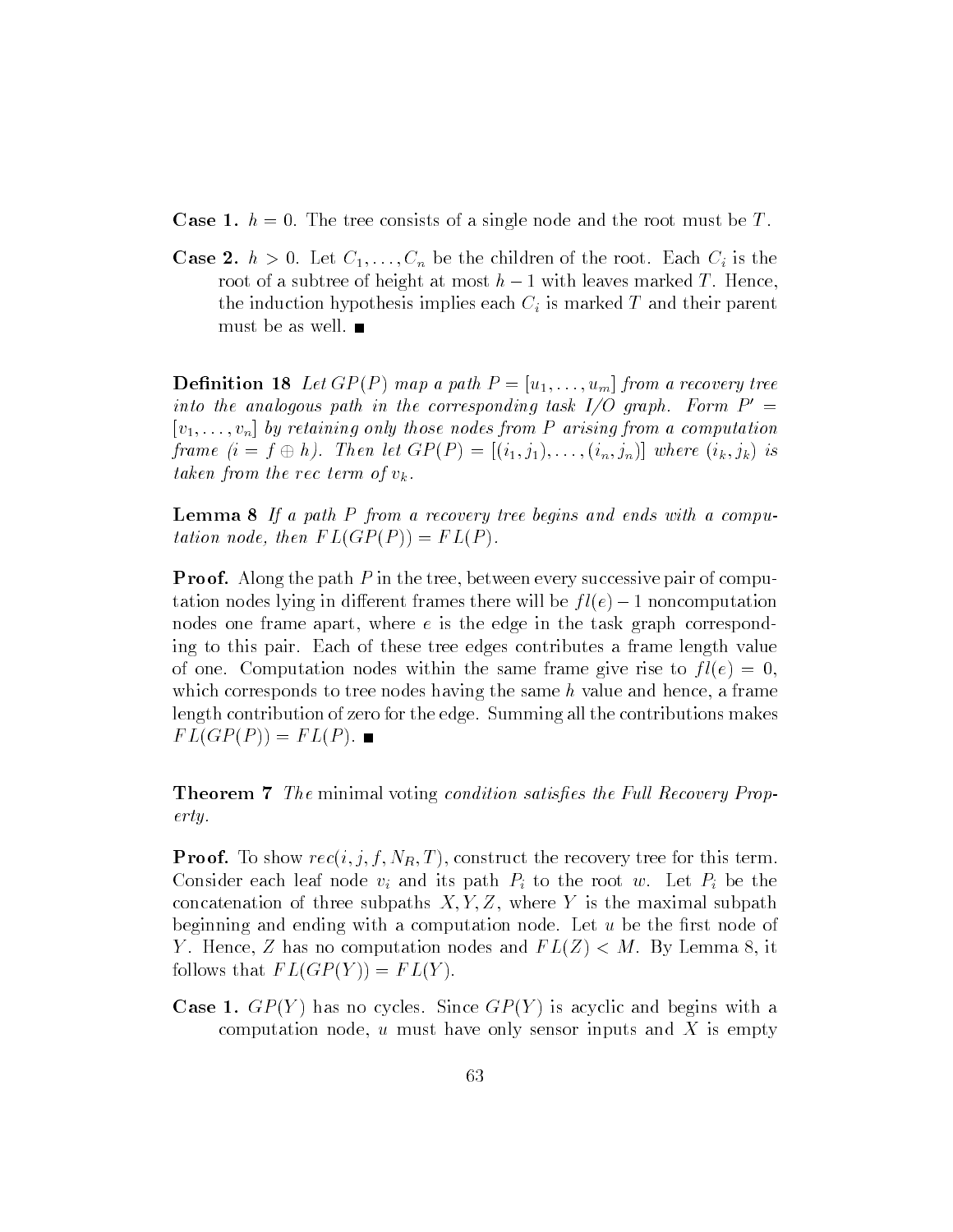and  $u = v_i$ . Furthermore,  $FL(Y) = FL(GP(Y)) < L_N$  and since  $N_R = L_C + L_N + M$ ,  $FL(P_i) \leq N_R - 2$  and  $v_i$ 's  $h > 1$ . Hence,  $v_i$  is marked with  $T$ .

**Case 2.**  $GP(Y)$  has a cycle. Since each cycle contains a vote site, which would terminate the recursion of rec, there can be only one cycle and it must be span the front of  $GP(Y)$  with  $v_i$  as the voting node. The remainder of  $GP(Y)$  must be acyclic. Hence,  $FL(Y) = FL(GP(Y))$  <  $L_C + L_N$  and  $FL(P_i) \leq N_R - 2$  and  $v_i$ 's  $h > 1$ . Hence,  $v_i$  is marked with  $T$ .

Consequently, all leaves  $v_i$  are marked with a T. By Lemma 7, it follows that the root is likewise marked with T and therefore  $rec(i, j, f, N_R, T)$  holds.

The results presented above are conservative, being based on a loose upper bound for  $N_R$ . The actual  $N_R$  for a given graph will be somewhat smaller. The worst case for the graph of Figure 9 is actually 10 frames versus the estimated value of  $N_R = 12$ . In addition, for more dense and highly regular voting patterns such as Continuous Voting and Cyclic Voting, we can obtain more accurate values and it would be inadvisable to apply the Minimal Voting bound to these cases.

An important consequence of the Minimal Voting result is that if a graph has no cycles, then no voting is required! In this case the recovery time would be given exactly by  $N_R = L_N + M$ . Although such a task graph is untypical for real control systems, there may be applications that could be based on this kind of design.

### 15 Conclusions and Outlook for the Future

In this paper, a paradigm for specifying and verifying operating systems for fault-tolerant, real-time control systems is developed. The paper develops a uniprocessor top-level specification that models the system as a single (ultrareliable) processor and a second-level specication that models the system in terms of redundant computational units. There is no notion of redundancy in the top-level specication. The paper then develops an approach to proving that the second-level specication is an implementation of the top level. The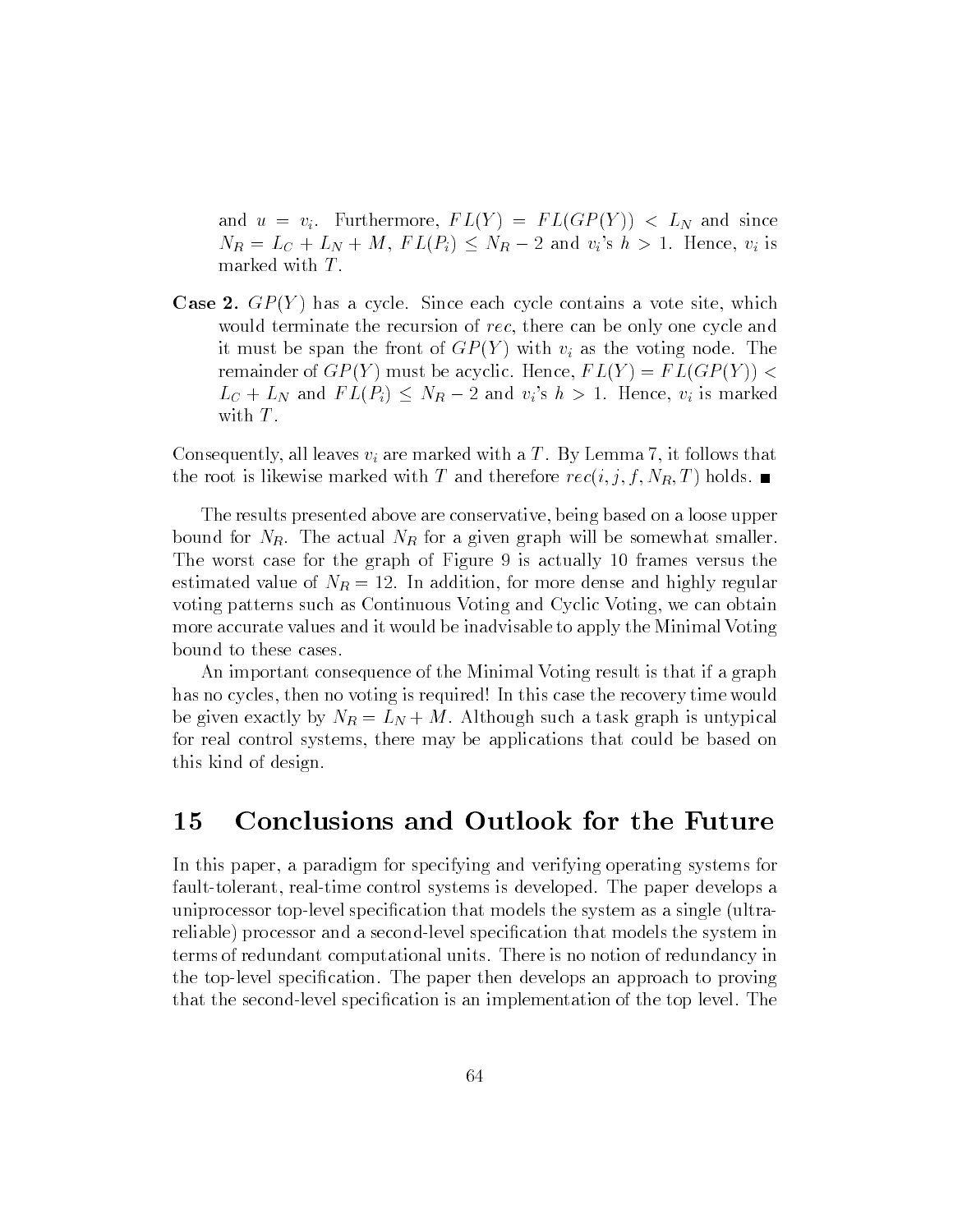paper explores different strategies for voting and develops a correctness proof for three voting strategies.

The specifications have been written using traditional mathematical notation rather than a specic formal specication language. The next phase of the research project will be to translate these specifications into the EHDM specification language and mechanically verify the proofs. Also, work will continue towards a third-level specication that includes more implementation detail.

The first version of the operating system described here has been greatly simplified to facilitate the formal verification process. Nevertheless, an evolutionary process is envisioned for this system. The growth will take place in several different directions leading to a family of verified reusable operating systems. The first direction of evolution is in the area of scheduling. The following progression in capability is under consideration:

- rigid identical schedule on all processors
- non-deterministic but identical workloads on each processor
- non-deterministic and different workloads on each processor

The fault-tolerance strategy options include:

- $\bullet$  non-reconfigurable
- static reconfiguration
- dynamic reconfiguration

Continued development and evaluation of the intermediate results will determine these choices and other areas of investigation.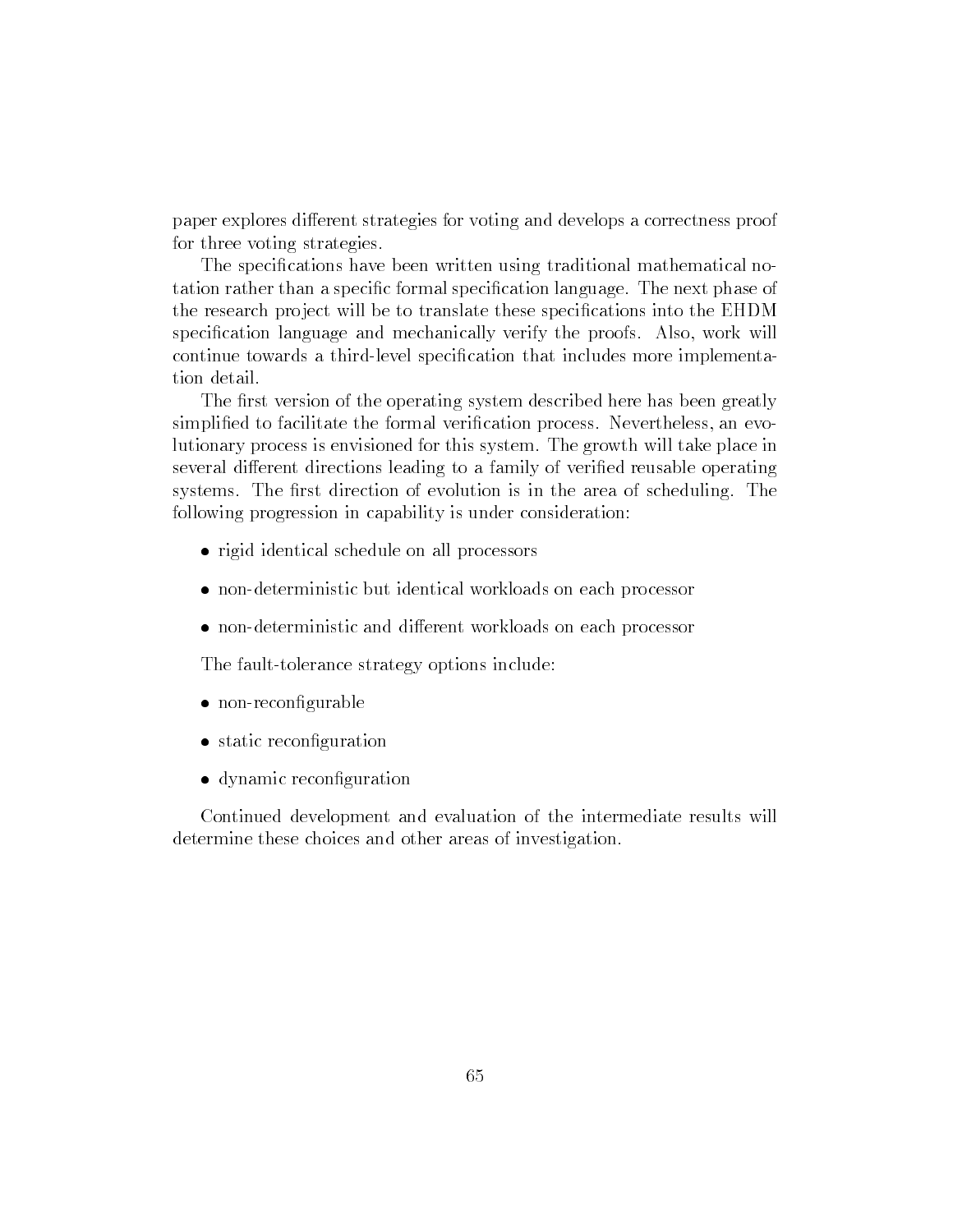## References

- [1] Butler, Ricky W.; and Stevenson, Philip H. 1988: The PAWS and STEM Reliability Analysis Programs. NASA, Technical Memorandum 100572, March.
- [2] Elvany, Michelle C. Mc 1988: Guaranteeing Deadlines in MAFT. In IEEE Real-Time Systems Symposium, Huntsville, AL., December.
- [3] FAA 1988: System Design and Analysis. U.S. Department of Transportation, Advisory Circular AC 25.1309-1A, June.
- [4] Goldberg, Jack; et al. 1984: Development and Analysis of the Software Implemented Fault-Tolerance (SIFT) Computer. NASA, Contractor Report 172146.
- [5] Hopkins, Albert L., Jr.; Smith, T. Basil, III; and Lala, Jaynarayan H. 1978: FTMP  $- A$  Highly Reliable Fault-Tolerant Multiprocessor for Aircraft. Proceedings of the IEEE, vol. 66, no. 10, pp. 1221–1239, October.
- [6] Lala, J. H.; Alger, L. S.; Gauthier, R. J.; and Dzwonczyk, M. J. 1986: A Fault-Tolerant Processor to Meet Rigorous Failure Requirements. Charles Stark Draper Lab., Inc., Technical Report CSDL-P-2705, July.
- [7] Lamport, Leslie 1984: Using Time Instead of Timeout for Fault-Tolerant Distributed Systems. ACM Transactions on Programming Languages and Systems, vol. 6, no. 2, pp.  $254-280$ , April.
- [8] Lamport, Leslie; and Melliar-Smith, P. M. 1987: Synchronizing Clocks in the Presence of Faults. Journal of the ACM, vol. 32, no. 1, pp. 52-78. January.
- [9] Lamport, Leslie; Shostak, Robert; and Pease, Marshall 1982: The Byzantine Generals Problem. ACM Transactions on Programming Languages and Systems, vol. 4, no. 3, pp.  $382-401$ , July.
- [10] Lehmann, Daniel; and Shelah, Saharon 1982: Reasoning with Time and Chance. Information and Control, vol. 53, pp.  $165{-}198$ .